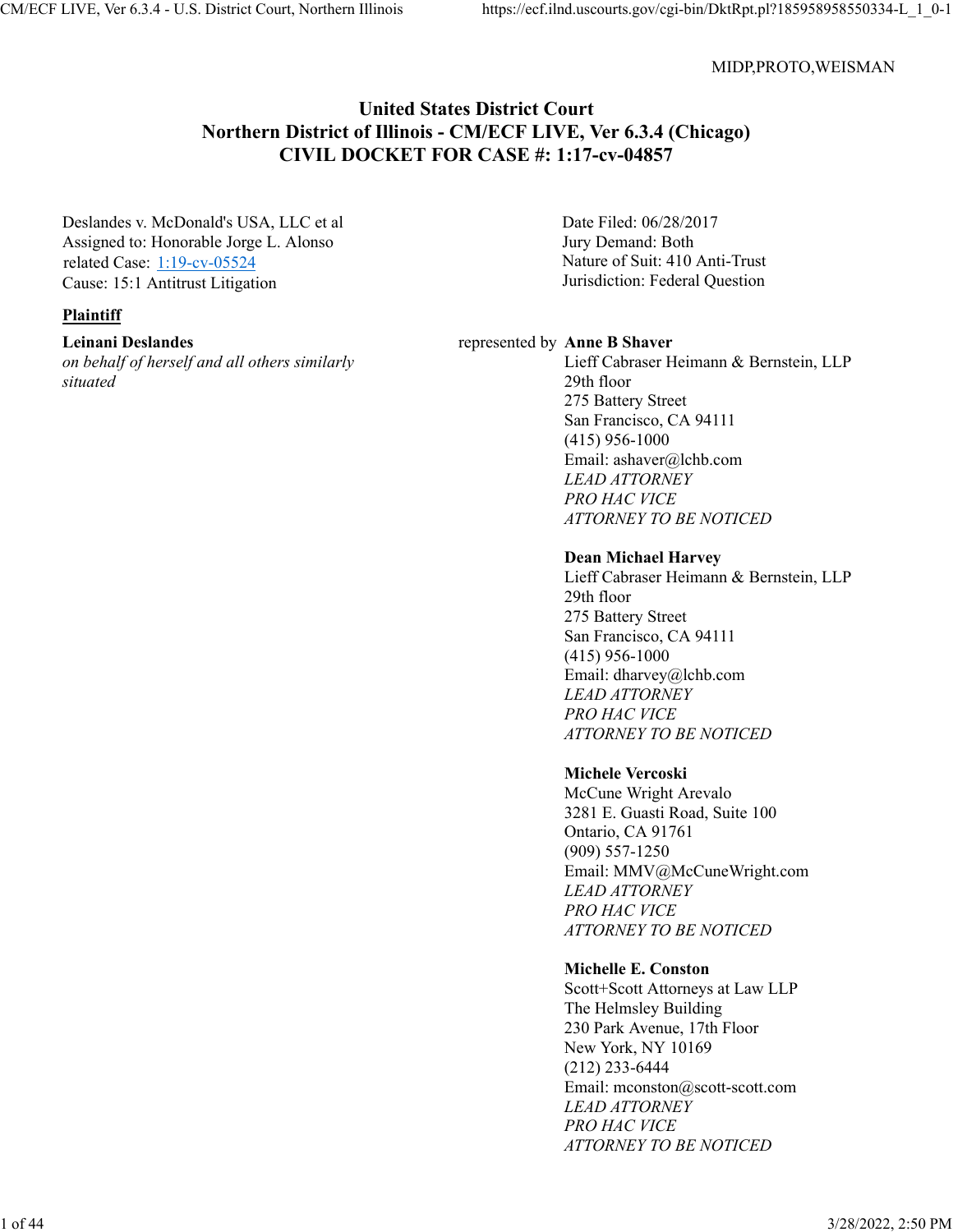### **Richard D McCune , Jr.**

McCune Wright Arevalo 3281 E. Guasti Road, Suite 100 Ontario, CA 91761 (909) 557-1250 Email: RDM@McCuneWright.com *LEAD ATTORNEY PRO HAC VICE ATTORNEY TO BE NOTICED*

### **Stephanie A. Hackett**

Scott+Scott Attorneys at Law LLP Suite 3300 600 W. Broadway San Diego, CA 92101 (619) 233-4565 Email: shackett@scott-scott.com *TERMINATED: 02/08/2021 LEAD ATTORNEY PRO HAC VICE ATTORNEY TO BE NOTICED*

### **Yaman Salahi**

Edelson PC 150 California St. 18th Floor San Francisco, CA 94111 (415) 212-9300 Email: ysalahi@edelson.com *TERMINATED: 01/24/2022 LEAD ATTORNEY PRO HAC VICE ATTORNEY TO BE NOTICED*

### **Connor Patrick Lemire**

McCune Wright Arevalo, LLP 231 N. Main Street Suite 20 Edwardsville, IL 62025 (618) 307-6116 Email: CPL@mccunewright.com *PRO HAC VICE ATTORNEY TO BE NOTICED*

### **Jalle Habte Dafa**

Lieff Cabraser Heimann & Bernstein, LLP 275 Battery Street 29th Floor San Francisco, CA 94111 (415) 956-1000 Email: jdafa@lchb.com *PRO HAC VICE ATTORNEY TO BE NOTICED*

#### **Jeremy Joseph Daviaud Pilaar**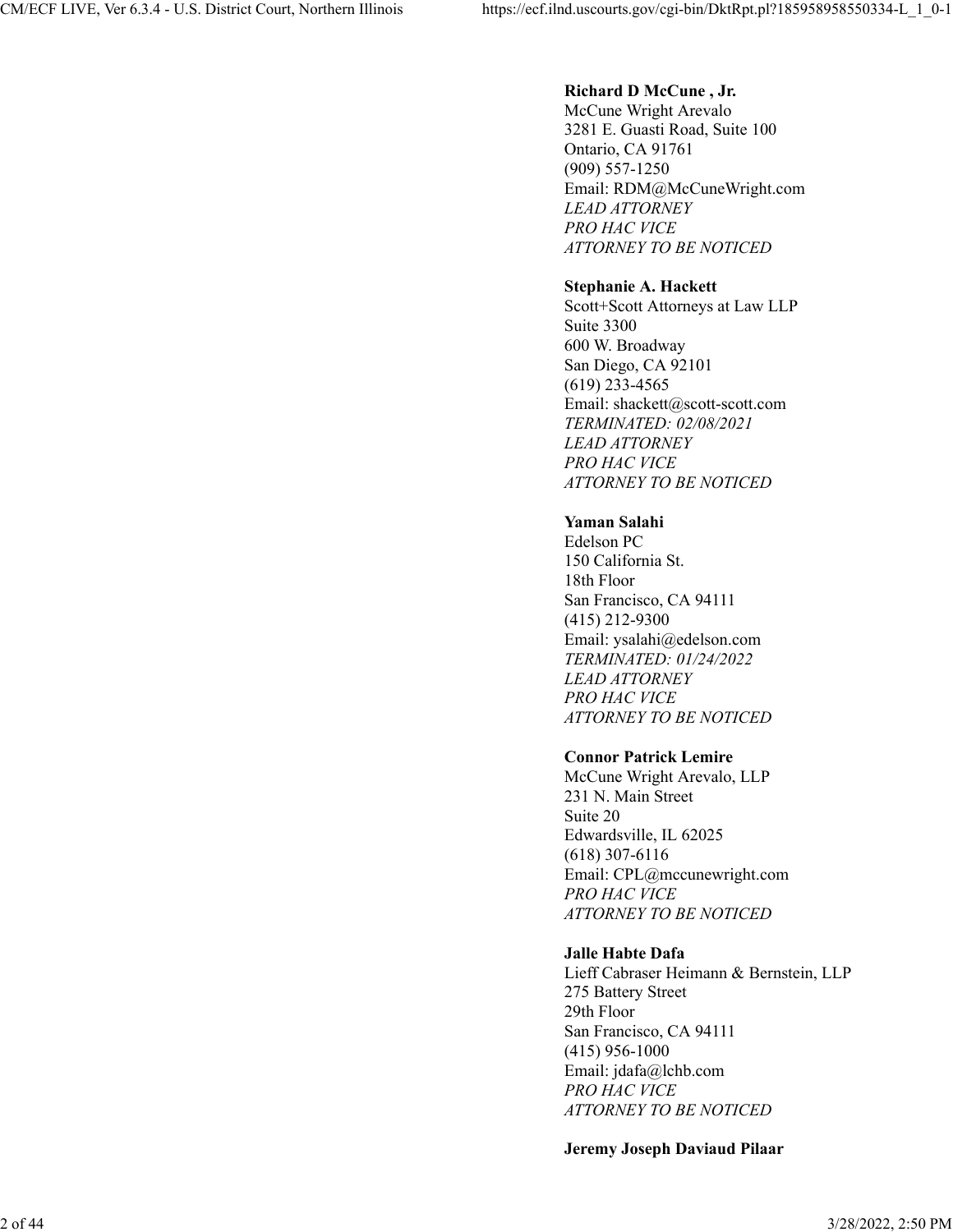Lieff Cabraser Heimann & Bernstein, LLP 275 Battery Street 29th Floor San Francisco, CA 94111 (415) 956-1000 Email: jpilaar@lchb.com *TERMINATED: 04/03/2020 PRO HAC VICE*

### **Jessica A. Moldovan**

Lieff Cabraser Heimann & Bernstein, LLP 250 Hudson Street 8th Floor New York, NY 10013 (212) 355-9500 Email: jmoldovan@lchb.com *PRO HAC VICE ATTORNEY TO BE NOTICED*

### **Leigh Michele Perica**

Mccune Wright Arevalo, Llp 231 North Main Street Suite 20 Edwardsville, IL 62025 (618) 307-6116 Email: Lmp@mccunewright.com *ATTORNEY TO BE NOTICED*

### **Lin Yee Chan**

Lieff Cabraser Heimann & Bernstein, LLP 275 Battery Street 29th Floor San Francisco, CA 94111 415-956-1000 Email: lchan@lchb.com *PRO HAC VICE ATTORNEY TO BE NOTICED*

### **Sean C. Russell**

Scott+Scott Attorneys at Law LLP Suite 3300 600 W. Broadway San Diego, CA 92101 (619) 233-4565 Email: srussell@scott-scott.com *PRO HAC VICE ATTORNEY TO BE NOTICED*

### **Walter W. Noss**

Scott+Scott Attorneys at Law LLP 600 W. Broadway Suite 3300 San Diego, CA 92101 (619) 233-4565 Email: wnoss@scott-scott.com *PRO HAC VICE*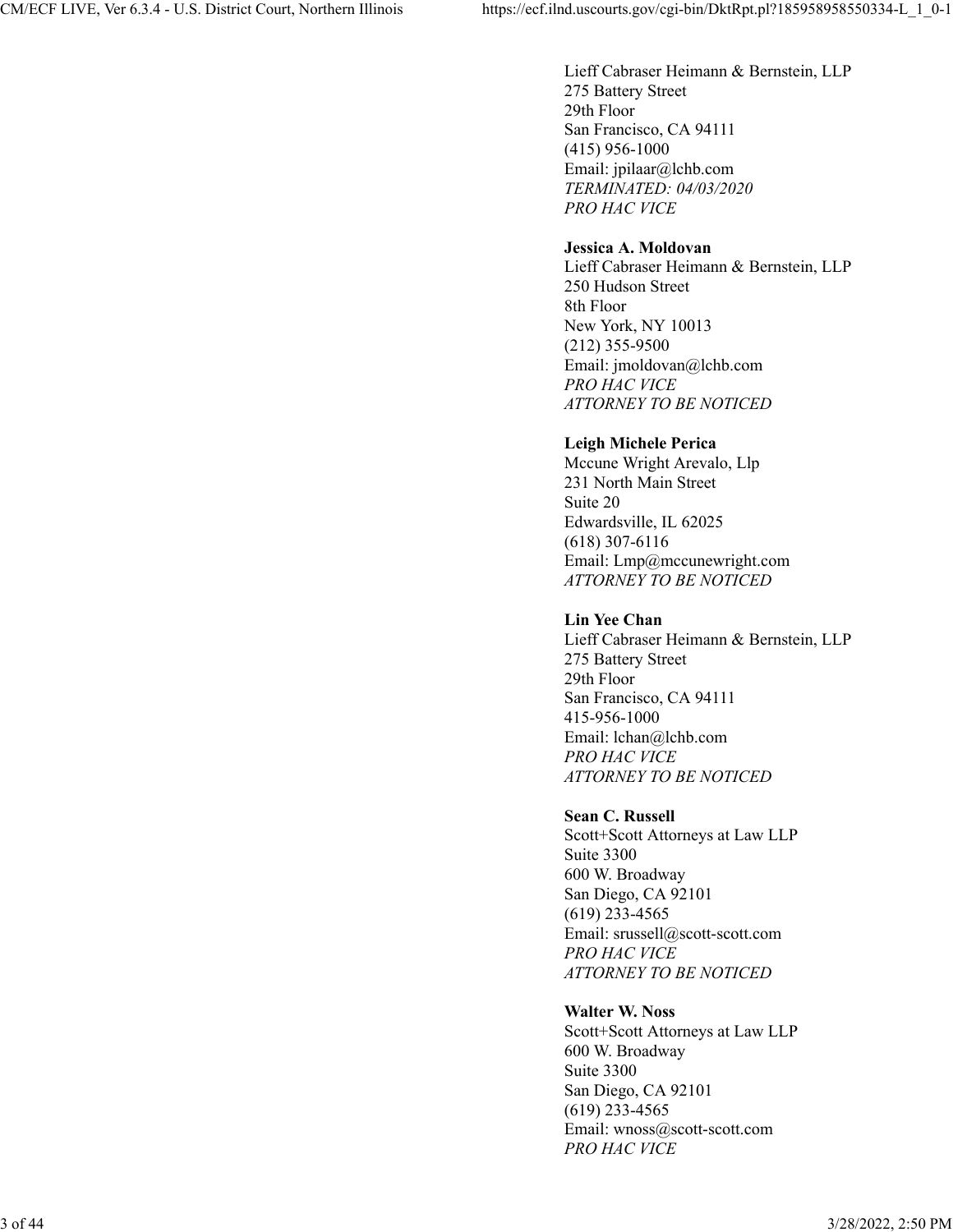### *ATTORNEY TO BE NOTICED*

### **Derek Yeats Brandt**

McCune Wright Arevalo, LLP 231 North Main Street Suite 20 Edwardsville, IL 62025 618 307-6116 Email: dyb@mccunewright.com *ATTORNEY TO BE NOTICED*

### represented by **David Jarrett Arp**

Gibson Dunn & Crutcher LLP 1050 Connecticut Avenue NW Washington, DC 20036 (202) 955-8678 Email: jarp@gibsondunn.com *LEAD ATTORNEY PRO HAC VICE ATTORNEY TO BE NOTICED*

### **Matthew Cameron Parrott**

Gibson, Dunn & Crutcher LLP Suite 1200 3161 Michelson Drive Irvine, CA 92612 (949) 451-3800 Email: mparrott@gibsondunn.com *LEAD ATTORNEY PRO HAC VICE ATTORNEY TO BE NOTICED*

### **Rachel Susan Brass**

Gibson, Dunn & Crutcher Llp 555 Mission Street Suite 3000 San Francisco, CA 94105 (415) 393-8293 Email: rbrass@gibsondunn.com *LEAD ATTORNEY PRO HAC VICE ATTORNEY TO BE NOTICED*

### **Caeli A. Higney**

Gibson, Dunn & Crutcher LLP 555 Mission Street Suite 3000 San Francisco, CA 94105 (415) 393-8248 Email: chigney@gibsondunn.com *PRO HAC VICE ATTORNEY TO BE NOTICED*

#### V.

### **Defendant**

## **McDonald's USA, LLC**

*a Delaware limited liability company*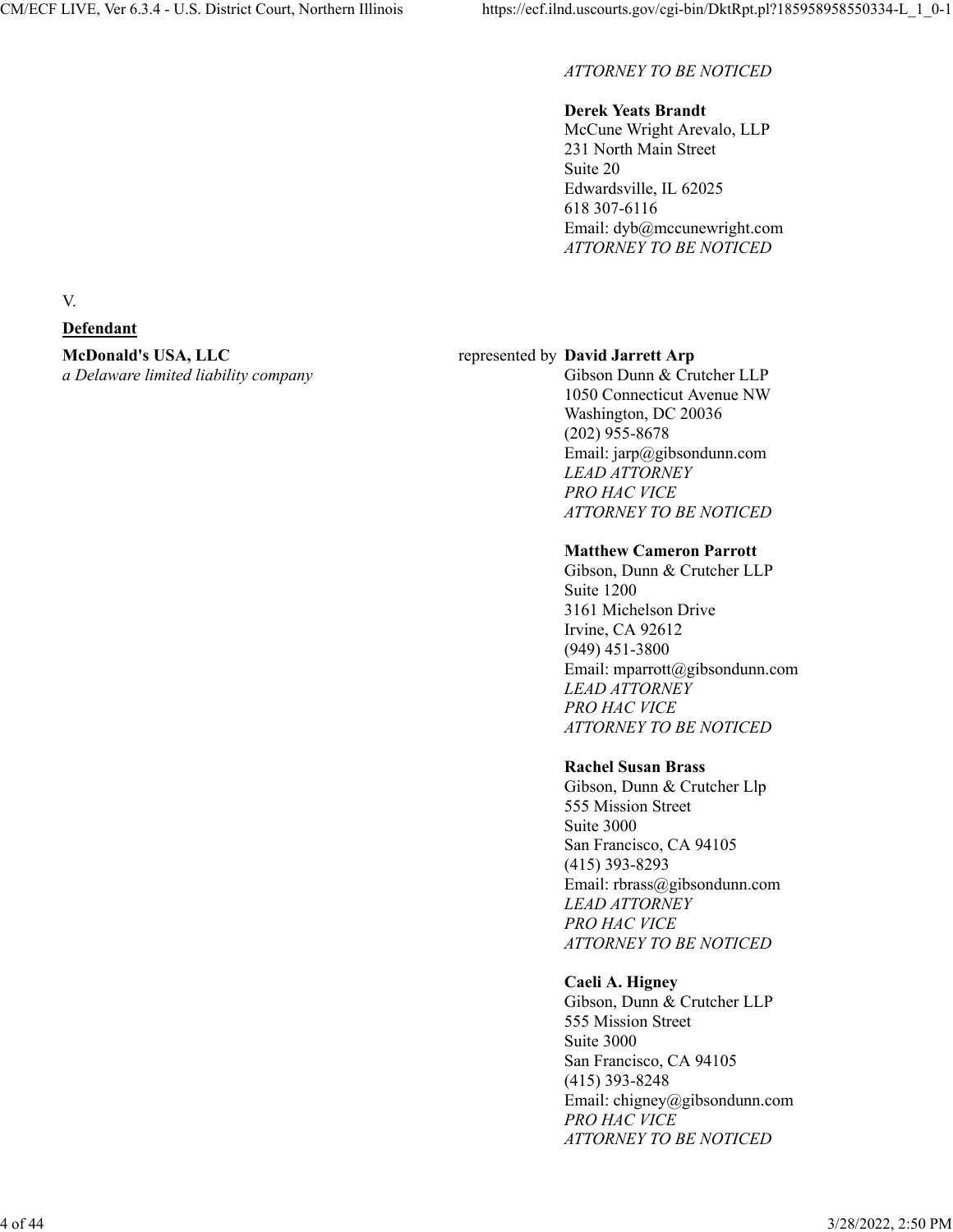### **Diana Carolina Guler**

A&G Law LLC 542 S. Dearborn 10th Floor Chicago, IL 60605 (312) 341-9430 Email: dguler@aandglaw.com *ATTORNEY TO BE NOTICED*

### **Julian W. Kleinbrodt**

Gibson, Dunn & Crutcher LLP 555 Mission Street Suite 3000 San Francisco, CA 94105 (415) 393-8382 Email: jkleinbrodt@gibsondunn.com *PRO HAC VICE ATTORNEY TO BE NOTICED*

### **Rachael Cecelia Brennan Blackburn**

A & G Law LLC 542 S. Dearborn St. 10th Floor Chicago, IL 60605-1508 (312) 341-1356 Email: rblackburn@aandglaw.com *ATTORNEY TO BE NOTICED*

### **Robert M. Andalman**

A & G Law LLC 542 S. Dearborn St. 10th Floor Chicago, IL 60605 312-348-7629 Email: randalman@aandglaw.com *ATTORNEY TO BE NOTICED*

### **Defendant**

**McDonald's Coporation** *a Delaware corporation*

### represented by **David Jarrett Arp**

(See above for address) *LEAD ATTORNEY PRO HAC VICE ATTORNEY TO BE NOTICED*

### **Matthew Cameron Parrott**

Gibson, Dunn & Crutcher LLP 3161 Michelson Drive Suite 1200 Irvine, CA 92612 (949) 451-3823 Email: mparrott@gibsondunn.com *LEAD ATTORNEY PRO HAC VICE ATTORNEY TO BE NOTICED*

**Rachel Susan Brass**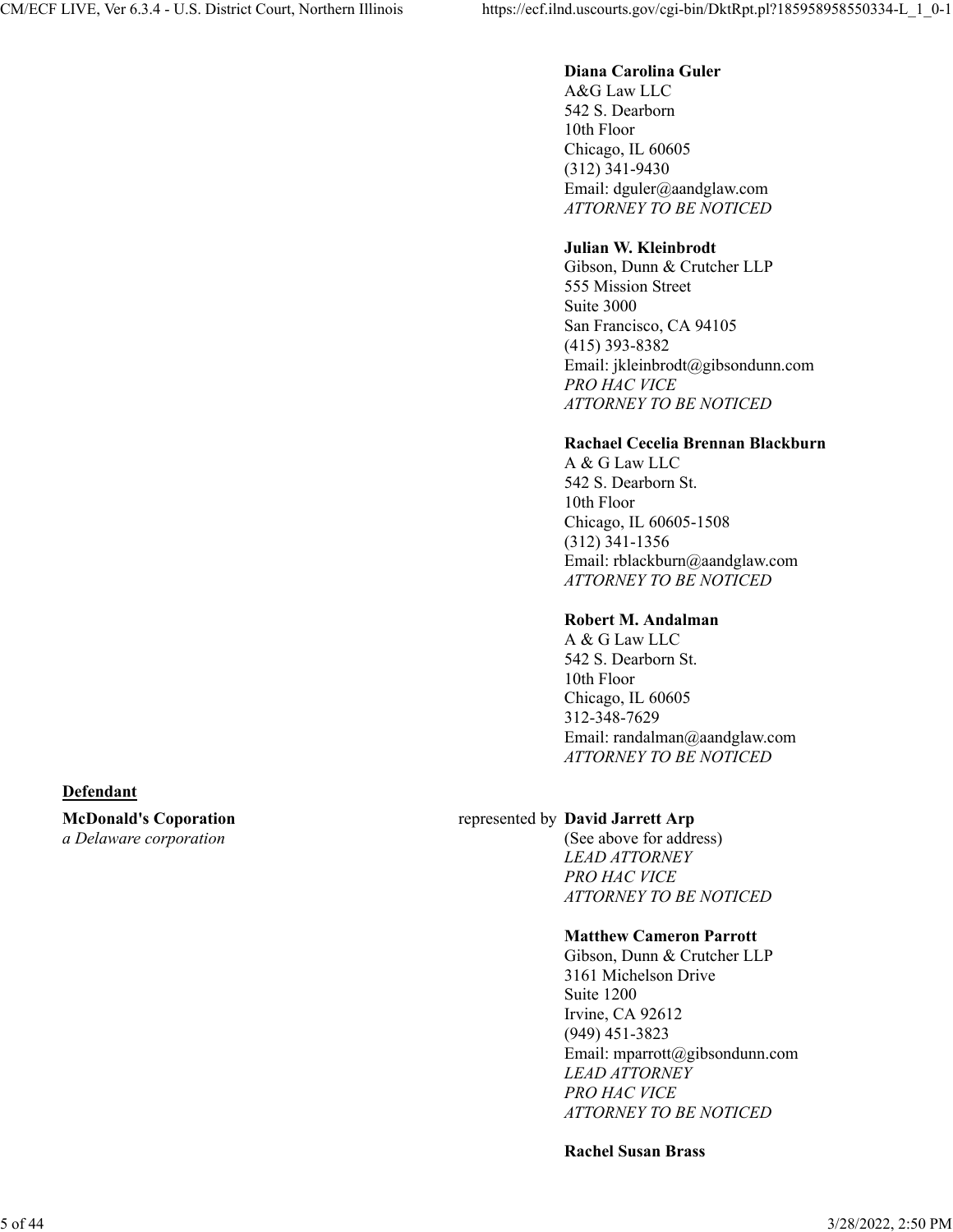(See above for address) *LEAD ATTORNEY PRO HAC VICE ATTORNEY TO BE NOTICED*

**Caeli A. Higney** (See above for address) *PRO HAC VICE ATTORNEY TO BE NOTICED*

#### **Diana Carolina Guler**

(See above for address) *ATTORNEY TO BE NOTICED*

#### **Julian W. Kleinbrodt**

(See above for address) *PRO HAC VICE ATTORNEY TO BE NOTICED*

### **Rachael Cecelia Brennan Blackburn**

(See above for address) *ATTORNEY TO BE NOTICED*

#### **Robert M. Andalman**

(See above for address) *ATTORNEY TO BE NOTICED*

#### **Defendant**

**Does 1 through 10** *inclusive*

#### V.

# **Respondent**

#### **ADP, Inc.** represented by **Richard N. Kessler**

McDonald Hopkins LLC 300 North LaSalle Street Suite 1400 Chicago, IL 60654 (312) 280-0111 Email: rkessler@mcdonaldhopkins.com *LEAD ATTORNEY ATTORNEY TO BE NOTICED*

#### **Micah Eric Marcus**

McDonald Hopkins 300 North LaSalle Street Suite 1400 Chicago, IL 60654 (312) 642-2141 Email: mmarcus@mcdonaldhopkins.com *ATTORNEY TO BE NOTICED*

#### **Respondent**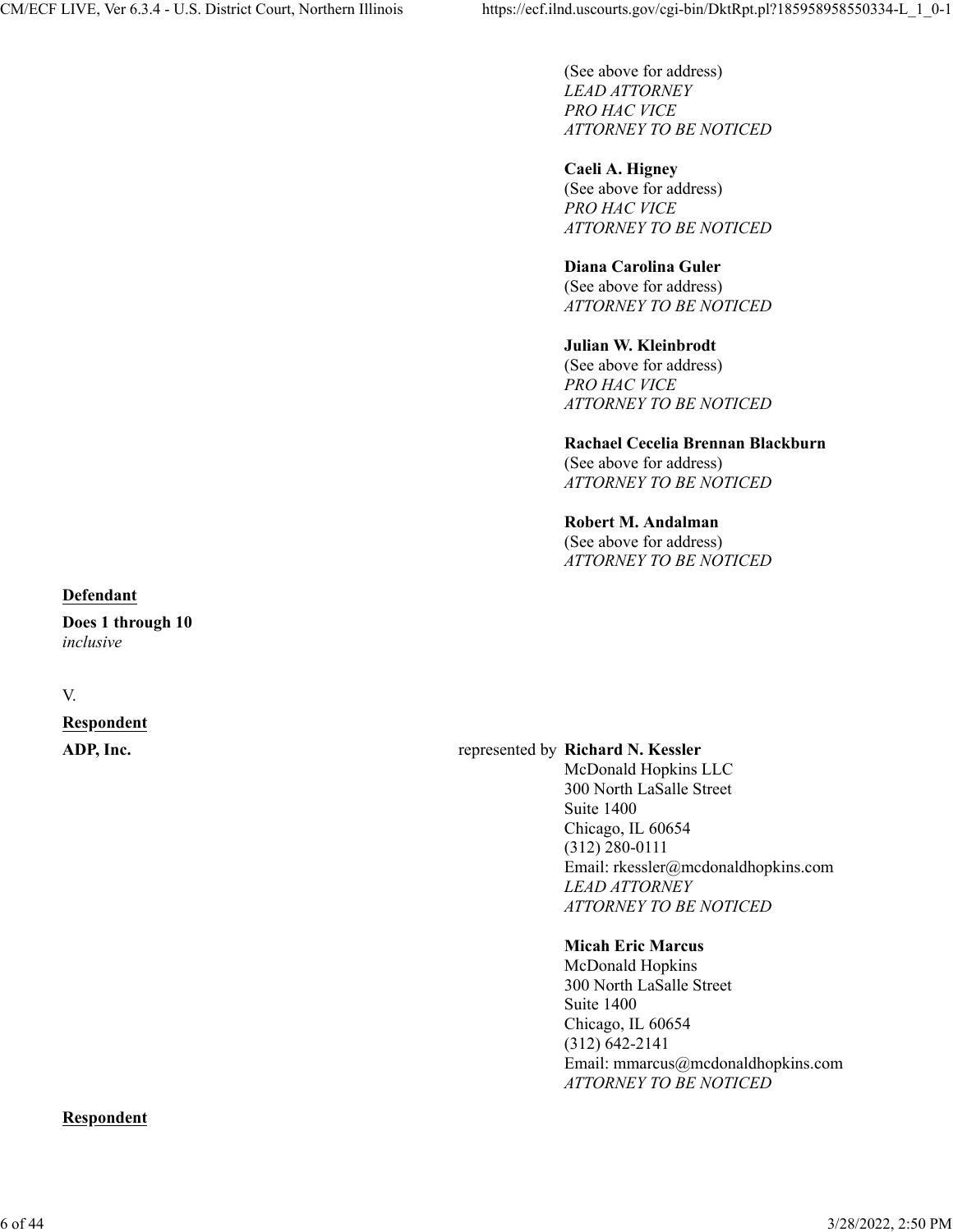#### Paychex, Inc. **Paychex, Inc.** *Paychex, Inc. Paychex, Inc.**Paychex, Inc.**represented by <b>Erin Bolan Hines*

Shook, Hardy & Bacon L.L.P. 111 South Wacker Drive Suite 4700 Chicago, IL 60606 (312) 704-7700 Email: ehines@shb.com *LEAD ATTORNEY ATTORNEY TO BE NOTICED*

#### **Movant**

**United States of America** *United States of America*

#### represented by **Peter Matthew Bozzo**

United States Department Of Justice 950 Pennsylvania Avenue Nw Washington, DC 20530 (202) 368-4122 Email: peter.bozzo@usdoj.gov *LEAD ATTORNEY ATTORNEY TO BE NOTICED*

| <b>Date Filed</b> | #               | <b>Docket Text</b>                                                                                                                                                                                                                                                                                                                                                                                                                                                                                                                                                                                                                                                                                                                                                                                                                                                       |
|-------------------|-----------------|--------------------------------------------------------------------------------------------------------------------------------------------------------------------------------------------------------------------------------------------------------------------------------------------------------------------------------------------------------------------------------------------------------------------------------------------------------------------------------------------------------------------------------------------------------------------------------------------------------------------------------------------------------------------------------------------------------------------------------------------------------------------------------------------------------------------------------------------------------------------------|
| 06/28/2017        | $\mathbf{1}$    | COMPLAINT Class Action Complaint filed by Leinani Deslandes; Jury Demand. Filing fee \$400,<br>receipt number 0752-13328655. (Attachments: #1 Civil Cover Sheet)(Brandt, Derek) (Entered:<br>06/28/2017)                                                                                                                                                                                                                                                                                                                                                                                                                                                                                                                                                                                                                                                                 |
| 06/28/2017        | $\overline{2}$  | ATTORNEY Appearance for Plaintiff Leinani Deslandes by Derek Yeats Brandt (Brandt, Derek)<br>(Entered: 06/28/2017)                                                                                                                                                                                                                                                                                                                                                                                                                                                                                                                                                                                                                                                                                                                                                       |
| 06/28/2017        |                 | CASE ASSIGNED to the Honorable Amy J. St. Eve. Designated as Magistrate Judge the<br>Honorable Jeffrey Cole. (meg, ) (Entered: 06/29/2017)                                                                                                                                                                                                                                                                                                                                                                                                                                                                                                                                                                                                                                                                                                                               |
| 06/29/2017        | $\overline{3}$  | NOTICE TO THE PARTIES - The Court is participating in the Mandatory Initial Discovery Pilot<br>(MIDP). The key features and deadlines are set forth in the attached Notice which includes the<br>MIDP Standing Order. Also attached is a checklist for use by the parties. In cases subject to the<br>pilot, all parties must respond to the mandatory initial discovery requests set forth in the Standing<br>Order before initiating any further discovery in this case. Please note: The discovery obligations in<br>the Standing Order supersede the disclosures required by Rule $26(a)(1)$ . Any party seeking<br>affirmative relief must serve a copy of the attached documents (Notice to Parties and the Standing<br>Order) on each new party when the Complaint, Counterclaim, Crossclaim, or Third-Party<br>Complaint is served. (mc, ) (Entered: 06/29/2017) |
| 06/30/2017        |                 | SUMMONS Issued as to Defendants McDonald's Coporation, McDonald's USA, LLC (pg, )<br>(Entered: 06/30/2017)                                                                                                                                                                                                                                                                                                                                                                                                                                                                                                                                                                                                                                                                                                                                                               |
| 07/06/2017        | $\overline{4}$  | EXECUTIVE COMMITTEE ORDER: Case reassigned to the Honorable Jorge L. Alonso for all<br>further proceedings. Honorable Amy J. St. Eve no longer assigned to the case. Signed by Executive<br>Committee on 7/6/2017. (mc, ) (Entered: 07/06/2017)                                                                                                                                                                                                                                                                                                                                                                                                                                                                                                                                                                                                                          |
| 07/06/2017        | $5\overline{)}$ | MINUTE entry before the Honorable Jorge L. Alonso: Initial status hearing set for 8/30/17 at 9:30<br>a.m. Parties shall review and comply with Judge Alonso's Standing Order on Mandatory Initial<br>Discovery Pilot Project on his website. Notice mailed by judge's staff (ntf, ) (Entered: 07/06/2017)                                                                                                                                                                                                                                                                                                                                                                                                                                                                                                                                                                |
| 07/10/2017        | 6               | MOTION for Leave to Appear Pro Hac Vice Filing fee \$ 50, receipt number 0752-13355432.<br>(McCune, Richard) (Entered: 07/10/2017)                                                                                                                                                                                                                                                                                                                                                                                                                                                                                                                                                                                                                                                                                                                                       |
| 07/10/2017        | 7               | MOTION for Leave to Appear Pro Hac Vice Filing fee \$50, receipt number 0752-13355560.<br>(Vercoski, Michele) (Entered: 07/10/2017)                                                                                                                                                                                                                                                                                                                                                                                                                                                                                                                                                                                                                                                                                                                                      |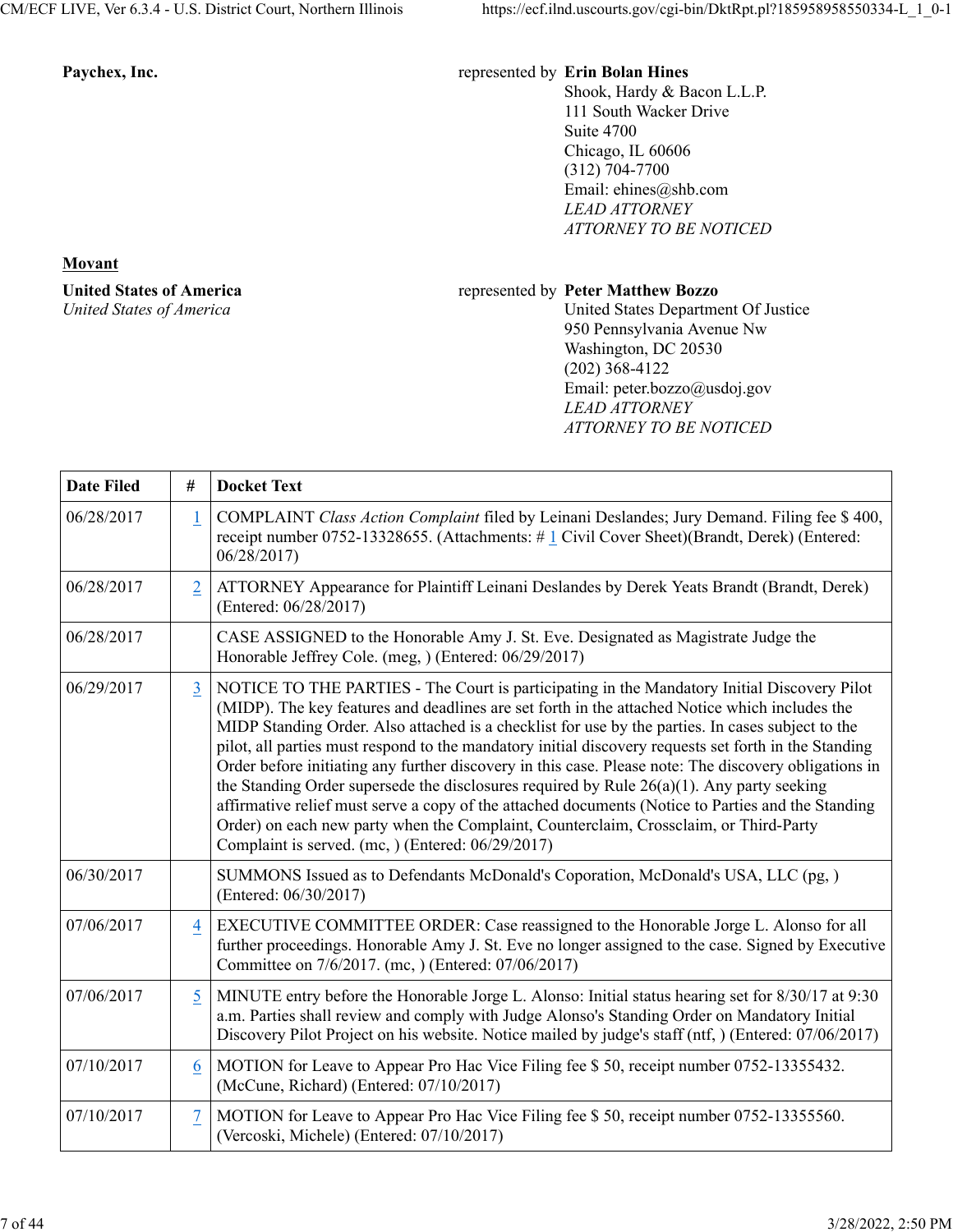| 07/11/2017 | 8         | MINUTE entry before the Honorable Jorge L. Alonso: Plaintiff's applications to appear pro hac<br>vice 6 and 7 are granted. Attorneys Richard McCune and Michele Vercoski are given leave to file<br>appearance forms on behalf of Plaintiff. Notice mailed by judge's staff (ntf, ) (Entered: 07/11/2017)                                                                                                                                                                                                                                           |
|------------|-----------|-----------------------------------------------------------------------------------------------------------------------------------------------------------------------------------------------------------------------------------------------------------------------------------------------------------------------------------------------------------------------------------------------------------------------------------------------------------------------------------------------------------------------------------------------------|
| 07/14/2017 | 9         | ATTORNEY Appearance for Defendants McDonald's Coporation, McDonald's USA, LLC by<br>Robert M. Andalman (Andalman, Robert) (Entered: 07/14/2017)                                                                                                                                                                                                                                                                                                                                                                                                     |
| 07/14/2017 | 10        | ATTORNEY Appearance for Defendants McDonald's Coporation, McDonald's USA, LLC by<br>Rachael Cecelia Brennan Blackburn (Blackburn, Rachael) (Entered: 07/14/2017)                                                                                                                                                                                                                                                                                                                                                                                    |
| 07/14/2017 | 11        | MOTION by Defendants McDonald's Coporation, McDonald's USA, LLC for extension of time to<br>file answer regarding complaint 1 <i>and for leave to file brief in excess of 15 pages</i> (Andalman,<br>Robert) (Entered: 07/14/2017)                                                                                                                                                                                                                                                                                                                  |
| 07/14/2017 | 12        | NOTICE of Motion by Robert M. Andalman for presentment of motion for extension of time to<br>file answer 11 before Honorable Jorge L. Alonso on 7/19/2017 at 09:30 AM. (Andalman, Robert)<br>(Entered: 07/14/2017)                                                                                                                                                                                                                                                                                                                                  |
| 07/14/2017 | 13        | AFFIDAVIT of Service filed by Plaintiff Leinani Deslandes regarding Summons; Class Action<br>Complaint, etc. served on McDonald's USA, LLC on 07/10/2017 (Vercoski, Michele) (Entered:<br>07/14/2017                                                                                                                                                                                                                                                                                                                                                |
| 07/14/2017 | 14        | AFFIDAVIT of Service filed by Plaintiff Leinani Deslandes regarding Summons ; Class Action<br>Complaint, etc. served on McDonald's Corporation on 07/10/2017 (Vercoski, Michele) (Entered:<br>07/14/2017                                                                                                                                                                                                                                                                                                                                            |
| 07/17/2017 | 15        | MOTION for Leave to Appear Pro Hac Vice Filing fee \$ 50, receipt number 0752-13380400.<br>(Brass, Rachel) (Entered: 07/17/2017)                                                                                                                                                                                                                                                                                                                                                                                                                    |
| 07/17/2017 | 16        | MOTION for Leave to Appear Pro Hac Vice Filing fee \$ 50, receipt number 0752-13380426. (Arp,<br>David) (Entered: 07/17/2017)                                                                                                                                                                                                                                                                                                                                                                                                                       |
| 07/17/2017 | 17        | MOTION for Leave to Appear Pro Hac Vice Filing fee \$ 50, receipt number 0752-13380466.<br>(Parrott, Matthew) (Entered: 07/17/2017)                                                                                                                                                                                                                                                                                                                                                                                                                 |
| 07/18/2017 | 18        | RESPONSE by Plaintiff Leinani Deslandes to motion for extension of time to file answer 11<br>Notice of Non-Opposition to Defendants' Motion (Brandt, Derek) (Entered: 07/18/2017)                                                                                                                                                                                                                                                                                                                                                                   |
| 07/18/2017 | 19        | MINUTE entry before the Honorable Jorge L. Alonso: Defendants' motion for additional time<br>within which to answer or otherwise plead and for leave to file a brief in excess of 15 pages 11 is<br>granted to 8/28/17. Motion hearing date of 7/19/17 is stricken. Defendants' applications to appear<br>pro hac vice 15, 16, and 17 are granted. Attorneys Rachel Brass, David Arp, and Mattthew Parrott<br>are given leave to file appearance forms on behalf of Defendants. Notice mailed by judge's staff<br>$(nt, )$ (Entered: $07/18/2017$ ) |
| 07/18/2017 | 20        | ATTORNEY Appearance for Defendants McDonald's Coporation, McDonald's USA, LLC by<br>David Jarrett Arp (Arp, David) (Entered: 07/18/2017)                                                                                                                                                                                                                                                                                                                                                                                                            |
| 07/18/2017 | 21        | ATTORNEY Appearance for Defendants McDonald's Coporation, McDonald's USA, LLC by<br>Rachel Susan Brass (Brass, Rachel) (Entered: 07/18/2017)                                                                                                                                                                                                                                                                                                                                                                                                        |
| 07/18/2017 | <u>22</u> | ATTORNEY Appearance for Defendants McDonald's Coporation, McDonald's USA, LLC by<br>Matthew Cameron Parrott (Parrott, Matthew) (Entered: 07/18/2017)                                                                                                                                                                                                                                                                                                                                                                                                |
| 07/25/2017 | 23        | ATTORNEY Appearance for Plaintiff Leinani Deslandes by Richard McCune, Jr (McCune,<br>Richard) (Entered: 07/25/2017)                                                                                                                                                                                                                                                                                                                                                                                                                                |
| 07/25/2017 | 24        | ATTORNEY Appearance for Plaintiff Leinani Deslandes by Michele Vercoski (Vercoski, Michele)<br>(Entered: 07/25/2017)                                                                                                                                                                                                                                                                                                                                                                                                                                |
| 08/25/2017 | 25        | Rule 26(f) Report for Mandatory Initial Discovery Pilot (MIDP), filed by Plaintiff Leinani<br>Deslandes. (McCune, Richard) (Entered: 08/25/2017)                                                                                                                                                                                                                                                                                                                                                                                                    |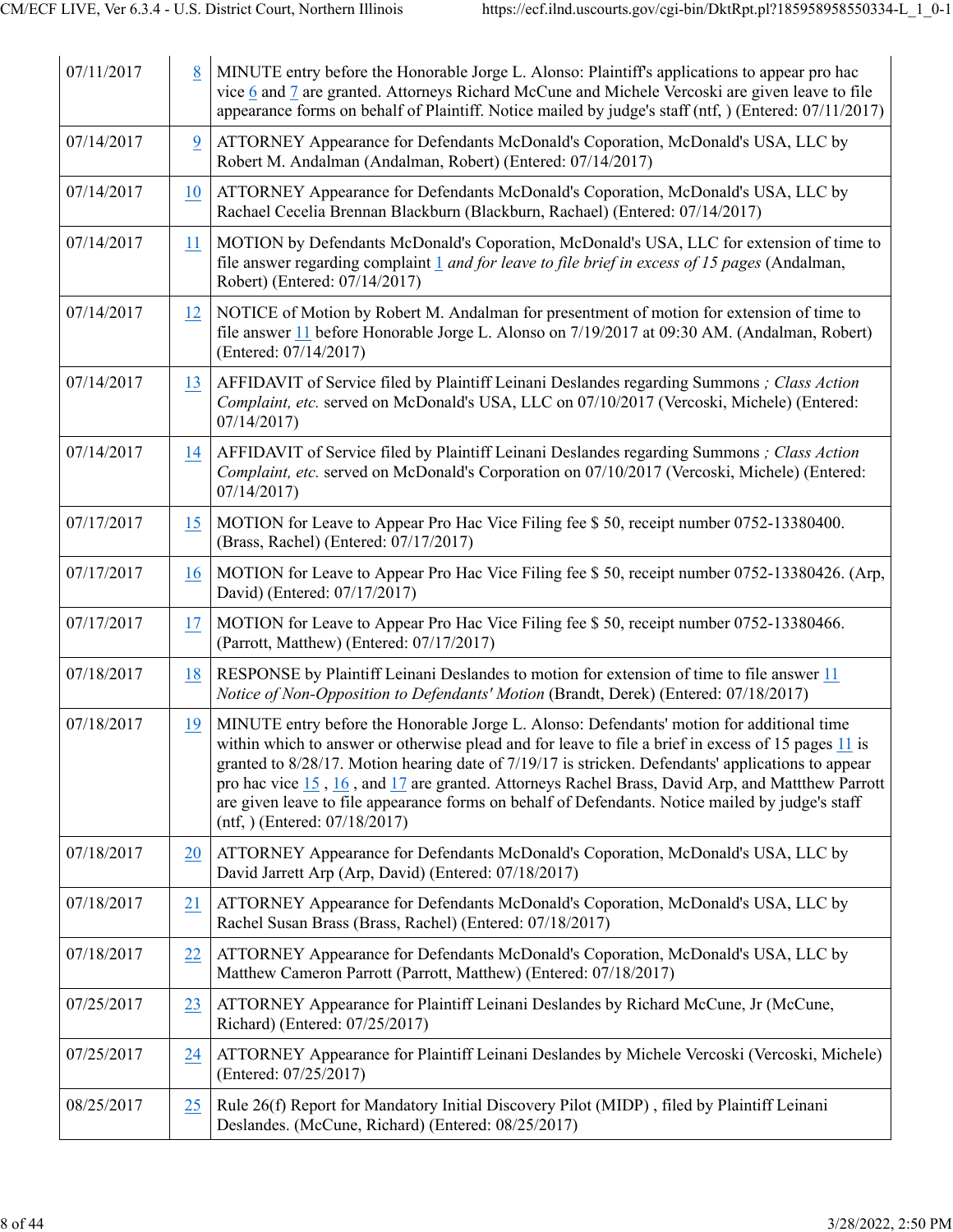| 08/28/2017 | 26 | MOTION TO DISMISS FOR FAILURE TO STATE A CLAIM (Brass, Rachel) (Entered:<br>08/28/2017)                                                                                                                                                                                                                                                                                                                                                                                                                                                                                                                                                                                                                                                                                            |
|------------|----|------------------------------------------------------------------------------------------------------------------------------------------------------------------------------------------------------------------------------------------------------------------------------------------------------------------------------------------------------------------------------------------------------------------------------------------------------------------------------------------------------------------------------------------------------------------------------------------------------------------------------------------------------------------------------------------------------------------------------------------------------------------------------------|
| 08/28/2017 | 27 | MEMORANDUM by McDonald's Coporation, McDonald's USA, LLC in support of Motion to<br>Dismiss for Failure to State a Claim 26 (Attachments: #1 Exhibit 1)(Brass, Rachel) (Entered:<br>08/28/2017)                                                                                                                                                                                                                                                                                                                                                                                                                                                                                                                                                                                    |
| 08/28/2017 | 28 | NOTICE of Motion by Rachel Susan Brass for presentment of Motion to Dismiss for Failure to<br>State a Claim 26 before Honorable Jorge L. Alonso on 8/31/2017 at 09:30 AM. (Brass, Rachel)<br>(Entered: 08/28/2017)                                                                                                                                                                                                                                                                                                                                                                                                                                                                                                                                                                 |
| 08/28/2017 | 29 | NOTIFICATION of Affiliates pursuant to Local Rule 3.2 by McDonald's Coporation, McDonald's<br>USA, LLC (Brass, Rachel) (Entered: 08/28/2017)                                                                                                                                                                                                                                                                                                                                                                                                                                                                                                                                                                                                                                       |
| 08/28/2017 | 30 | ANSWER to Complaint by McDonald's Coporation, McDonald's USA, LLC(Brass, Rachel)<br>(Entered: 08/28/2017)                                                                                                                                                                                                                                                                                                                                                                                                                                                                                                                                                                                                                                                                          |
| 08/30/2017 | 31 | MINUTE entry before the Honorable Jorge L. Alonso: Status hearing held and continued to<br>$9/26/17$ at 9:30 a.m. Motion hearing held. Defendants' motion to dismiss Plaintiff's complaint 26 is<br>taken under advisement. Plaintiff's response shall be filed by 10/2/17 and Plaintiff is given leave to<br>file five additional pages. Defendants' reply in support shall be filed by 10/23/17. The court will<br>rule electronically. Motion hearing date of 8/31/17 is stricken. Over Plaintiff's objection, discovery<br>is stayed pending ruling on the motion to dismiss. However, parties' Rule $26(a)(1)$ disclosures shall<br>be served by 9/27/17. Further status hearing set for 1/24/18 at 9:30 a.m. Notice mailed by judge's<br>staff (ntf, ) (Entered: 08/30/2017) |
| 09/18/2017 | 32 | Amended Class Action Complaint with Jury Demand AMENDED complaint by Leinani Deslandes<br>against All Defendants (Brandt, Derek) (Entered: 09/18/2017)                                                                                                                                                                                                                                                                                                                                                                                                                                                                                                                                                                                                                             |
| 09/25/2017 | 33 | AGREED ORDER Striking September 26, 2017 Status Conference and for Other Relief. Signed<br>by the Honorable Jorge L. Alonso on 9/25/2017. Notice mailed by judge's staff(ntf, ) (Entered:<br>09/25/2017)                                                                                                                                                                                                                                                                                                                                                                                                                                                                                                                                                                           |
| 10/02/2017 | 34 | MOTION TO DISMISS FOR FAILURE TO STATE A CLAIM First Amended Complaint (Parrott,<br>Matthew) (Entered: 10/02/2017)                                                                                                                                                                                                                                                                                                                                                                                                                                                                                                                                                                                                                                                                 |
| 10/02/2017 | 35 | MEMORANDUM by McDonald's Coporation, McDonald's USA, LLC in support of Motion to<br>Dismiss for Failure to State a Claim 34 First Amended Complaint (Attachments: #1 Exhibit<br>Exhibit 1)(Parrott, Matthew) (Entered: 10/02/2017)                                                                                                                                                                                                                                                                                                                                                                                                                                                                                                                                                 |
| 10/23/2017 | 36 | NOTICE by Derek Yeats Brandt of Change of Address (Change Firm & Contact Info) (Brandt,<br>Derek) (Entered: 10/23/2017)                                                                                                                                                                                                                                                                                                                                                                                                                                                                                                                                                                                                                                                            |
| 10/27/2017 | 37 | MOTION by Plaintiff Leinani Deslandes for extension of time to file response/reply Agreed<br>Motion to Extend Briefing Schedule (Brandt, Derek) (Entered: 10/27/2017)                                                                                                                                                                                                                                                                                                                                                                                                                                                                                                                                                                                                              |
| 10/27/2017 | 38 | Notice of Agreed Motion NOTICE of Motion by Derek Yeats Brandt for presentment of motion for<br>extension of time to file response/reply 37 before Honorable Jorge L. Alonso on 11/1/2017 at 09:30<br>AM. (Brandt, Derek) (Entered: 10/27/2017)                                                                                                                                                                                                                                                                                                                                                                                                                                                                                                                                    |
| 10/31/2017 | 39 | MINUTE entry before the Honorable Jorge L. Alonso: Plaintiff's agreed motion to extend briefing<br>schedule $37$ is granted as follows: Plaintiff's response is extended to $11/10/17$ . Defendants' reply in<br>support is extended to 12/11/17. The court will rule electronically. Motion hearing date of 11/1/17<br>is stricken. Status hearing remains set for 3/7/18 at 9:30 a.m. Notices mailed by judge's staff (ntf, )<br>(Entered: 10/31/2017)                                                                                                                                                                                                                                                                                                                           |
| 11/10/2017 | 40 | MEMORANDUM by Leinani Deslandes in Opposition to Motion to Dismiss for Failure to State a<br>Claim 34 (Attachments: #1 Exhibit A)(Brandt, Derek) (Entered: 11/10/2017)                                                                                                                                                                                                                                                                                                                                                                                                                                                                                                                                                                                                             |
| 12/11/2017 | 41 | REPLY by Defendants McDonald's Coporation, McDonald's USA, LLC to Motion to Dismiss for<br>Failure to State a Claim 34 First Amended Complaint (Parrott, Matthew) (Entered: 12/11/2017)                                                                                                                                                                                                                                                                                                                                                                                                                                                                                                                                                                                            |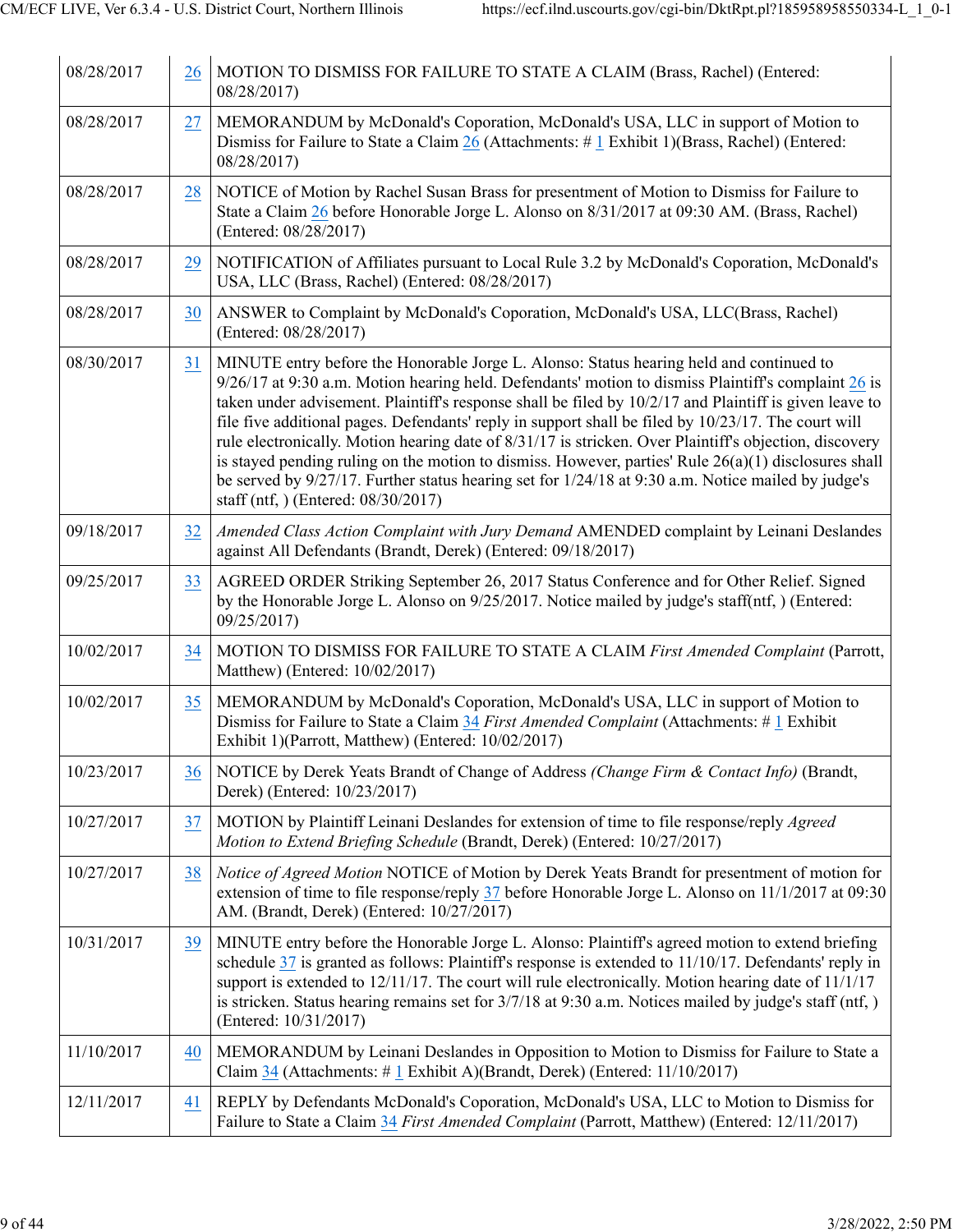| 02/07/2018 | 42 | TRANSCRIPT OF PROCEEDINGS held on 8/30/17 before the Honorable Jorge L. Alonso. Court<br>Reporter Contact Information: Nancy LaBella, 312-435-6890, NLaBella.ilnd@gmail.com.                                                                                                                                                                                                                                                                                                              |
|------------|----|-------------------------------------------------------------------------------------------------------------------------------------------------------------------------------------------------------------------------------------------------------------------------------------------------------------------------------------------------------------------------------------------------------------------------------------------------------------------------------------------|
|            |    | IMPORTANT: The transcript may be viewed at the court's public terminal or purchased through<br>the Court Reporter/Transcriber before the deadline for Release of Transcript Restriction. After that<br>date it may be obtained through the Court Reporter/Transcriber or PACER. For further information<br>on the redaction process, see the Court's web site at www.ilnd.uscourts.gov under Quick Links<br>select Policy Regarding the Availability of Transcripts of Court Proceedings. |
|            |    | Redaction Request due 2/28/2018. Redacted Transcript Deadline set for 3/12/2018. Release of<br>Transcript Restriction set for 5/8/2018. (Labella, Nancy) (Entered: 02/07/2018)                                                                                                                                                                                                                                                                                                            |
| 02/09/2018 | 43 | MOTION by Plaintiff Leinani Deslandes for leave to file Sur-Reply in Opposition to Defendants'<br>Motion to Dismiss (Attachments: #1 Exhibit A - [Proposed] Sur-Reply, #2 Declaration of Derek<br>Y. Brandt, #3 Exhibit 1)(Brandt, Derek) (Entered: 02/09/2018)                                                                                                                                                                                                                           |
| 02/09/2018 | 44 | NOTICE of Motion by Derek Yeats Brandt for presentment of motion for leave to file, 43, Motion<br>to Dismiss for Failure to State a Claim 34 before Honorable Jorge L. Alonso on 2/15/2018 at 09:30<br>AM. (Brandt, Derek) (Entered: 02/09/2018)                                                                                                                                                                                                                                          |
| 02/12/2018 | 45 | MINUTE entry before the Honorable Jorge L. Alonso: Plaintiff's motion for leave to file sur-reply<br>in opposition to Defendants' motion to dismiss $43$ is granted. Motion hearing date of $2/15/18$ is<br>stricken. Notices mailed by judge's staff (ntf, ) (Entered: 02/12/2018)                                                                                                                                                                                                       |
| 02/13/2018 | 46 | SUR-REPLY by Plaintiff Leinani Deslandes to Motion to Dismiss for Failure to State a Claim 34,<br>motion for leave to file, 43, order on motion for leave to file,, terminate deadlines and hearings, 45<br>(Brandt, Derek) (Entered: 02/13/2018)                                                                                                                                                                                                                                         |
| 02/14/2018 | 47 | MOTION by Defendants McDonald's Coporation, McDonald's USA, LLC for leave to file<br>Response to Plaintiff's Sur-Reply In Opposition to Defendants' Motion to Dismiss (Attachments: #<br>1 Exhibit A - [Proposed] Response to Plaintiff's Sur-Reply)(Parrott, Matthew) (Entered:<br>02/14/2018                                                                                                                                                                                            |
| 02/14/2018 | 48 | NOTICE of Motion by Matthew Cameron Parrott for presentment of motion for leave to file, 47<br>before Honorable Jorge L. Alonso on 2/22/2018 at 09:30 AM. (Parrott, Matthew) (Entered:<br>02/14/2018                                                                                                                                                                                                                                                                                      |
| 02/16/2018 | 49 | MINUTE entry before the Honorable Jorge L. Alonso: Defendants' motion for leave to file<br>response to Plaintiff's sur-reply in opposition to Defendants' motion to dismiss $\frac{47}{15}$ is granted.<br>Motion hearing date of $2/22/18$ is stricken. Notices mailed by judge's staff (ntf, ) (Entered:<br>02/16/2018                                                                                                                                                                  |
| 02/16/2018 | 50 | RESPONSE by Defendants McDonald's Coporation, McDonald's USA, LLC to Plaintiff's SUR-<br>REPLY 46 (Parrott, Matthew) (Entered: 02/16/2018)                                                                                                                                                                                                                                                                                                                                                |
| 03/05/2018 | 51 | MINUTE entry before the Honorable Jorge L. Alonso: Status hearing previously set for 3/7/18 is<br>stricken and reset to $6/7/18$ at 9:30 a.m. Notices mailed by judge's staff (ntf, ) (Entered:<br>03/05/2018                                                                                                                                                                                                                                                                             |
| 06/04/2018 | 52 | MINUTE entry before the Honorable Jorge L. Alonso: Status hearing previously set for 6/7/18 is<br>stricken and reset to 10/23/18 at 9:30 a.m. Notices mailed by judge's staff (ntf, ) (Entered:<br>06/04/2018                                                                                                                                                                                                                                                                             |
| 06/25/2018 | 53 | MEMORANDUM Opinion and Order. The Court grants in part and denies in part defendants'<br>motion to dismiss 34. The motion is denied as to Count I. The motion is granted as to Counts II<br>and III, which are dismissed with prejudice. This case is set for status on 8/15/18 at 9:30 a.m.<br>Signed by the Honorable Jorge L. Alonso on 6/25/2018. Notices mailed by judge's staff (ntf, )<br>(Entered: 06/25/2018)                                                                    |
| 06/27/2018 | 54 | MOTION by Defendants McDonald's Coporation, McDonald's USA, LLC to continue status<br>hearing (UNOPPOSED) (Andalman, Robert) (Entered: 06/27/2018)                                                                                                                                                                                                                                                                                                                                        |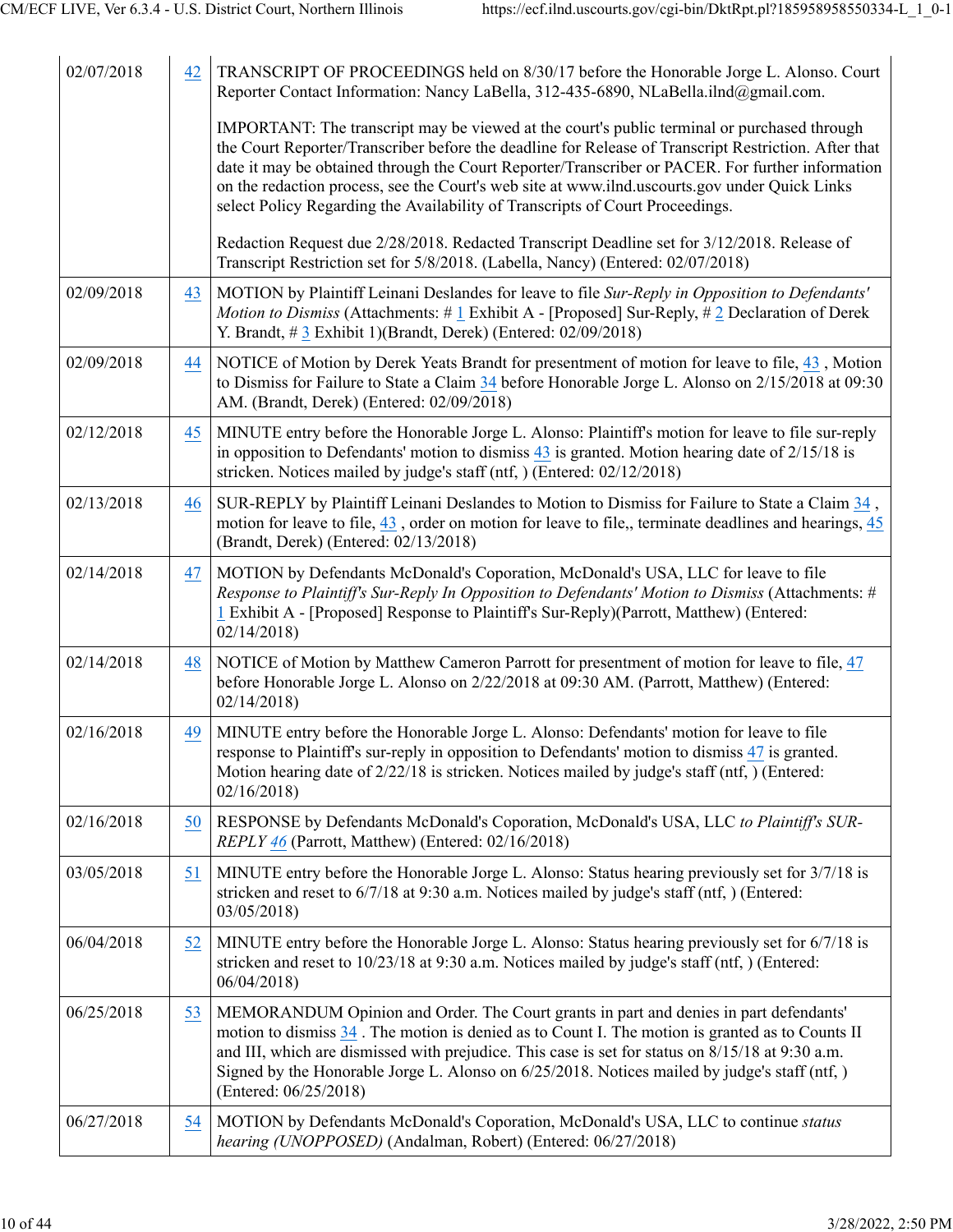| 06/27/2018 | 55 | NOTICE of Motion by Robert M. Andalman for presentment of motion to continue 54 before<br>Honorable Jorge L. Alonso on 7/5/2018 at 09:30 AM. (Andalman, Robert) (Entered: 06/27/2018)                                                                                                                                                                                                                                                                                                                                                                                                                          |
|------------|----|----------------------------------------------------------------------------------------------------------------------------------------------------------------------------------------------------------------------------------------------------------------------------------------------------------------------------------------------------------------------------------------------------------------------------------------------------------------------------------------------------------------------------------------------------------------------------------------------------------------|
| 06/29/2018 | 56 | MINUTE entry before the Honorable Jorge L. Alonso: Defendants' unopposed motion to continue<br>status hearing $54$ is granted. Status hearing previously set for $8/15/18$ is stricken and reset for<br>8/23/18 at 9:30 a.m. Motion hearing date of 7/5/18 is stricken. Notices mailed by judge's staff (ntf,<br>$)$ (Entered: 06/29/2018)                                                                                                                                                                                                                                                                     |
| 07/12/2018 | 57 | MOTION by Defendants McDonald's Coporation, McDonald's USA, LLC for extension of time as<br>to amended pleading and response (Parrott, Matthew) (Entered: 07/12/2018)                                                                                                                                                                                                                                                                                                                                                                                                                                          |
| 07/12/2018 | 58 | NOTICE of Motion by Matthew Cameron Parrott for presentment of extension of time 57 before<br>Honorable Jorge L. Alonso on 7/18/2018 at 09:30 AM. (Parrott, Matthew) (Entered: 07/12/2018)                                                                                                                                                                                                                                                                                                                                                                                                                     |
| 07/16/2018 | 59 | MINUTE entry before the Honorable Jorge L. Alonso: Parties' agreed motion to extend pleading<br>and briefing schedules 57 is granted as follows: Plaintiff's deadline to file a Second Amended<br>Complaint is extended to 8/6/18. Defendants' deadline to respond to the Second Amended<br>Complaint (if Plaintiff files one) or to respond to the First Amended Complaint is extended to<br>8/27/18. Status hearing previously set for 8/23/18 is stricken and reset for 8/30/18 at 9:30 a.m.<br>Motion hearing date of 7/18/18 is stricken. Notices mailed by judge's staff (ntf, ) (Entered:<br>07/16/2018 |
| 07/31/2018 | 60 | MOTION for Leave to Appear Pro Hac Vice Filing fee \$150, receipt number 0752-14765100.<br>(Noss, Walter) (Entered: 07/31/2018)                                                                                                                                                                                                                                                                                                                                                                                                                                                                                |
| 08/06/2018 | 61 | MINUTE entry before the Honorable Jorge L. Alonso: Plaintiff's motion for leave to appear pro<br>hac vice 60 is granted. Attorney Walter W. Noss is given leave to file an appearance form on behalf<br>of Plaintiff. Notices mailed by judge's staff (ntf, ) (Entered: 08/06/2018)                                                                                                                                                                                                                                                                                                                            |
| 08/07/2018 | 62 | MOTION for Leave to Appear Pro Hac Vice Filing fee \$150, receipt number 0752-14789293.<br>(Hackett, Stephanie) (Entered: 08/07/2018)                                                                                                                                                                                                                                                                                                                                                                                                                                                                          |
| 08/07/2018 | 63 | ATTORNEY Appearance for Plaintiff Leinani Deslandes by Walter W. Noss (Noss, Walter)<br>(Entered: 08/07/2018)                                                                                                                                                                                                                                                                                                                                                                                                                                                                                                  |
| 08/08/2018 | 64 | MOTION for Leave to Appear Pro Hac Vice Filing fee \$150, receipt number 0752-14796217.<br>(Russell, Sean) (Entered: 08/08/2018)                                                                                                                                                                                                                                                                                                                                                                                                                                                                               |
| 08/09/2018 | 65 | INTERNET Citation Note. Decision re Order on Motion to Dismiss for Failure to State a Claim,<br>memorandum opinion and order,, set deadlines/hearings, 53 cited material from the internet. The<br>cited material is attached. (Justice Department and Federal Trade Commission Release Guidance<br>for Human Resources Professionals on How Antitrust Law Applies to Employee Hiring and<br>Compensation) (Library, ) (Entered: 08/09/2018)                                                                                                                                                                   |
| 08/13/2018 | 66 | MINUTE entry before the Honorable Jorge L. Alonso: Plaintiff's motions for leave to appear pro<br>hac vice 62 and 64 are granted. Attorneys Stephanie A. Hackett and Sean C. Russell are given<br>leave to file appearance forms on behalf of Plaintiff. Notices mailed by judge's staff (ntf, )<br>(Entered: 08/13/2018)                                                                                                                                                                                                                                                                                      |
| 08/14/2018 | 67 | ATTORNEY Appearance for Plaintiff Leinani Deslandes by Stephanie A. Hackett (Hackett,<br>Stephanie) (Entered: 08/14/2018)                                                                                                                                                                                                                                                                                                                                                                                                                                                                                      |
| 08/14/2018 | 68 | ATTORNEY Appearance for Plaintiff Leinani Deslandes by Sean C. Russell (Russell, Sean)<br>(Entered: 08/14/2018)                                                                                                                                                                                                                                                                                                                                                                                                                                                                                                |
| 08/27/2018 | 69 | ANSWER to amended complaint by McDonald's Coporation, McDonald's USA, LLC(Parrott,<br>Matthew) (Entered: 08/27/2018)                                                                                                                                                                                                                                                                                                                                                                                                                                                                                           |
| 08/30/2018 | 70 | MOTION for Leave to Appear Pro Hac Vice Filing fee \$ 150, receipt number 0752-14890543.<br>(Dean M. Harvey) (Harvey, Dean) (Entered: 08/30/2018)                                                                                                                                                                                                                                                                                                                                                                                                                                                              |
| 08/30/2018 | 71 | MOTION for Leave to Appear Pro Hac Vice Filing fee \$150, receipt number 0752-14890548.<br>(Anne B. Shaver) (Harvey, Dean) (Entered: 08/30/2018)                                                                                                                                                                                                                                                                                                                                                                                                                                                               |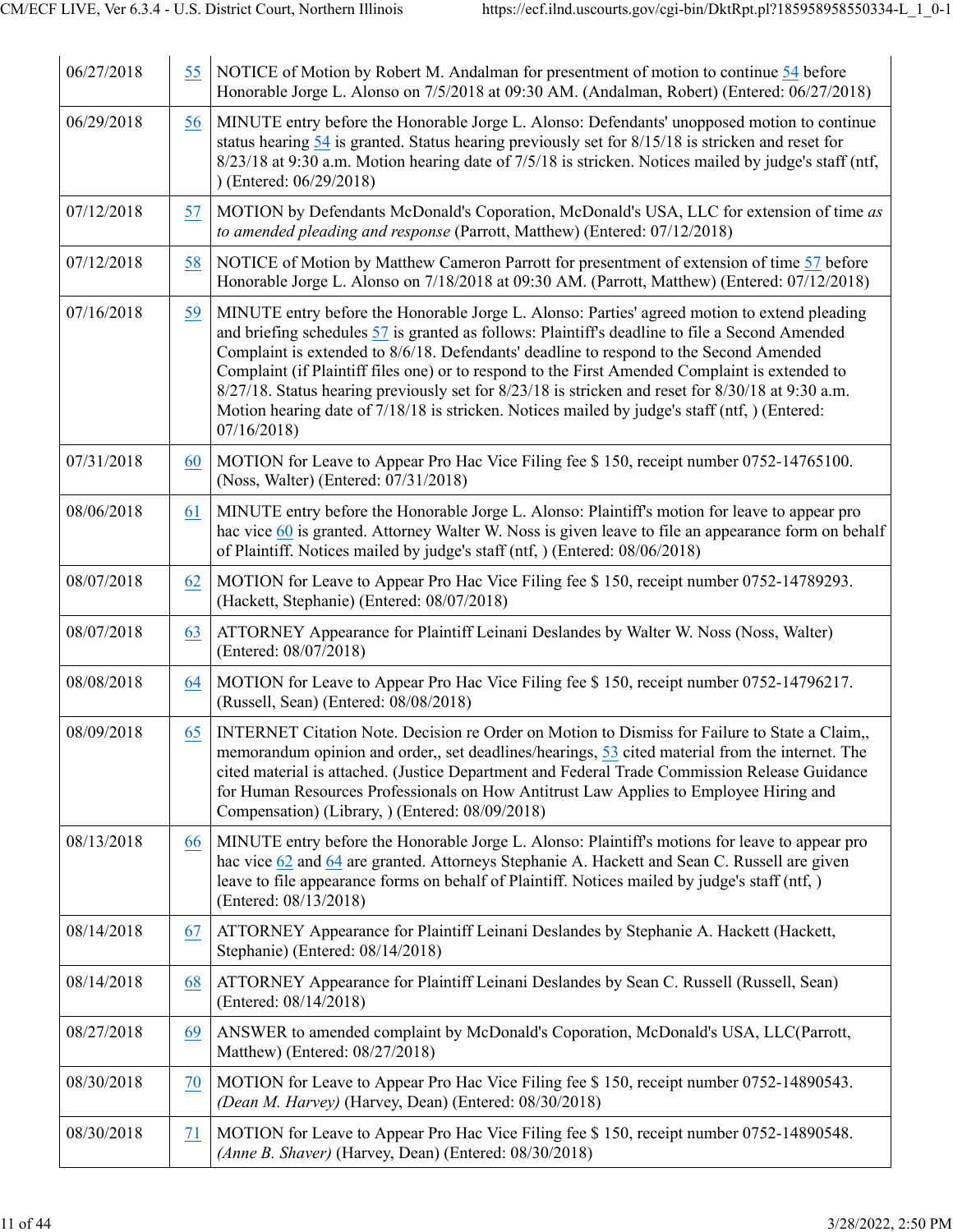| 08/30/2018 | 72 | MINUTE entry before the Honorable Jorge L. Alonso: Status hearing held and continued to<br>2/27/19 at 9:30 a.m. Stay of discovery is lifted. This case is exempt from the MIDP program. All<br>fact discovery shall be noticed in time to be completed by 9/3/19. This case is referred to the<br>magistrate judge for discovery supervision, with authority to extend deadlines, and a settlement<br>conference. Notices mailed by judge's staff (ntf, ) (Entered: 08/30/2018)           |
|------------|----|-------------------------------------------------------------------------------------------------------------------------------------------------------------------------------------------------------------------------------------------------------------------------------------------------------------------------------------------------------------------------------------------------------------------------------------------------------------------------------------------|
| 08/30/2018 | 73 | Pursuant to Local Rule 72.1, this case is hereby referred to the calendar of Honorable Jeffrey Cole<br>for the purpose of holding proceedings related to: discovery supervision and settlement conference.<br>(ntf, ) Notices mailed by judge's staff (Entered: 08/30/2018)                                                                                                                                                                                                               |
| 08/30/2018 | 74 | MINUTE entry before the Honorable Jorge L. Alonso: Plaintiff's motions for leave to appear pro<br>hac vice 70 and 71 are granted. Attorneys Dean Michael Harvey and Anne B Shaver shall file<br>appearance forms on behalf of Plaintiff. Notices mailed by judge's staff (ntf, ) (Entered:<br>08/30/2018)                                                                                                                                                                                 |
| 08/30/2018 | 75 | MINUTE entry before the Honorable Jeffrey Cole: Status hearing is set for 12/11/2018 at 08:30<br>AM for a report on discovery progress. Mailed notice (jms, ) (Entered: 08/30/2018)                                                                                                                                                                                                                                                                                                       |
| 09/04/2018 | 76 | ATTORNEY Appearance for Plaintiff Leinani Deslandes by Dean Michael Harvey (Harvey, Dean)<br>(Entered: 09/04/2018)                                                                                                                                                                                                                                                                                                                                                                        |
| 09/04/2018 | 77 | ATTORNEY Appearance for Plaintiff Leinani Deslandes by Anne B Shaver (Shaver, Anne)<br>(Entered: 09/04/2018)                                                                                                                                                                                                                                                                                                                                                                              |
| 09/10/2018 | 78 | MOTION for Leave to Appear Pro Hac Vice Filing fee \$150, receipt number 0752-14929058.<br>(Conston, Michelle) (Entered: 09/10/2018)                                                                                                                                                                                                                                                                                                                                                      |
| 09/13/2018 | 79 | MINUTE entry before the Honorable Jorge L. Alonso: Plaintiff's motion for leave to appear pro<br>hac vice 78 is granted. Attorney Michelle E. Conston is given leave to file an appearance form on<br>behalf of Plaintiff. Status hearing previously set for 10/23/18 is stricken. Notices mailed by judge's<br>staff (ntf, ) (Entered: 09/13/2018)                                                                                                                                       |
| 09/13/2018 | 80 | ATTORNEY Appearance for Plaintiff Leinani Deslandes by Michelle E. Conston (Conston,<br>Michelle) (Entered: 09/13/2018)                                                                                                                                                                                                                                                                                                                                                                   |
| 10/19/2018 | 81 | MOTION by Plaintiff Leinani Deslandes for protective order <i>Agreed Motion for Entry of</i><br>Confidentiality Order (Attachments: $\#$ 1 Exhibit 1)(Brandt, Derek) (Entered: 10/19/2018)                                                                                                                                                                                                                                                                                                |
| 10/19/2018 | 82 | NOTICE of Motion by Derek Yeats Brandt for presentment of motion for protective order 81<br>before Honorable Jorge L. Alonso on 10/25/2018 at 09:30 AM. (Brandt, Derek) (Entered:<br>10/19/2018                                                                                                                                                                                                                                                                                           |
| 10/19/2018 | 83 | Amended NOTICE of Motion by Derek Yeats Brandt for presentment of motion for protective<br>order 81 before Honorable Jeffrey Cole on 10/25/2018 at 08:30 AM. (Brandt, Derek) (Entered:<br>10/19/2018                                                                                                                                                                                                                                                                                      |
| 10/22/2018 | 84 | AGREED Confidentiality Order. Signed by the Honorable Jeffrey Cole on 10/22/2018. Mailed<br>notice (lf, ) (Entered: 10/22/2018)                                                                                                                                                                                                                                                                                                                                                           |
| 11/14/2018 | 85 | TRANSCRIPT OF PROCEEDINGS held on 8/30/18 before the Honorable Jorge L. Alonso. Order<br>Number: 32181. Court Reporter Contact Information: Nancy LaBella, 312-435-6890,<br>NLaBella.ilnd@gmail.com.                                                                                                                                                                                                                                                                                      |
|            |    | IMPORTANT: The transcript may be viewed at the court's public terminal or purchased through<br>the Court Reporter/Transcriber before the deadline for Release of Transcript Restriction. After that<br>date it may be obtained through the Court Reporter/Transcriber or PACER. For further information<br>on the redaction process, see the Court's web site at www.ilnd.uscourts.gov under Quick Links<br>select Policy Regarding the Availability of Transcripts of Court Proceedings. |
|            |    | Redaction Request due 12/5/2018. Redacted Transcript Deadline set for 12/17/2018. Release of<br>Transcript Restriction set for 2/12/2019. (Labella, Nancy) (Entered: 11/14/2018)                                                                                                                                                                                                                                                                                                          |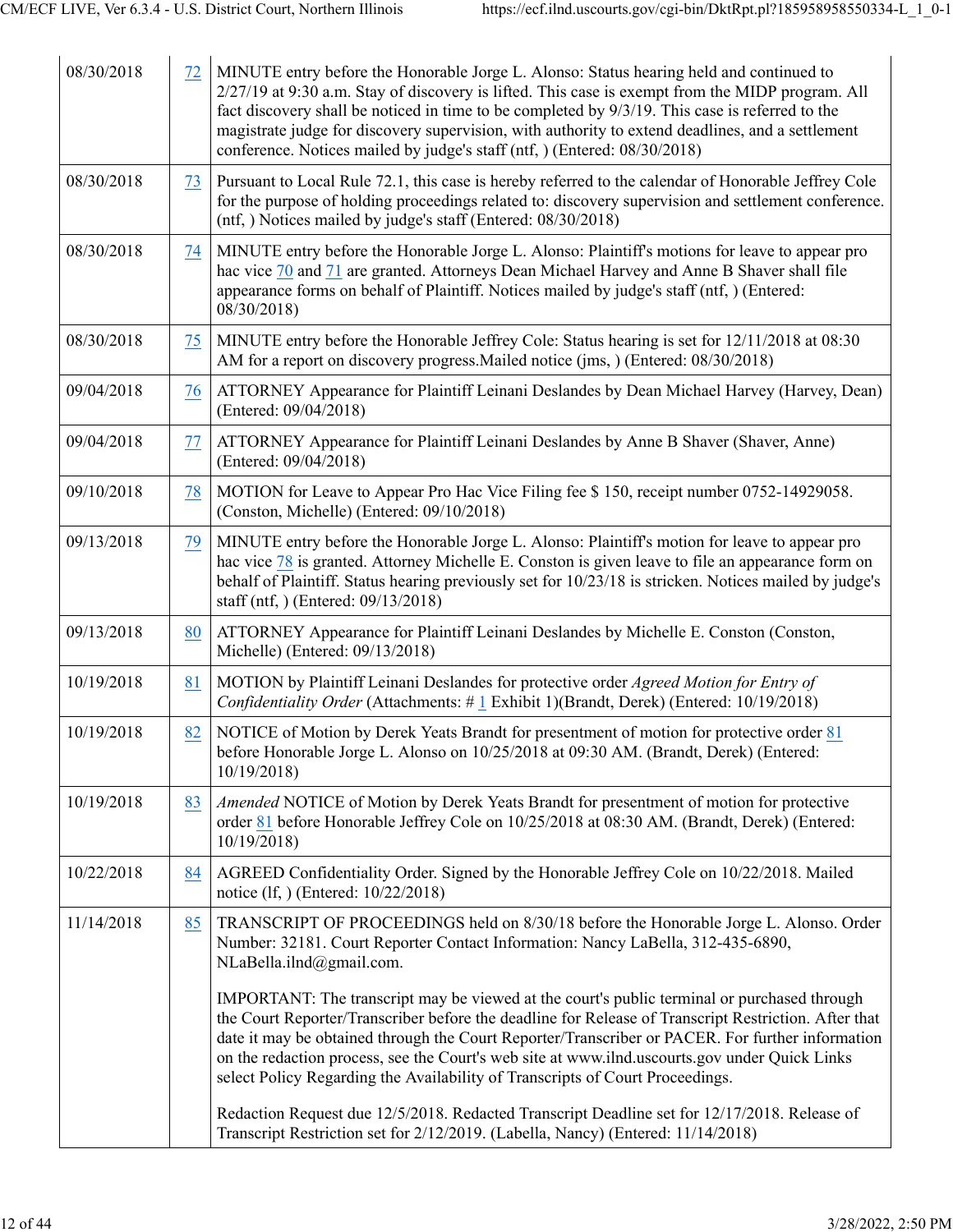| 12/12/2018 | 86  | MINUTE entry before the Honorable Jeffrey Cole: Status hearing held and continued to 2/27/2019<br>at 9:45 a.m., or immediately after their status hearing before the district court. Parties reported on<br>the status of the case and advised they are on track to meet the fact discovery cutoff date of<br>9/3/2019. Counsel reported both sides have propounded written discovery and a date for Plaintiffs<br>deposition has been scheduled. As discussed in open court, the parties are directed to meet and<br>confer in good faith in an attempt to reach an agreement regarding document and data production<br>without judicial intervention. Plaintiffs request to submit a Joint Proposal Order is granted.<br>Counsel shall send a courtesy copy of the proposed order to the following email:<br>Proposed Order Cole@ilnd.uscourts.gov. Mailed notice (lxs, ) (Entered: 12/12/2018) |
|------------|-----|---------------------------------------------------------------------------------------------------------------------------------------------------------------------------------------------------------------------------------------------------------------------------------------------------------------------------------------------------------------------------------------------------------------------------------------------------------------------------------------------------------------------------------------------------------------------------------------------------------------------------------------------------------------------------------------------------------------------------------------------------------------------------------------------------------------------------------------------------------------------------------------------------|
| 01/30/2019 | 87  | NOTICE by Derek Yeats Brandt of Change of Address (Brandt, Derek) (Entered: 01/30/2019)                                                                                                                                                                                                                                                                                                                                                                                                                                                                                                                                                                                                                                                                                                                                                                                                           |
| 02/13/2019 | 88  | ATTORNEY Appearance for Plaintiff Leinani Deslandes by Leigh Michele Perica (Perica, Leigh)<br>(Entered: 02/13/2019)                                                                                                                                                                                                                                                                                                                                                                                                                                                                                                                                                                                                                                                                                                                                                                              |
| 02/20/2019 | 89  | MINUTE entry before the Honorable Jeffrey Cole: Status hearing is reset for 08:30 AM on<br>2/27/2019. Mailed notice (jms, ) (Entered: 02/20/2019)                                                                                                                                                                                                                                                                                                                                                                                                                                                                                                                                                                                                                                                                                                                                                 |
| 02/20/2019 | 90  | MOTION for Leave to Appear Pro Hac Vice Filing fee \$150, receipt number 0752-15508083.<br>(Salahi, Yaman) (Entered: 02/20/2019)                                                                                                                                                                                                                                                                                                                                                                                                                                                                                                                                                                                                                                                                                                                                                                  |
| 02/22/2019 | 91  | MINUTE entry before the Honorable Jeffrey Cole: Sua sponte status hearing date if 2/27/2019 is<br>reset for 2/28/2019 at 08:30 AM. Mailed notice (jms.) (Entered: 02/22/2019)                                                                                                                                                                                                                                                                                                                                                                                                                                                                                                                                                                                                                                                                                                                     |
| 02/22/2019 | 92  | MINUTE entry before the Honorable Jorge L. Alonso: By agreement of the parties, status hearing<br>previously set for 2/27/19 is stricken and reset to 2/28/19 at 9:30 a.m. Notice mailed by judge's<br>staff (ntf, ) (Entered: 02/22/2019)                                                                                                                                                                                                                                                                                                                                                                                                                                                                                                                                                                                                                                                        |
| 02/27/2019 | 93  | MOTION by Plaintiff Leinani Deslandes for order Agreed Motion for Entry of (i) Joint Proposed<br>Protocol for the Production of ESI and (ii) Stipulation Regarding Expert Discovery (Attachments:<br># 1 Exhibit 1, # 2 Exhibit 2)(Brandt, Derek) (Entered: $02/27/2019$ )                                                                                                                                                                                                                                                                                                                                                                                                                                                                                                                                                                                                                        |
| 02/27/2019 | 94  | NOTICE of Motion by Derek Yeats Brandt for presentment of motion for order 93 before<br>Honorable Jeffrey Cole on 3/4/2019 at 08:30 AM. (Brandt, Derek) (Entered: 02/27/2019)                                                                                                                                                                                                                                                                                                                                                                                                                                                                                                                                                                                                                                                                                                                     |
| 02/28/2019 | 95  | MINUTE entry before the Honorable Jorge L. Alonso: Status hearing held. Plaintiff's motion for<br>leave to appear pro hac vice 90 is granted. Attorney Yaman Salahi is given leave to file an<br>appearance form on behalf of Plaintiff. No further status hearing in front of the District Judge will<br>be set until discovery is closed. Notice mailed by judge's staff (ntf, ) (Entered: 02/28/2019)                                                                                                                                                                                                                                                                                                                                                                                                                                                                                          |
| 02/28/2019 | 96  | ATTORNEY Appearance for Plaintiff Leinani Deslandes by Yaman Salahi (Salahi, Yaman)<br>(Entered: 02/28/2019)                                                                                                                                                                                                                                                                                                                                                                                                                                                                                                                                                                                                                                                                                                                                                                                      |
| 02/28/2019 | 97  | MINUTE entry before the Honorable Jeffrey Cole: Status hearing held and continued to 4/30/2019<br>at 08:30 AM. Motion hearing held. Plaintiff's agreed motion for entry of a joint protocol for<br>production of ESI and stipulation regarding expert discovery $93$ is granted. No appearance is<br>necessary on the date the motion was noticed. Mailed notice (jms, ) (Entered: 02/28/2019)                                                                                                                                                                                                                                                                                                                                                                                                                                                                                                    |
| 03/05/2019 | 98  | STIPULATION REGARDING EXPERT DISCOVERY (Brandt, Derek) (Entered: 03/05/2019)                                                                                                                                                                                                                                                                                                                                                                                                                                                                                                                                                                                                                                                                                                                                                                                                                      |
| 03/12/2019 | 99  | JOINT ORDER protocol for the production of Electronically stored information (ESI). Signed by<br>the Honorable Jeffrey Cole on $3/12/2019$ . (yap, ) (Entered: $03/12/2019$ )                                                                                                                                                                                                                                                                                                                                                                                                                                                                                                                                                                                                                                                                                                                     |
| 04/08/2019 | 100 | MOTION for Leave to Appear Pro Hac Vice Filing fee \$150, receipt number 0752-15686103.<br>(Chan, Lin) (Entered: 04/08/2019)                                                                                                                                                                                                                                                                                                                                                                                                                                                                                                                                                                                                                                                                                                                                                                      |
| 04/12/2019 | 101 | MINUTE entry before the Honorable Jorge L. Alonso: Plaintiff's motion for leave to appear pro<br>hac vice 100 is granted. Attorney Lin Yee Chan is given leave to file an appearance form on behalf<br>of Plaintiff. Notice mailed by judge's staff (ntf, ) (Entered: 04/12/2019)                                                                                                                                                                                                                                                                                                                                                                                                                                                                                                                                                                                                                 |
| 04/15/2019 | 102 | ATTORNEY Appearance for Plaintiff Leinani Deslandes by Lin Yee Chan (Chan, Lin) (Entered:<br>04/15/2019)                                                                                                                                                                                                                                                                                                                                                                                                                                                                                                                                                                                                                                                                                                                                                                                          |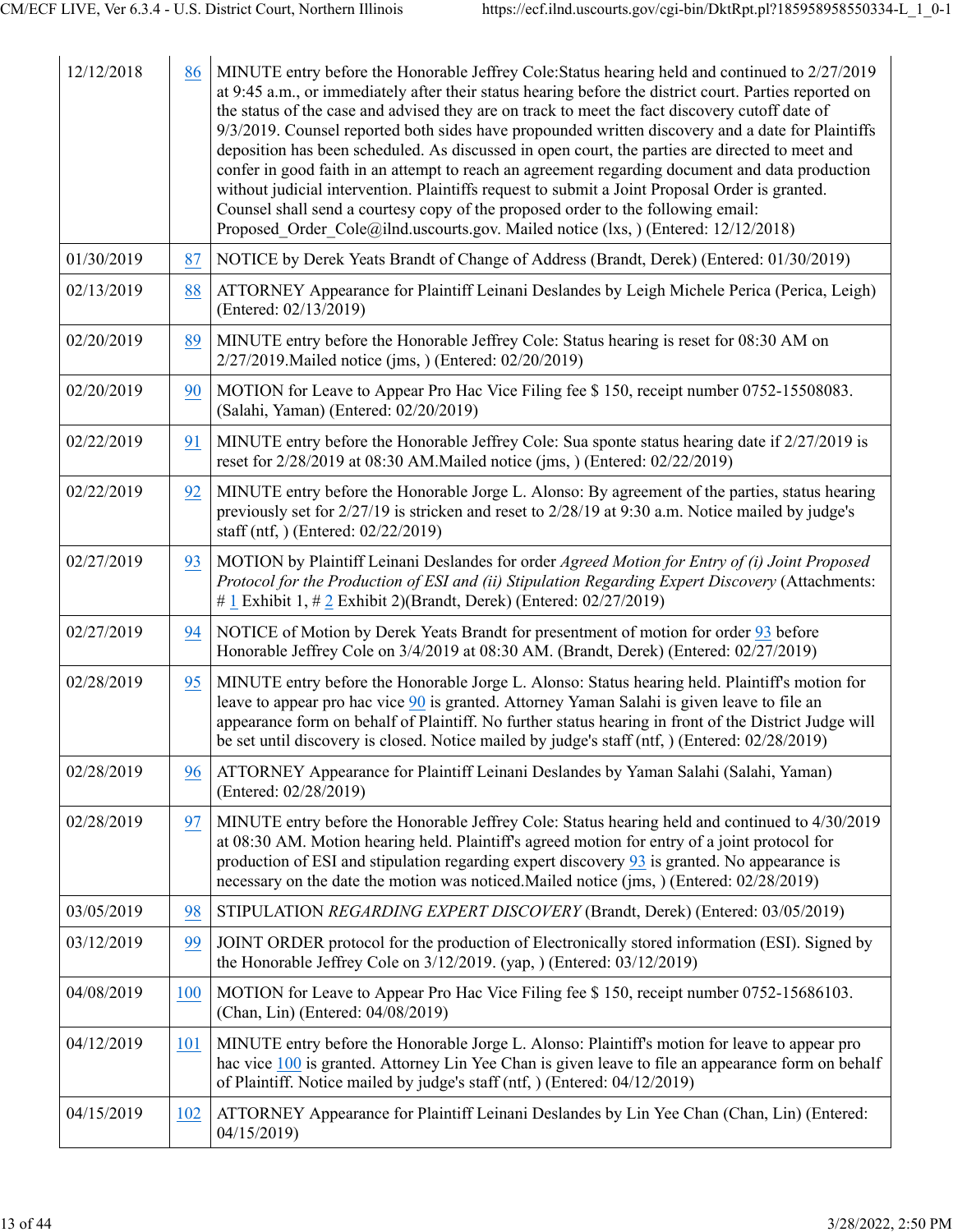| 04/17/2019 | 103 | MINUTE entry before the Honorable Jeffrey Cole: Sua sponte status hearing is reset for 09:30 AM<br>on 4/30/2019. Mailed notice (jms, ) (Entered: 04/17/2019)                                                                                                                                                                                                                                                                                             |
|------------|-----|----------------------------------------------------------------------------------------------------------------------------------------------------------------------------------------------------------------------------------------------------------------------------------------------------------------------------------------------------------------------------------------------------------------------------------------------------------|
| 04/23/2019 | 104 | MOTION by Defendants McDonald's Coporation, McDonald's USA, LLC to seal Portions of<br>Defendants' Motion for a Protective Order Limiting Discovery from Document Custodians,<br>Structured Data Repositories, and Third Party Subpoenas to Matter that Is Proportional to the<br>Needs of the Case (Parrott, Matthew) (Entered: 04/23/2019)                                                                                                             |
| 04/23/2019 | 105 | NOTICE of Motion by Matthew Cameron Parrott for presentment of motion to seal, 104 before<br>Honorable Jeffrey Cole on 4/30/2019 at 09:30 AM. (Parrott, Matthew) (Entered: 04/23/2019)                                                                                                                                                                                                                                                                   |
| 04/23/2019 | 106 | MOTION by Defendants McDonald's Coporation, McDonald's USA, LLC for protective order<br>limiting discovery from document custodians, structured data repositories, and third party<br>subpoenas to matter that is proportional to the needs of this case (Parrott, Matthew) (Entered:<br>04/23/2019)                                                                                                                                                     |
| 04/23/2019 | 107 | SEALED DOCUMENT by Defendants McDonald's Coporation, McDonald's USA, LLC<br>(Attachments: # 1 Declaration of Matthew Parrott, # 2 Exhibit A, # 3 Exhibit D, # 4 Exhibit E, # 5<br>Exhibit F, # 6 Exhibit I, # 7 Exhibit J, # 8 Exhibit K, # 9 Declaration of William Holub)(Parrott,<br>Matthew) (Entered: 04/23/2019)                                                                                                                                   |
| 04/23/2019 | 108 | MEMORANDUM by McDonald's Coporation, McDonald's USA, LLC in support of motion for<br>protective order, 106 (Parrott, Matthew) (Entered: 04/23/2019)                                                                                                                                                                                                                                                                                                      |
| 04/23/2019 | 109 | DECLARATION regarding motion for protective order, 106 of Matthew C. Parrott (Attachments:<br># 1 Exhibit A, # 2 Exhibit B, # 3 Exhibit C, # 4 Exhibit D, # 5 Exhibit E, # 6 Exhibit F, # 7 Exhibit<br>G, # 8 Exhibit H, # 9 Exhibit I, # 10 Exhibit J, # 11 Exhibit K, # 12 Exhibit L, # 13 Exhibit M, # 14<br>Exhibit N)(Parrott, Matthew) (Entered: 04/23/2019)                                                                                       |
| 04/23/2019 | 110 | DECLARATION of William Holub regarding motion for protective order, 106 (Parrott, Matthew)<br>(Entered: 04/23/2019)                                                                                                                                                                                                                                                                                                                                      |
| 04/23/2019 | 111 | NOTICE of Motion by Matthew Cameron Parrott for presentment of motion for protective order,<br>106 before Honorable Jeffrey Cole on 4/30/2019 at 09:30 AM. (Parrott, Matthew) (Entered:<br>04/23/2019                                                                                                                                                                                                                                                    |
| 04/25/2019 | 112 | ATTORNEY Appearance for Respondent ADP, Inc. by Richard N. Kessler (Kessler, Richard)<br>(Entered: 04/25/2019)                                                                                                                                                                                                                                                                                                                                           |
| 04/25/2019 |     | 113 EXECUTIVE COMMITTEE ORDER: Case referred to the Honorable Susan E. Cox pursuant to<br>Local Rule 72.1. Signed by Executive Committee on 4/25/2019. (If, ) (Entered: 04/25/2019)                                                                                                                                                                                                                                                                      |
| 04/25/2019 | 114 | NOTICE of Motion re: 104 Defendants' Motion for Protective Order (Shaver, Anne) (Docket Text<br>Modified by Clerk's Office) Modified on 4/25/2019 (pk, ). (Entered: 04/25/2019)                                                                                                                                                                                                                                                                          |
| 04/25/2019 | 115 | MOTION by Plaintiff Leinani Deslandes for Modification of the Briefing Structure re 106<br>Defendants' Motion for Protective Order (Shaver, Anne) (Entered: 04/25/2019)                                                                                                                                                                                                                                                                                  |
| 04/25/2019 | 116 | Plaintiff's NOTICE of Motion by Anne B Shaver for presentment of motion for miscellaneous<br>relief 115 before Honorable Susan E. Cox on 4/30/2019 at 09:30 AM. (Shaver, Anne) (Entered:<br>04/25/2019)                                                                                                                                                                                                                                                  |
| 04/25/2019 | 117 | MEMORANDUM by Leinani Deslandes in support of motion for miscellaneous relief 115<br>(Shaver, Anne) (Entered: 04/25/2019)                                                                                                                                                                                                                                                                                                                                |
| 04/25/2019 | 118 | DECLARATION of Yaman Salahi regarding motion for miscellaneous relief 115 (Attachments: #<br>1 Exhibit A - Apr. 4 Letter from A. Shaver to M. Parrott, $\# 2$ Exhibit B - Apr. 4 E-mail from M.<br>Parrott to A. Shaver, #3 Exhibit C - Apr. 15 Letter from A. Shaver to M. Parrott, #4 Exhibit D -<br>Apr. 22 Email from A. Shaver to M. Parrott, $\# 5$ Exhibit E - Apr. 23 Email from M. Parrott to A.<br>Shaver)(Shaver, Anne) (Entered: 04/25/2019) |
| 04/25/2019 | 119 | Amended NOTICE of Motion by Matthew Cameron Parrott for presentment of motion to seal, 104<br>before Honorable Susan E. Cox on 4/30/2019 at 09:30 AM. (Parrott, Matthew) (Entered:                                                                                                                                                                                                                                                                       |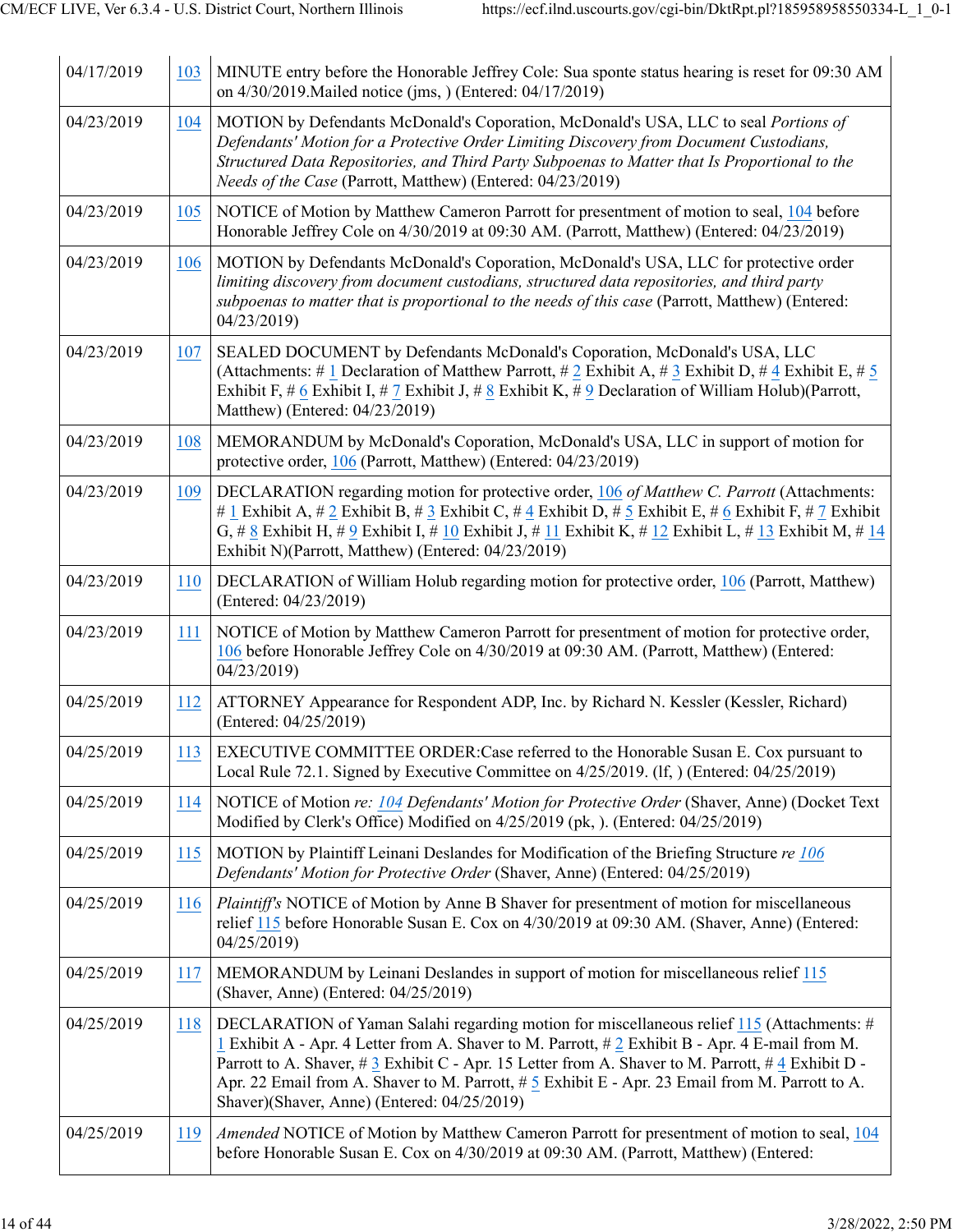|            |            | 04/25/2019)                                                                                                                                                                                                                                                                                                                                                                                                                                                                                                                                                                                                                                                                                                                                                                                                                                                                                                         |
|------------|------------|---------------------------------------------------------------------------------------------------------------------------------------------------------------------------------------------------------------------------------------------------------------------------------------------------------------------------------------------------------------------------------------------------------------------------------------------------------------------------------------------------------------------------------------------------------------------------------------------------------------------------------------------------------------------------------------------------------------------------------------------------------------------------------------------------------------------------------------------------------------------------------------------------------------------|
| 04/25/2019 | 120        | Amended NOTICE of Motion by Matthew Cameron Parrott for presentment of motion for<br>protective order, 106 before Honorable Susan E. Cox on 4/30/2019 at 09:30 AM. (Parrott,<br>Matthew) (Entered: 04/25/2019)                                                                                                                                                                                                                                                                                                                                                                                                                                                                                                                                                                                                                                                                                                      |
| 04/25/2019 | 121        | CERTIFICATE of Compliance with Local Rule 37.2 (Parrott, Matthew) (Entered: 04/25/2019)                                                                                                                                                                                                                                                                                                                                                                                                                                                                                                                                                                                                                                                                                                                                                                                                                             |
| 04/26/2019 | 122        | MINUTE entry before the Honorable Susan E. Cox: This case has been referred to Judge Cox. Due<br>to a personal conflict, Judge Cox hereby recuses herself from this case. Recusal order to follow.<br>Judge Cox is no longer referred to the case. Mailed notice (np, ) (Entered: 04/26/2019)                                                                                                                                                                                                                                                                                                                                                                                                                                                                                                                                                                                                                       |
| 04/26/2019 | 123        | MINUTE entry before the Honorable Susan E. Cox: Motion hearings 104 106 and 115 noticed<br>before Judge Cox on 4/30/2019 are stricken. Mailed notice (np, ) (Entered: 04/26/2019)                                                                                                                                                                                                                                                                                                                                                                                                                                                                                                                                                                                                                                                                                                                                   |
| 04/26/2019 | 124        | EXECUTIVE COMMITTEE ORDER: Case referred to the Honorable Jeffrey Cummings . Signed<br>by Executive Committee on $4/26/2019$ . (ek, ) Modified on $4/26/2019$ (ek, ). (Entered: 04/26/2019)                                                                                                                                                                                                                                                                                                                                                                                                                                                                                                                                                                                                                                                                                                                         |
| 04/29/2019 | 125        | MINUTE entry before the Honorable Jeffrey Cole: The referral in this having been reassigned to<br>Magistrate Judge Cummings, status hearing date of 4/30/2019 before Judge Cole is stricken. Mailed<br>notice (jms, ) (Entered: 04/29/2019)                                                                                                                                                                                                                                                                                                                                                                                                                                                                                                                                                                                                                                                                         |
| 04/29/2019 | 126        | RESPONSE by McDonald's Coporation, McDonald's USA, LLC to MOTION by Plaintiff Leinani<br>Deslandes for Modification of the Briefing Structure re 106 Defendants' Motion for Protective<br>Order 115 (Parrott, Matthew) (Entered: 04/29/2019)                                                                                                                                                                                                                                                                                                                                                                                                                                                                                                                                                                                                                                                                        |
| 04/29/2019 | 127        | Second Amended NOTICE of Motion by Matthew Cameron Parrott for presentment of motion to<br>seal, 104 before Honorable Jeffrey Cummings on 5/14/2019 at 10:00 AM. (Parrott, Matthew)<br>(Entered: 04/29/2019)                                                                                                                                                                                                                                                                                                                                                                                                                                                                                                                                                                                                                                                                                                        |
| 04/29/2019 | 128        | Second Amended NOTICE of Motion by Matthew Cameron Parrott for presentment of motion for<br>protective order, 106 before Honorable Jeffrey Cummings on 5/14/2019 at 10:00 AM. (Parrott,<br>Matthew) (Entered: 04/29/2019)                                                                                                                                                                                                                                                                                                                                                                                                                                                                                                                                                                                                                                                                                           |
| 04/29/2019 | 129        | Amended NOTICE of Motion by Anne B Shaver for presentment of motion for miscellaneous<br>relief 115 before Honorable Jeffrey Cummings on 5/14/2019 at 10:00 AM. (Shaver, Anne)<br>(Entered: 04/29/2019)                                                                                                                                                                                                                                                                                                                                                                                                                                                                                                                                                                                                                                                                                                             |
| 05/01/2019 | 130        | TRANSCRIPT OF PROCEEDINGS held on 02-28-2019 before the Honorable Jeffrey Cole. Order<br>Number: 34070. Court Reporter Contact Information: Pamela S. Warren<br>http://www.ilnd.uscourts.gov/transcript-order-form.aspx. <p>IMPORTANT: The transcript may be<br/>viewed at the court's public terminal or purchased through the Court Reporter/Transcriber before<br/>the deadline for Release of Transcript Restriction. After that date it may be obtained through the<br/>Court Reporter/Transcriber or PACER. For further information on the redaction process, see the<br/>Court's web site at www.ilnd.uscourts.gov under Quick Links select Policy Regarding the<br/>Availability of Transcripts of Court Proceedings.</p> Redaction Request due 5/22/2019. Redacted<br>Transcript Deadline set for 6/3/2019. Release of Transcript Restriction set for 7/30/2019. (Warren,<br>Pamela) (Entered: 05/01/2019) |
| 05/02/2019 | 131        | MINUTE entry before the Honorable Jeffrey Cummings: This case was referred to Magistrate<br>Judge Cummings $124$ . Due to a personal conflict, the Court hereby recuses itself from presiding<br>over this case. Recusal order to follow. Judge Jeffrey Cummings no longer referred to the case.<br>Mailed notice. (rbf, ) (Entered: 05/02/2019)                                                                                                                                                                                                                                                                                                                                                                                                                                                                                                                                                                    |
| 05/02/2019 | <u>132</u> | EXECUTIVE COMMITTEE ORDER: Case referred to the Honorable Sheila M. Finnegan for the<br>purpose of holding proceedings related to: discovery supervision and settlement conference.<br>Signed by Executive Committee on 5/2/2019.(pk, ) (Entered: 05/02/2019)                                                                                                                                                                                                                                                                                                                                                                                                                                                                                                                                                                                                                                                       |
| 05/03/2019 | 133        | MINUTE entry before the Honorable Sheila M. Finnegan: Defendants' Motion for Leave to File<br>Under Seal 104 and Motion for a Protective Order 106, and Plaintiff's Motion for Modification of<br>the Briefing Structure $115$ , are all taken under advisement. Plaintiff is directed to file a response to<br>Defendants' Motion for a Protective Order $106$ by $5/10/2019$ . All three motions are set for hearing<br>on 5/17/2019 at 2:30 p.m. The Court reserves ruling regarding any additional briefing schedule; no                                                                                                                                                                                                                                                                                                                                                                                        |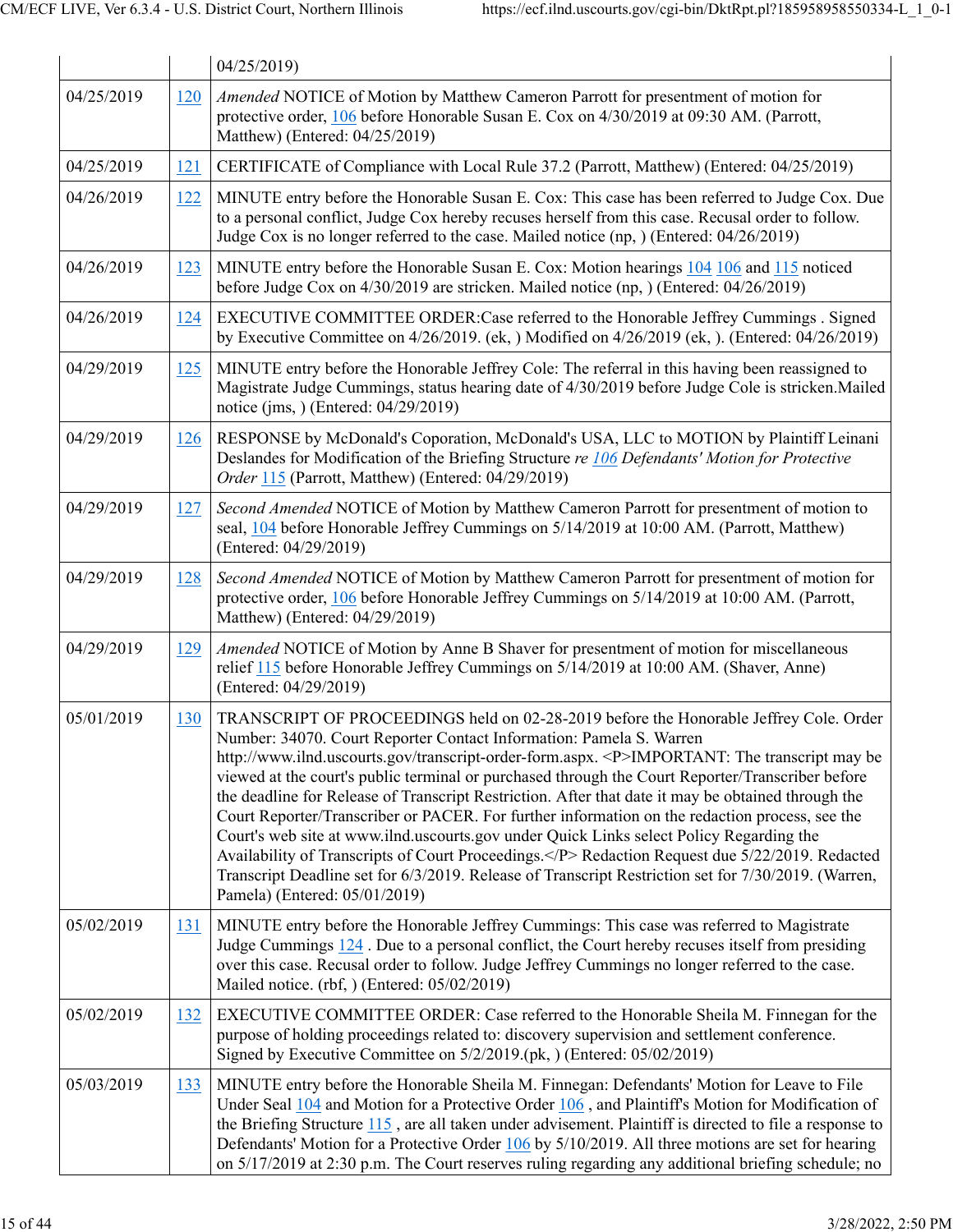|            |     | other documents relating to these motions shall be filed prior to such ruling. Mailed notice (sxw, )<br>(Entered: 05/03/2019)                                                                                                                                                                                                                                                                                                                                                                                                                                                                                                                                                                                                                                                                                                                                                                                                              |
|------------|-----|--------------------------------------------------------------------------------------------------------------------------------------------------------------------------------------------------------------------------------------------------------------------------------------------------------------------------------------------------------------------------------------------------------------------------------------------------------------------------------------------------------------------------------------------------------------------------------------------------------------------------------------------------------------------------------------------------------------------------------------------------------------------------------------------------------------------------------------------------------------------------------------------------------------------------------------------|
| 05/09/2019 | 134 | MOTION by Plaintiff Leinani Deslandes to seal Portions of Plaintiff's Opposition to Defendants'<br>Motion for a Protective Order (Shaver, Anne) (Entered: 05/09/2019)                                                                                                                                                                                                                                                                                                                                                                                                                                                                                                                                                                                                                                                                                                                                                                      |
| 05/09/2019 | 135 | NOTICE of Motion by Anne B Shaver for presentment of motion to seal 134 before Honorable<br>Sheila M. Finnegan on 5/17/2019 at 02:30 PM. (Shaver, Anne) (Entered: 05/09/2019)                                                                                                                                                                                                                                                                                                                                                                                                                                                                                                                                                                                                                                                                                                                                                              |
| 05/09/2019 | 136 | SEALED DOCUMENT by Plaintiff Leinani Deslandes (Attachments: #1 Plaintiff's Unredacted<br>Opposition to Defendants' Motion for Protective Order, #2 Declaration Unredacted Declaration of<br>Arthur Olsen, # 3 Exhibit E - Unredacted Copy of Exhibit E to Shaver Declaration, # 4 Exhibit F -<br>Unredacted Copy of Exhibit F to Shaver Declaration, $\#$ 5 Exhibit G - Unredacted Copy of Exhibit<br>G to Shaver Declaration, $\#$ 6 Exhibit K - Unredacted Copy of Exhibit K to Shaver Declaration)<br>(Shaver, Anne) (Entered: 05/09/2019)                                                                                                                                                                                                                                                                                                                                                                                             |
| 05/09/2019 | 137 | MEMORANDUM by Leinani Deslandes in Opposition to motion for protective order, 106<br>(Attachments: #1 Text of Proposed Order)(Shaver, Anne) (Entered: 05/09/2019)                                                                                                                                                                                                                                                                                                                                                                                                                                                                                                                                                                                                                                                                                                                                                                          |
| 05/09/2019 | 138 | DECLARATION of Anne B. Shaver regarding memorandum in opposition to motion 137<br>(Attachments: # 1 Exhibit A - McDonald's RFP Responses, # 2 Exhibit B - Feb. 12, 2019 Letter<br>from Anne Shaver, # $3$ Exhibit C - Feb. 20, 2019 Letter from Anne Shaver, # $4$ Exhibit D - March<br>18, 2019 Letter from Anne Shaver, # 5 Exhibit E - Filed Under Seal, # 6 Exhibit F - Filed Under<br>Seal, # 7 Exhibit G - Filed Under Seal, # 8 Exhibit H - Mar. 21, 2019 Letter from Rachel Brass, # 9<br>Exhibit I - Nov. 28, 2018 Letter from Anne Shaver, #10 Exhibit J - Jan. 24, 2019 Letter from Anne<br>Shaver, $\#$ 11 Exhibit K - Redacted Chart of Regions Unrepresented in McDonald's Custodial<br>Proposal)(Shaver, Anne) (Entered: 05/09/2019)                                                                                                                                                                                        |
| 05/09/2019 | 139 | DECLARATION of Arthur Olsen regarding memorandum in opposition to motion 137<br>(Attachments: # $1$ Exhibit A - Consultant Profile, # $2$ Exhibit B - Case List)(Shaver, Anne)<br>(Entered: 05/09/2019)                                                                                                                                                                                                                                                                                                                                                                                                                                                                                                                                                                                                                                                                                                                                    |
| 05/17/2019 | 140 | ATTORNEY Appearance for Respondent ADP, Inc. by Micah Eric Marcus (Marcus, Micah)<br>(Entered: 05/17/2019)                                                                                                                                                                                                                                                                                                                                                                                                                                                                                                                                                                                                                                                                                                                                                                                                                                 |
| 05/17/2019 | 141 | MINUTE entry before the Honorable Sheila M. Finnegan: Motion hearing held 5/17/2019. For<br>reasons stated on the record, the parties shall file a Joint Status Report as soon as possible but no<br>later than 5/24/2019 stating their position regarding recusal. If any party requests recusal, the Joint<br>Status Report shall not identify that party but merely state that the "parties" request recusal. The<br>Court will schedule further proceedings after receipt of the JSR. Mailed notice (sxw, ) (Entered:<br>05/17/2019)                                                                                                                                                                                                                                                                                                                                                                                                   |
| 05/24/2019 | 142 | STATUS Report Joint Status Report of Parties by Leinani Deslandes (Brandt, Derek) (Entered:<br>05/24/2019                                                                                                                                                                                                                                                                                                                                                                                                                                                                                                                                                                                                                                                                                                                                                                                                                                  |
| 05/24/2019 | 143 | TRANSCRIPT OF PROCEEDINGS held on 05/17/2019 before the Honorable Sheila M.<br>Finnegan. - Motion Hearing. Order Number: 34799. Court Reporter Contact Information: Gayle A.<br>McGuigan, CSR, RMR, CRR, Gayle McGuigan@ilnd.uscourts.gov, (312) 435-6047.<br>IMPORTANT: The transcript may be viewed at the court's public terminal or purchased through<br>the Court Reporter/Transcriber before the deadline for Release of Transcript Restriction. After that<br>date it may be obtained through the Court Reporter/Transcriber or PACER. For further information<br>on the redaction process, see the Court's web site at www.ilnd.uscourts.gov under Quick Links<br>select Policy Regarding the Availability of Transcripts of Court Proceedings.<br>Redaction Request due 6/14/2019. Redacted Transcript Deadline set for 6/24/2019. Release of<br>Transcript Restriction set for 8/22/2019. (McGuigan, Gale) (Entered: 05/24/2019) |
| 05/24/2019 | 144 | EXECUTIVE COMMITTEE ORDER: Case referred to the Honorable M. David Weisman. Signed<br>by Executive Committee on $5/24/19$ . (kp, ) (Entered: $05/24/2019$ )                                                                                                                                                                                                                                                                                                                                                                                                                                                                                                                                                                                                                                                                                                                                                                                |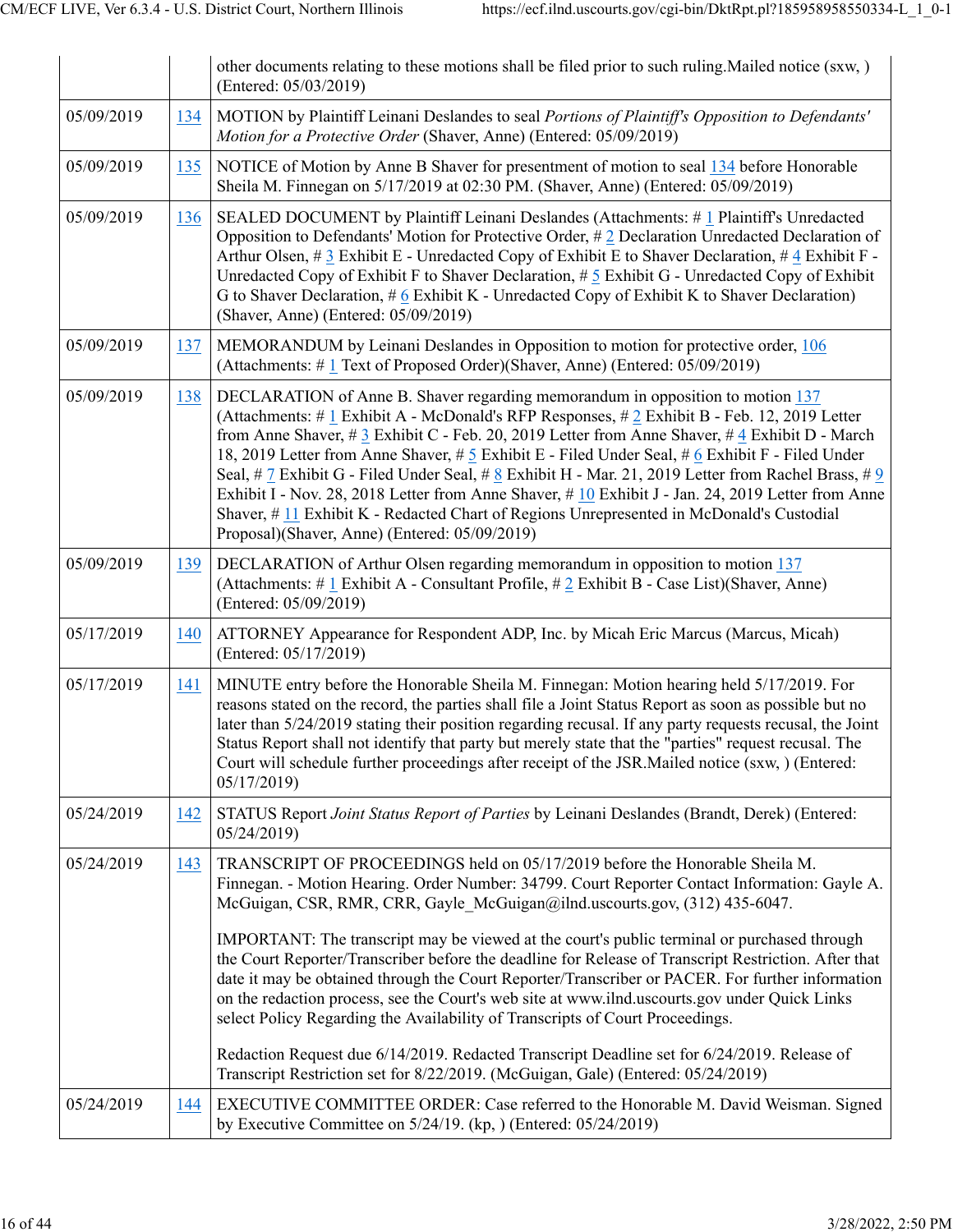| 05/28/2019 | 145 | MINUTE entry before the Honorable M. David Weisman: This case has been referred to<br>Magistrate Judge Weisman for the purposes of discovery supervision and to conduct a settlement<br>conference. Motion hearing on motions 104, 106, 115, and 134 are set for 6/6/19 at 9:15 a.m.<br>Prior to the hearing, the Court specifically requests that counsel consult the Court's standing order.<br>If the parties believe the case is ready for a settlement conference, counsel should have available<br>dates for a settlement conference for all necessary parties in advance of the status hearing, and to<br>the extent possible, consult with opposing counsel in an attempt to identify mutually convenient<br>and feasible dates for the settlement conference. Judge Weisman generally conducts settlement<br>conferences Tuesdays, Wednesdays, Thursdays, and Fridays at either 10:30 a.m. to 12:30 p.m. or<br>2:00 p.m. to 4:00 p.m. Other dates and times may be available as required by the Court or the<br>parties. If the parties do not wish to set a settlement conference at this time, the parties should be<br>prepared to discuss discovery scheduling and related issues. Mailed notice (ao,) (Entered:<br>05/28/2019 |
|------------|-----|---------------------------------------------------------------------------------------------------------------------------------------------------------------------------------------------------------------------------------------------------------------------------------------------------------------------------------------------------------------------------------------------------------------------------------------------------------------------------------------------------------------------------------------------------------------------------------------------------------------------------------------------------------------------------------------------------------------------------------------------------------------------------------------------------------------------------------------------------------------------------------------------------------------------------------------------------------------------------------------------------------------------------------------------------------------------------------------------------------------------------------------------------------------------------------------------------------------------------------------------|
| 05/31/2019 | 146 | MOTION by Plaintiff Leinani Deslandes for leave to file Second Amended Complaint (Harvey,<br>Dean) (Entered: 05/31/2019)                                                                                                                                                                                                                                                                                                                                                                                                                                                                                                                                                                                                                                                                                                                                                                                                                                                                                                                                                                                                                                                                                                                    |
| 05/31/2019 | 147 | DECLARATION of Yaman Salahi regarding motion for leave to file 146 Second Amended<br><i>Complaint</i> (Attachments: # 1 Exhibit A - Proposed Second Amended Complaint, # 2 Exhibit B -<br>Redline of Proposed Second Amended Complaint)(Harvey, Dean) (Entered: 05/31/2019)                                                                                                                                                                                                                                                                                                                                                                                                                                                                                                                                                                                                                                                                                                                                                                                                                                                                                                                                                                 |
| 05/31/2019 | 148 | NOTICE of Motion by Dean Michael Harvey for presentment of motion for leave to file 146<br>before Honorable Jorge L. Alonso on 6/5/2019 at 09:30 AM. (Harvey, Dean) (Entered:<br>05/31/2019                                                                                                                                                                                                                                                                                                                                                                                                                                                                                                                                                                                                                                                                                                                                                                                                                                                                                                                                                                                                                                                 |
| 06/03/2019 | 149 | MOTION by Defendants McDonald's Coporation, McDonald's USA, LLC to seal portions of<br>Defendants' Motion to Compel Plaintiff to Produce Documents Improperly Withheld on the Basis<br>of Privilege (Brass, Rachel) (Entered: 06/03/2019)                                                                                                                                                                                                                                                                                                                                                                                                                                                                                                                                                                                                                                                                                                                                                                                                                                                                                                                                                                                                   |
| 06/03/2019 | 150 | NOTICE of Motion by Rachel Susan Brass for presentment of motion to seal 149 before<br>Honorable M. David Weisman on 6/6/2019 at 09:15 AM. (Brass, Rachel) (Entered: 06/03/2019)                                                                                                                                                                                                                                                                                                                                                                                                                                                                                                                                                                                                                                                                                                                                                                                                                                                                                                                                                                                                                                                            |
| 06/03/2019 | 151 | SEALED DOCUMENT by Defendants McDonald's Coporation, McDonald's USA, LLC<br>(Attachments: # 1 Declaration of Matthew Parrott, # 2 Exhibit 5, # 3 Exhibit 6, # 4 Exhibit 7, # 5<br>Exhibit 8, # 6 Exhibit 9, # 7 Exhibit 10, # 8 Exhibit 11, # 9 Exhibit 12, # $10$ Exhibit 14, # $11$<br>Exhibit 15)(Brass, Rachel) (Entered: 06/03/2019)                                                                                                                                                                                                                                                                                                                                                                                                                                                                                                                                                                                                                                                                                                                                                                                                                                                                                                   |
| 06/03/2019 | 152 | MOTION by Defendants McDonald's Coporation, McDonald's USA, LLC to compel Plaintiff to<br>Produce Documents Improperly Withheld on the Basis of Privilege (Brass, Rachel) (Entered:<br>06/03/2019)                                                                                                                                                                                                                                                                                                                                                                                                                                                                                                                                                                                                                                                                                                                                                                                                                                                                                                                                                                                                                                          |
| 06/03/2019 | 153 | MEMORANDUM by McDonald's Coporation, McDonald's USA, LLC in support of motion to<br>compel 152 (Brass, Rachel) (Entered: 06/03/2019)                                                                                                                                                                                                                                                                                                                                                                                                                                                                                                                                                                                                                                                                                                                                                                                                                                                                                                                                                                                                                                                                                                        |
| 06/03/2019 | 154 | DECLARATION of Matthew C. Parrott regarding motion to compel 152 (Attachments: #1 Exhibit<br>1, # 2 Exhibit 2, # 3 Exhibit 3, # 4 Exhibit 4, # 5 Exhibit 5, # 6 Exhibit 6, # 7 Exhibit 7, # 8 Exhibit<br>8, # 9 Exhibit 9, # 10 Exhibit 10, # 11 Exhibit 11, # 12 Exhibit 12, # 13 Exhibit 13, # 14 Exhibit<br>14, # 15 Exhibit 15, # 16 Exhibit 16, # 17 Exhibit 17, # 18 Exhibit 18, # 19 Exhibit 19, # 20<br>Exhibit 20, # 21 Exhibit 21, # 22 Exhibit 22, # 23 Exhibit 23, # 24 Exhibit 24, # 25 Certificate of<br>Service)(Brass, Rachel) (Entered: 06/03/2019)                                                                                                                                                                                                                                                                                                                                                                                                                                                                                                                                                                                                                                                                        |
| 06/03/2019 | 155 | NOTICE of Motion by Rachel Susan Brass for presentment of motion to compel 152 before<br>Honorable M. David Weisman on 6/6/2019 at 09:15 AM. (Brass, Rachel) (Entered: 06/03/2019)                                                                                                                                                                                                                                                                                                                                                                                                                                                                                                                                                                                                                                                                                                                                                                                                                                                                                                                                                                                                                                                          |
| 06/04/2019 | 156 | MINUTE entry before the Honorable M. David Weisman: Plaintiff shall file a response to<br>Defendants' motion to compel 152 by 6/12/19. No reply. Hearing on motions 104, 106, 115, 134,<br>149, and 152 is set for 6/21/19 at 9:30 a.m. Motion hearing set for 6/6/19 is stricken. Mailed<br>notice. (dm, ) (Entered: 06/04/2019)                                                                                                                                                                                                                                                                                                                                                                                                                                                                                                                                                                                                                                                                                                                                                                                                                                                                                                           |
| 06/05/2019 | 157 | MINUTE entry before the Honorable Jorge L. Alonso: Motion hearing held. For the reasons stated<br>on the record, plaintiff's motion for leave to file Second Amended Complaint 146 is denied without                                                                                                                                                                                                                                                                                                                                                                                                                                                                                                                                                                                                                                                                                                                                                                                                                                                                                                                                                                                                                                        |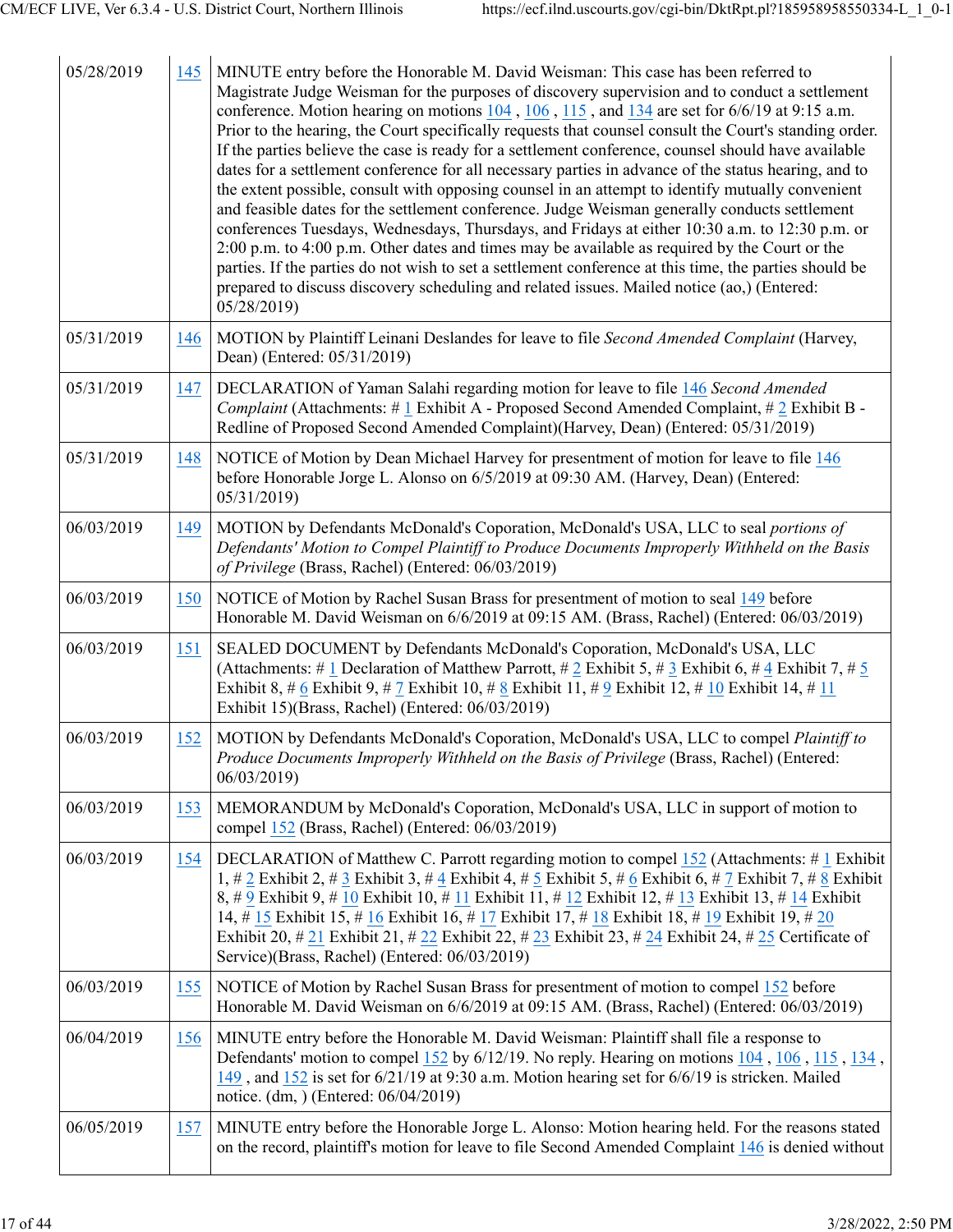|            |     | prejudice. No further status hearing in front of the District Judge will be set until discovery is<br>closed. Notice mailed by judge's staff (lf, ) (Entered: 06/06/2019)                                                                                                                                                                                                                                                                                                                                                                                                                                                                                                                                                                                                                                                                                                                                                |
|------------|-----|--------------------------------------------------------------------------------------------------------------------------------------------------------------------------------------------------------------------------------------------------------------------------------------------------------------------------------------------------------------------------------------------------------------------------------------------------------------------------------------------------------------------------------------------------------------------------------------------------------------------------------------------------------------------------------------------------------------------------------------------------------------------------------------------------------------------------------------------------------------------------------------------------------------------------|
| 06/12/2019 | 158 | MOTION by Plaintiff Leinani Deslandes to seal Portions of Plaintiff's Opposition to Defendants'<br>Motion to Compel Production of Privileged Documents (Brandt, Derek) (Entered: 06/12/2019)                                                                                                                                                                                                                                                                                                                                                                                                                                                                                                                                                                                                                                                                                                                             |
| 06/12/2019 | 159 | NOTICE of Motion by Derek Yeats Brandt for presentment of motion to seal 158 before<br>Honorable M. David Weisman on 6/21/2019 at 09:30 AM. (Brandt, Derek) (Entered: 06/12/2019)                                                                                                                                                                                                                                                                                                                                                                                                                                                                                                                                                                                                                                                                                                                                        |
| 06/12/2019 | 160 | SEALED DOCUMENT by Plaintiff Leinani Deslandes Plaintiff's Memorandum in Opposition to<br>Motion to Compel Production of Privileged Documents (Brandt, Derek) (Entered: 06/12/2019)                                                                                                                                                                                                                                                                                                                                                                                                                                                                                                                                                                                                                                                                                                                                      |
| 06/12/2019 | 161 | SEALED DOCUMENT by Plaintiff Leinani Deslandes Exhibit 1 to Declaration of Michele M.<br>Vercoski (Brandt, Derek) (Entered: 06/12/2019)                                                                                                                                                                                                                                                                                                                                                                                                                                                                                                                                                                                                                                                                                                                                                                                  |
| 06/12/2019 | 162 | MEMORANDUM by Leinani Deslandes in Opposition to motion to compel 152 Plaintiff's<br>Memorandum in Opposition to Motion to Compel Production of Privileged Documents [Public<br>Redacted Version] (Brandt, Derek) (Entered: 06/12/2019)                                                                                                                                                                                                                                                                                                                                                                                                                                                                                                                                                                                                                                                                                  |
| 06/12/2019 | 163 | AFFIDAVIT by Plaintiff Leinani Deslandes in Opposition to MOTION by Defendants McDonald's<br>Coporation, McDonald's USA, LLC to compel Plaintiff to Produce Documents Improperly<br>Withheld on the Basis of Privilege 152 Declaration of Michele M. Vercoski (Attachments: #1)<br>Exhibit 1, # 2 Exhibit 2, # 3 Exhibit 3, # 4 Exhibit 4, # 5 Exhibit 5)(Brandt, Derek) (Entered:<br>06/12/2019)                                                                                                                                                                                                                                                                                                                                                                                                                                                                                                                        |
| 06/12/2019 | 164 | AFFIDAVIT by Plaintiff Leinani Deslandes in Opposition to MOTION by Defendants McDonald's<br>Coporation, McDonald's USA, LLC to compel Plaintiff to Produce Documents Improperly<br>Withheld on the Basis of Privilege 152 Declaration of Leinani Deslandes in Support of Opposition<br>to Motion to Compel (Brandt, Derek) (Entered: 06/12/2019)                                                                                                                                                                                                                                                                                                                                                                                                                                                                                                                                                                        |
| 06/12/2019 | 165 | AFFIDAVIT by Plaintiff Leinani Deslandes in Opposition to MOTION by Defendants McDonald's<br>Coporation, McDonald's USA, LLC to compel Plaintiff to Produce Documents Improperly<br>Withheld on the Basis of Privilege 152 Declaration of Allen Rodriguez in Support of Plaintiff's<br>Opposition to Motion to Compel (Brandt, Derek) (Entered: 06/12/2019)                                                                                                                                                                                                                                                                                                                                                                                                                                                                                                                                                              |
| 06/16/2019 | 166 | TRANSCRIPT OF PROCEEDINGS held on 06/05/19 before the Honorable Jorge L. Alonso.<br>Order Number: 34949. Court Reporter Contact Information: Lisa Breiter,<br>lisa breiter@ilnd.uscourts.gov, $(312)$ 818-6683. <p>IMPORTANT: The transcript may be viewed<br/>at the court's public terminal or purchased through the Court Reporter/Transcriber before the<br/>deadline for Release of Transcript Restriction. After that date it may be obtained through the Court<br/>Reporter/Transcriber or PACER. For further information on the redaction process, see the Court's<br/>web site at www.ilnd.uscourts.gov under Quick Links select Policy Regarding the Availability of<br/>Transcripts of Court Proceedings.</p> Redaction Request due 7/8/2019. Redacted Transcript<br>Deadline set for 7/17/2019. Release of Transcript Restriction set for 9/16/2019. (Breiter, Lisa)<br>(Entered: 06/16/2019)                |
| 06/17/2019 | 167 | MINUTE entry before the Honorable M. David Weisman: At the parties request, the hearing on<br>motions 104, 106, 115, 134, 149, 152, and 158 set for 6/21/19 is stricken and reset to 7/1/19 at<br>10:30 a.m. Mailed notice (ao,) (Docket Text Modified by Chambers Staff.) (Entered: 06/17/2019)                                                                                                                                                                                                                                                                                                                                                                                                                                                                                                                                                                                                                         |
| 06/21/2019 | 168 | MINUTE entry before the Honorable M. David Weisman: The Court grants the following motions<br>for leave to file under seal: $\underline{104}$ , $\underline{134}$ , $\underline{149}$ , and $\underline{158}$ . Mailed notice (ao,) (Entered: 06/21/2019)                                                                                                                                                                                                                                                                                                                                                                                                                                                                                                                                                                                                                                                                |
| 07/01/2019 | 169 | ORDER: Motion hearing held. For the reasons stated on the record, the Court denies Plaintiff's<br>motion for modification of the briefing schedule 115. Defendants' motion for a protective order<br>106 is granted in part and denied in part, with a written order to follow. Defendants' motion to<br>compel 152 is entered and continued pending a written order. By 7/19/19, parties shall meet and<br>confer as to three demographic regions (in addition to Florida) for sampling. All subsequent meet<br>and confers shall be conducted by 7/26/19. Plaintiff shall send a draft protective order to<br>Defendants by 7/10/19. Defendants shall respond to the proposed protective order by 7/19/19.<br>Status hearing set for 8/7/19 at 10:30 a.m. Parties shall submit a joint status report by 8/2/19,<br>including the proposed protective order. The 9/3/19 fact discovery deadline is stricken and will be |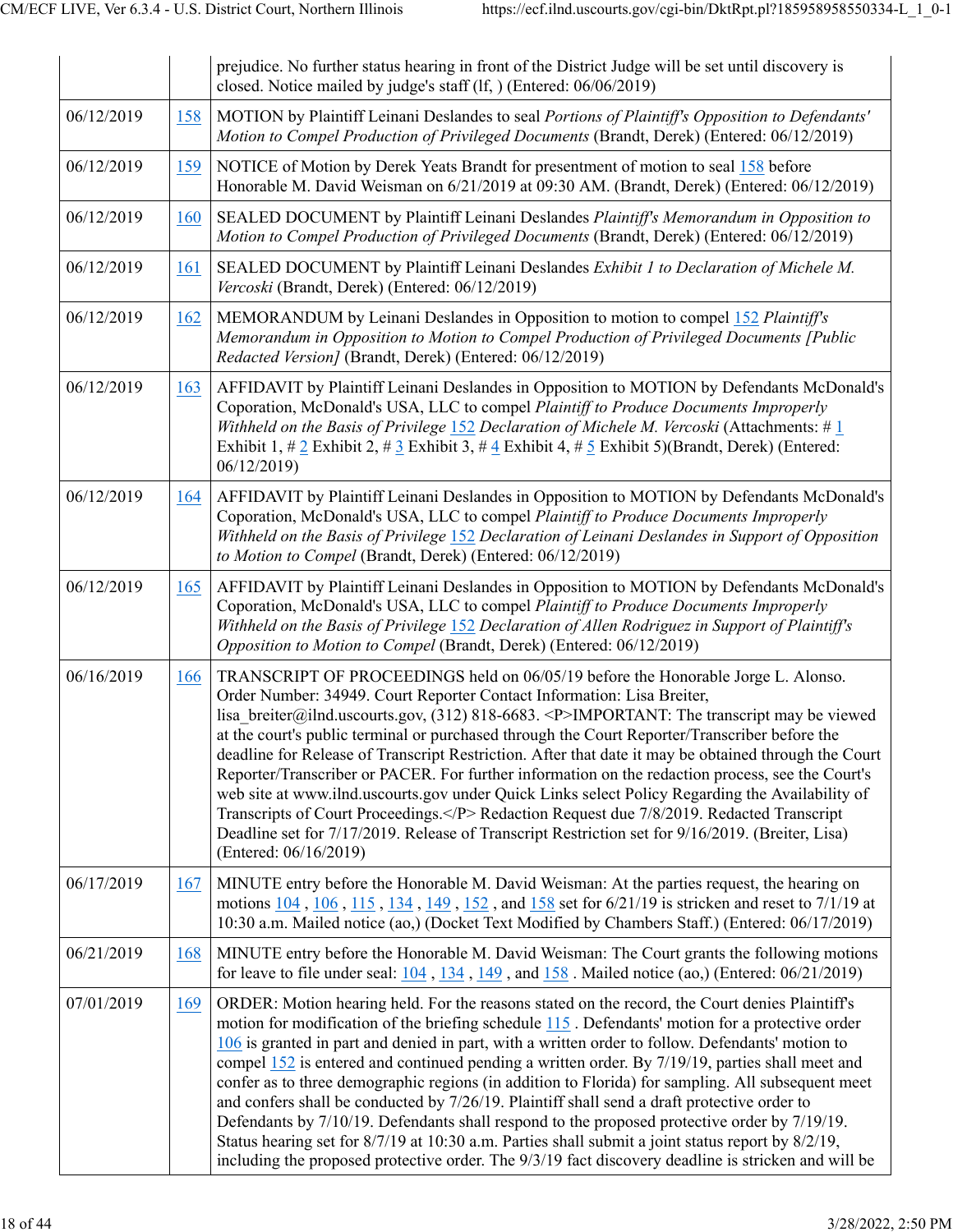|            |            | reset at a later date. Signed by the Honorable M. David Weisman on $7/1/2019$ . Mailed notice (ao,)<br>(Entered: 07/02/2019)                                                                                                                                                                                                                                                                                                                                                                                                                                                                                                                                                                                                                                                                                                                                                                                                                                                                                                                                             |
|------------|------------|--------------------------------------------------------------------------------------------------------------------------------------------------------------------------------------------------------------------------------------------------------------------------------------------------------------------------------------------------------------------------------------------------------------------------------------------------------------------------------------------------------------------------------------------------------------------------------------------------------------------------------------------------------------------------------------------------------------------------------------------------------------------------------------------------------------------------------------------------------------------------------------------------------------------------------------------------------------------------------------------------------------------------------------------------------------------------|
| 07/02/2019 | 170        | Notice of Errata/Clarification by Leinani Deslandes re: 137 Plaintiff's Opposition to Defendants'<br>Motion for Protective Order (Harvey, Dean) (Entered: 07/02/2019)                                                                                                                                                                                                                                                                                                                                                                                                                                                                                                                                                                                                                                                                                                                                                                                                                                                                                                    |
| 07/10/2019 | 171        | TRANSCRIPT OF PROCEEDINGS held on 07/01/2019 before the Honorable M. David Weisman.<br>Order Number: 35254, 35259. Court Reporter Contact Information: Judith A. Walsh, CSR, RDR,<br>F/CRR. Official Court Reporter. judith walsh@ilnd.uscourts.gov. <p>IMPORTANT: The<br/>transcript may be viewed at the court's public terminal or purchased through the Court<br/>Reporter/Transcriber before the deadline for Release of Transcript Restriction. After that date it<br/>may be obtained through the Court Reporter/Transcriber or PACER. For further information on the<br/>redaction process, see the Court's web site at www.ilnd.uscourts.gov under Quick Links select<br/>Policy Regarding the Availability of Transcripts of Court Proceedings.</p> Redaction Request due<br>7/31/2019. Redacted Transcript Deadline set for 8/12/2019. Release of Transcript Restriction set<br>for 10/8/2019. (Walsh, Judy) (Entered: 07/10/2019)                                                                                                                            |
| 07/17/2019 | 172        | ORDER: The Court grants in part and denies in part Defendants' motion for a protective order 106<br>and denies Defendants' motion to compel $152$ . (For further details see order.) Signed by the<br>Honorable M. David Weisman on 7/17/2019. Mailed notice (ao,) (Entered: 07/17/2019)                                                                                                                                                                                                                                                                                                                                                                                                                                                                                                                                                                                                                                                                                                                                                                                 |
| 07/31/2019 | 173        | MOTION for Leave to Appear Pro Hac Vice Filing fee \$150, receipt number 0752-16089036.<br>(Higney, Caeli) (Entered: 07/31/2019)                                                                                                                                                                                                                                                                                                                                                                                                                                                                                                                                                                                                                                                                                                                                                                                                                                                                                                                                         |
| 08/02/2019 | 174        | STATUS Report - Joint Statement re 169 Court's July 1, 2019 Order by Leinani Deslandes<br>(Attachments: #1 Text of Proposed Order Proposed Stipulated Franchisee Data Protective Order)<br>(Harvey, Dean) (Entered: 08/02/2019)                                                                                                                                                                                                                                                                                                                                                                                                                                                                                                                                                                                                                                                                                                                                                                                                                                          |
| 08/07/2019 | <u>175</u> | MINUTE entry before the Honorable M. David Weisman: Magistrate Status hearing held. Parties<br>addressed issues identified in their Joint Statement 174. As discussed on the record and without<br>objection, parties shall submit a revised protective order to<br>Proposed Order Weisman@ilnd.uscourts.gov. Fact discovery shall be completed by 3/2/20. To the<br>extent parties encounter delays with third-party discovery, the Court will consider separating the<br>deadline for party and third-party discovery. Parties shall file a joint status report regarding<br>custodian discovery issue by 8/23/19. A status hearing is set for 9/4/19 at 10:00 a.m. The<br>conference call-in number is 1-877-411-9748 and the passcode is 1814539. The Court will strike<br>the status if the parties confirm that there are no outstanding custodian issues. A further status<br>hearing is set for 11/6/19 at 10:00 a.m. Parties shall file a joint status report addressing status of<br>discovery generally by 11/1/19. Mailed notice (ao,) (Entered: 08/07/2019) |
| 08/08/2019 | 176        | STIPULATED FRANCHISEE DATA PROTECTIVE Order: Signed by the Honorable M. David<br>Weisman on 8/8/2019. Mailed notice (ao,) (Entered: 08/08/2019)                                                                                                                                                                                                                                                                                                                                                                                                                                                                                                                                                                                                                                                                                                                                                                                                                                                                                                                          |
| 08/23/2019 | 177        | STATUS Report Joint Statement re Status of Custodian Negotiations by Leinani Deslandes<br>(Harvey, Dean) (Entered: 08/23/2019)                                                                                                                                                                                                                                                                                                                                                                                                                                                                                                                                                                                                                                                                                                                                                                                                                                                                                                                                           |
| 08/28/2019 | 178        | MINUTE entry before the Honorable M. David Weisman: In light of the status report 177, the<br>status hearing set for $9/4/19$ is stricken. Status hearing set for $11/6/19$ at 10:00 a.m. remains.<br>Mailed notice (ao,) (Entered: 08/28/2019)                                                                                                                                                                                                                                                                                                                                                                                                                                                                                                                                                                                                                                                                                                                                                                                                                          |
| 08/30/2019 | 179        | MOTION by Plaintiff Leinani Deslandes to consolidate cases, MOTION by Plaintiff Leinani<br>Deslandes to reassign case (Harvey, Dean) (Entered: 08/30/2019)                                                                                                                                                                                                                                                                                                                                                                                                                                                                                                                                                                                                                                                                                                                                                                                                                                                                                                               |
| 08/30/2019 | 180        | DECLARATION of Yaman Salahi regarding motion to consolidate cases, motion to reassign case<br>179 (Attachments: # 1 Exhibit A - Turner Complaint, # 2 Exhibit B - June 17 Letter, # 3 Exhibit C<br>- June 29 Letter, # 4 Exhibit D - July 8 Letter, # 5 Exhibit E - July 17 Letter, # 6 Exhibit F -<br>McDonald's Responses and Objections to Plaintiff's RFPs)(Salahi, Yaman) (Entered: 08/30/2019)                                                                                                                                                                                                                                                                                                                                                                                                                                                                                                                                                                                                                                                                     |
| 08/30/2019 | 181        | NOTICE of Motion by Dean Michael Harvey for presentment of motion to consolidate cases,<br>motion to reassign case 179 before Honorable Jorge L. Alonso on 9/5/2019 at 09:30 AM. (Harvey,<br>Dean) (Entered: 08/30/2019)                                                                                                                                                                                                                                                                                                                                                                                                                                                                                                                                                                                                                                                                                                                                                                                                                                                 |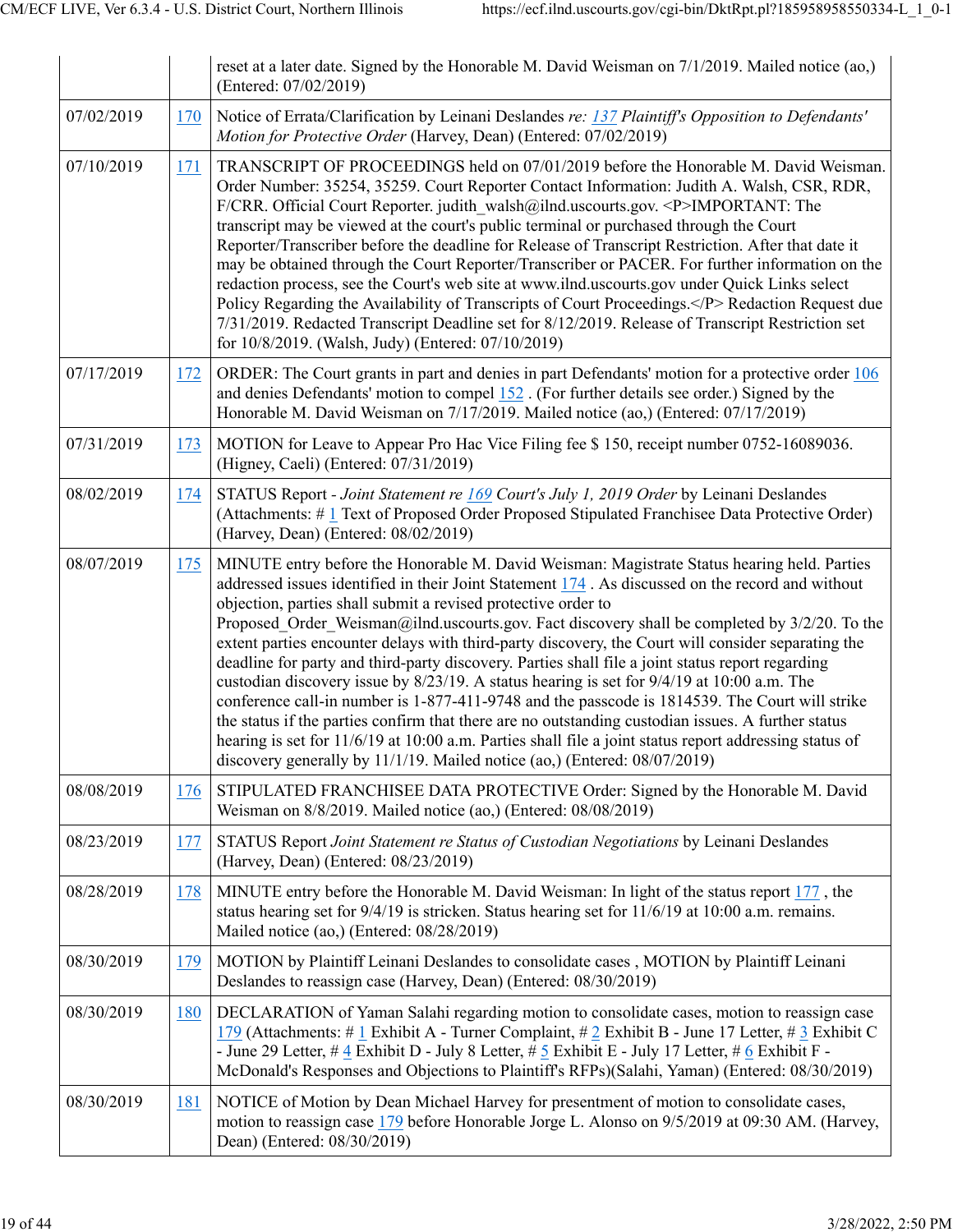| 09/05/2019 | 182 | MINUTE entry before the Honorable Jorge L. Alonso: Motion hearing held. For the reasons stated<br>on the record, Plaintiff's motion to reassign and consolidate related case and memorandum in<br>support thereof 179 is granted in part. The motion is granted as to the reassignment but the case<br>number 19cv5524, Turner v. McDonalds USA, LLC, et al., is consolidated with this matter only for<br>the purpose of discovery. The discovery concerning Ms. Turner is limited to information regarding<br>her employment and a deposition. Defendants McDonald's Corporations and McDonald's USA,<br>LLC motion for leave to appear pro hac vice 173 is granted. Attorney Caeli A. Higney is given<br>leave to file an appearance on behalf of Defendants. Status hearing set for 10/22/19 at 9:30 a.m.<br>Notices mailed by judge's staff (If, ) Modified on 10/17/2019 (If, ). (Entered: 09/06/2019) |
|------------|-----|--------------------------------------------------------------------------------------------------------------------------------------------------------------------------------------------------------------------------------------------------------------------------------------------------------------------------------------------------------------------------------------------------------------------------------------------------------------------------------------------------------------------------------------------------------------------------------------------------------------------------------------------------------------------------------------------------------------------------------------------------------------------------------------------------------------------------------------------------------------------------------------------------------------|
| 09/06/2019 | 183 | ATTORNEY Appearance for Defendants McDonald's Coporation, McDonald's USA, LLC by<br>Caeli A. Higney (Higney, Caeli) (Entered: 09/06/2019)                                                                                                                                                                                                                                                                                                                                                                                                                                                                                                                                                                                                                                                                                                                                                                    |
| 09/13/2019 | 184 | MOTION for Leave to Appear Pro Hac Vice Filing fee \$150, receipt number 0752-16235227.<br>(Pilaar, Jeremy) (Entered: 09/13/2019)                                                                                                                                                                                                                                                                                                                                                                                                                                                                                                                                                                                                                                                                                                                                                                            |
| 09/22/2019 | 185 | TRANSCRIPT OF PROCEEDINGS held on 09/05/19 before the Honorable Jorge L. Alonso.<br>Order Number: 35977. Court Reporter Contact Information: Lisa Breiter, Federal Official Court<br>Reporter, lisabreiter@comcast.net (312) 818-6683. IMPORTANT: The transcript may be viewed at<br>the court's public terminal or purchased through the Court Reporter before the deadline for Release<br>of Transcript Restriction. After that date it may be obtained through the Court Reporter or PACER.<br>For further information on the redaction process, see the Court's web site at www.ilnd.uscourts.gov<br>under Quick Links select Policy Regarding the Availability of Transcripts of Court Proceedings.<br>Redaction Request due 10/15/2019. Redacted Transcript Deadline set for 10/23/2019. Release of<br>Transcript Restriction set for 12/23/2019. (Breiter, Lisa) (Entered: 09/22/2019)                |
| 10/17/2019 | 186 | MINUTE entry before the Honorable Jorge L. Alonso: Plaintiff's motion for leave to appear pro<br>hac vice 184 is granted. Attorney Jeremy J. Pilaar is given leave to file an appearance form on<br>behalf of Plaintiff Leinani Deslandes. Status hearing previously set for 10/22/19 is stricken. Notice<br>mailed by judge's staff (lf, ) (Entered: 10/17/2019)                                                                                                                                                                                                                                                                                                                                                                                                                                                                                                                                            |
| 10/17/2019 | 187 | ATTORNEY Appearance for Plaintiff Leinani Deslandes by Jeremy Joseph Daviaud Pilaar (Pilaar,<br>Jeremy) (Entered: 10/17/2019)                                                                                                                                                                                                                                                                                                                                                                                                                                                                                                                                                                                                                                                                                                                                                                                |
| 11/01/2019 | 188 | STATUS Report - Joint Status Report Re: Discovery by Leinani Deslandes (Harvey, Dean)<br>(Entered: 11/01/2019)                                                                                                                                                                                                                                                                                                                                                                                                                                                                                                                                                                                                                                                                                                                                                                                               |
| 11/05/2019 | 189 | MINUTE entry before the Honorable M. David Weisman: Based on the status report, the status<br>hearing set for 11/6/19 is stricken and reset to 12/11/19 at 9:15 a.m. Parties shall file a joint status<br>report addressing status of discovery generally by 12/4/19. Mailed notice (ao,) (Entered:<br>11/05/2019)                                                                                                                                                                                                                                                                                                                                                                                                                                                                                                                                                                                           |
| 11/21/2019 | 190 | NOTICE by Leigh Michele Perica of Change of Address (Perica, Leigh) (Entered: 11/21/2019)                                                                                                                                                                                                                                                                                                                                                                                                                                                                                                                                                                                                                                                                                                                                                                                                                    |
| 11/21/2019 | 191 | NOTICE by Derek Yeats Brandt of Change of Address (Brandt, Derek) (Entered: 11/21/2019)                                                                                                                                                                                                                                                                                                                                                                                                                                                                                                                                                                                                                                                                                                                                                                                                                      |
| 12/04/2019 | 192 | STATUS Report JOINT REPORT RE: DISCOVERY by McDonald's Coporation (Parrott, Matthew)<br>(Entered: 12/04/2019)                                                                                                                                                                                                                                                                                                                                                                                                                                                                                                                                                                                                                                                                                                                                                                                                |
| 12/05/2019 | 193 | TRANSCRIPT OF PROCEEDINGS held on 8/7/19 before the Honorable M. David Weisman.<br>Order Number: 37003. Court Reporter Contact Information: Kathleen Fennell@ilnd.uscourts.gov.<br><p>IMPORTANT: The transcript may be viewed at the court's public terminal or purchased<br/>through the Court Reporter/Transcriber before the deadline for Release of Transcript Restriction.<br/>After that date it may be obtained through the Court Reporter/Transcriber or PACER. For further<br/>information on the redaction process, see the Court's web site at www.ilnd.uscourts.gov under<br/>Quick Links select Policy Regarding the Availability of Transcripts of Court Proceedings.</p><br>Redaction Request due 12/26/2019. Redacted Transcript Deadline set for 1/6/2020. Release of<br>Transcript Restriction set for 3/4/2020. (Fennell, Kathleen) (Entered: 12/05/2019)                                 |
| 12/11/2019 | 194 | MINUTE entry before the Honorable M. David Weisman: Magistrate status hearing held. Parties<br>reported on the status of discovery. Plaintiff advised the Court that they are finalizing the additional                                                                                                                                                                                                                                                                                                                                                                                                                                                                                                                                                                                                                                                                                                      |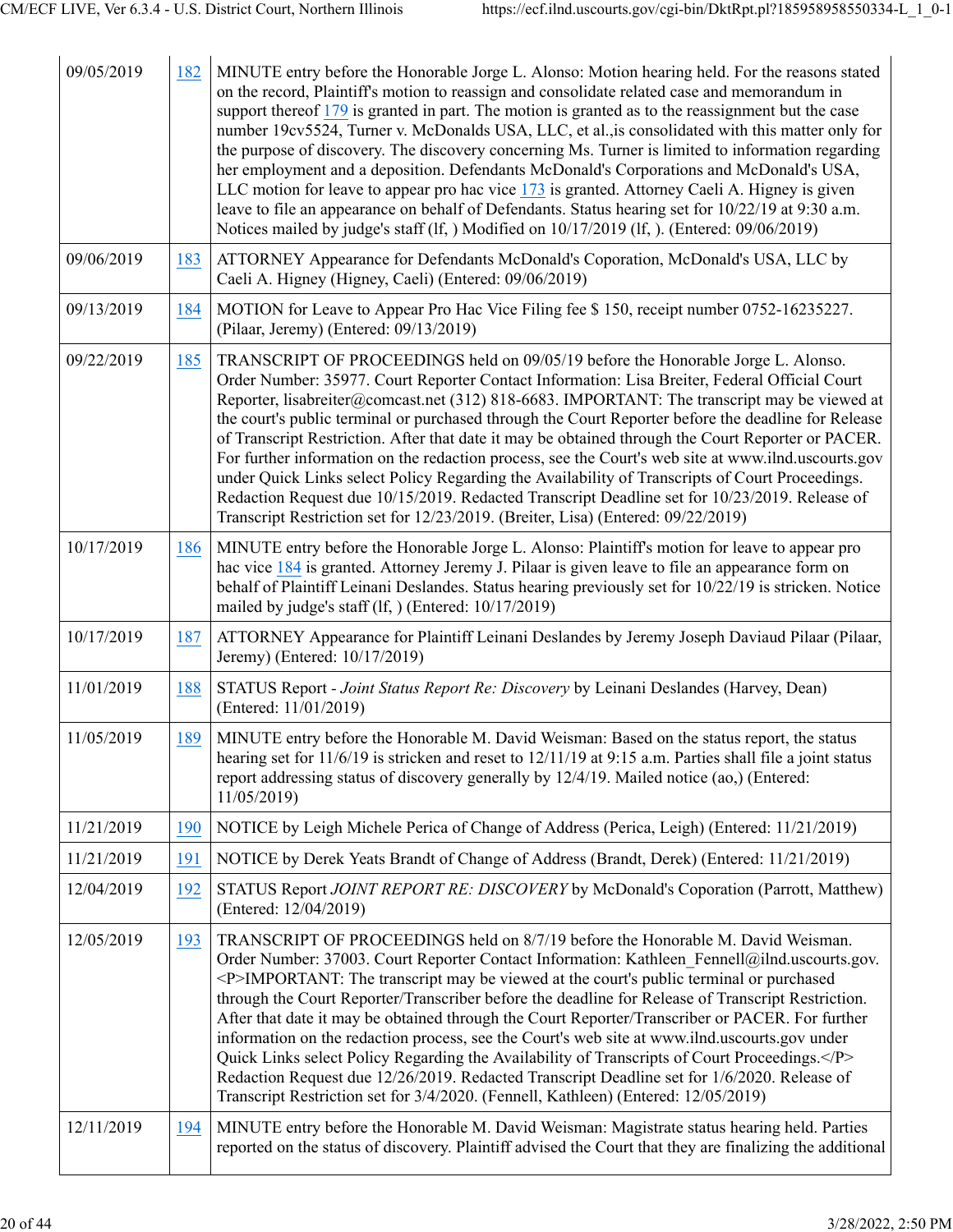|            |     | custodians for ESI discovery. Defendants acknowledged that they have received responsive records<br>regarding Hamburger University attendance. As discussed, the parties shall file a status report on<br>the protective order as it relates to SurePayroll, Inc. and Paychex, Inc. by 12/20/19. Status hearing<br>set for 1/23/20 at 9:15 a.m. to discuss deposition schedules and third-party subpoenas. Mailed<br>notice (ao,) (Entered: 12/13/2019)                                                                                                                                                                                                                                                                                                                                                                                                                                                                                                                                                                                                                                                                                                                                                                                                                                                                                                                                                                                                                                                                                                             |
|------------|-----|---------------------------------------------------------------------------------------------------------------------------------------------------------------------------------------------------------------------------------------------------------------------------------------------------------------------------------------------------------------------------------------------------------------------------------------------------------------------------------------------------------------------------------------------------------------------------------------------------------------------------------------------------------------------------------------------------------------------------------------------------------------------------------------------------------------------------------------------------------------------------------------------------------------------------------------------------------------------------------------------------------------------------------------------------------------------------------------------------------------------------------------------------------------------------------------------------------------------------------------------------------------------------------------------------------------------------------------------------------------------------------------------------------------------------------------------------------------------------------------------------------------------------------------------------------------------|
| 12/20/2019 | 195 | STATUS Report (Joint) re: Third Party Discovery Protective Order by Leinani Deslandes (Shaver,<br>Anne) (Entered: 12/20/2019)                                                                                                                                                                                                                                                                                                                                                                                                                                                                                                                                                                                                                                                                                                                                                                                                                                                                                                                                                                                                                                                                                                                                                                                                                                                                                                                                                                                                                                       |
| 01/02/2020 | 196 | [Proposed] Stipulated Protective Order re: Subpoenas to Surepayroll, Inc. and Paychex, Inc. by<br>Leinani Deslandes (Harvey, Dean) (Entered: 01/02/2020)                                                                                                                                                                                                                                                                                                                                                                                                                                                                                                                                                                                                                                                                                                                                                                                                                                                                                                                                                                                                                                                                                                                                                                                                                                                                                                                                                                                                            |
| 01/14/2020 | 197 | TRANSCRIPT OF PROCEEDINGS held on 12/11/19 before the Honorable M. David Weisman.<br>Order Number: 37104. Court Reporter Contact Information: Patrick Mullen, (312) 435-5565,<br>patrick mullen@ilnd.uscourts.gov.                                                                                                                                                                                                                                                                                                                                                                                                                                                                                                                                                                                                                                                                                                                                                                                                                                                                                                                                                                                                                                                                                                                                                                                                                                                                                                                                                  |
|            |     | IMPORTANT: The transcript may be viewed at the court's public terminal or purchased through<br>the Court Reporter/Transcriber before the deadline for Release of Transcript Restriction. After that<br>date it may be obtained through the Court Reporter/Transcriber or PACER. For further information<br>on the redaction process, see the Court's web site at www.ilnd.uscourts.gov under Quick Links<br>select Policy Regarding the Availability of Transcripts of Court Proceedings.                                                                                                                                                                                                                                                                                                                                                                                                                                                                                                                                                                                                                                                                                                                                                                                                                                                                                                                                                                                                                                                                           |
|            |     | Redaction Request due 2/4/2020. Redacted Transcript Deadline set for 2/14/2020. Release of<br>Transcript Restriction set for 4/13/2020. (Mullen, Patrick) (Entered: 01/14/2020)                                                                                                                                                                                                                                                                                                                                                                                                                                                                                                                                                                                                                                                                                                                                                                                                                                                                                                                                                                                                                                                                                                                                                                                                                                                                                                                                                                                     |
| 01/14/2020 | 198 | STIPULATED PROTECTIVE ORDER RE: SUBPOENAS TO SUREPAYROLL, INC. AND<br>PAYCHEX, INC: Signed by the Honorable M. David Weisman on 1/14/2020. Mailed notice (ao,)<br>(Entered: 01/14/2020)                                                                                                                                                                                                                                                                                                                                                                                                                                                                                                                                                                                                                                                                                                                                                                                                                                                                                                                                                                                                                                                                                                                                                                                                                                                                                                                                                                             |
| 01/17/2020 | 199 | STATUS Report Joint Status Report re Discovery by Leinani Deslandes (Shaver, Anne) (Entered:<br>01/17/2020                                                                                                                                                                                                                                                                                                                                                                                                                                                                                                                                                                                                                                                                                                                                                                                                                                                                                                                                                                                                                                                                                                                                                                                                                                                                                                                                                                                                                                                          |
| 01/21/2020 | 200 | STIPULATION AND PROPOSED ORDER GOVERNING THE DISCLOSURE OF<br>DEFENDANTS' DOCUMENTS PURSUANT TO FED. R. EVID. 502(D) (Brass, Rachel) (Entered:<br>01/21/2020                                                                                                                                                                                                                                                                                                                                                                                                                                                                                                                                                                                                                                                                                                                                                                                                                                                                                                                                                                                                                                                                                                                                                                                                                                                                                                                                                                                                        |
| 01/23/2020 |     | ORAL MOTION by Plaintiff Leinani Deslandes to extend fact discovery for third parties. (ao, )<br>(Entered: 01/24/2020)                                                                                                                                                                                                                                                                                                                                                                                                                                                                                                                                                                                                                                                                                                                                                                                                                                                                                                                                                                                                                                                                                                                                                                                                                                                                                                                                                                                                                                              |
| 01/23/2020 |     | ORAL MOTION by Plaintiff Leinani Deslandes for an extension of the fact discovery deadline as<br>to Carlos Gonzalez. (ao,) (Entered: 01/24/2020)                                                                                                                                                                                                                                                                                                                                                                                                                                                                                                                                                                                                                                                                                                                                                                                                                                                                                                                                                                                                                                                                                                                                                                                                                                                                                                                                                                                                                    |
| 01/23/2020 |     | ORAL MOTION by Plaintiff Leinani Deslandes to extend the time to identify the two remaining<br>individuals whom they seek to depose, and a substitute for Carlos Gonzalez. (ao,) (Entered:<br>01/24/2020                                                                                                                                                                                                                                                                                                                                                                                                                                                                                                                                                                                                                                                                                                                                                                                                                                                                                                                                                                                                                                                                                                                                                                                                                                                                                                                                                            |
| 01/23/2020 | 201 | MINUTE entry before the Honorable M. David Weisman: Magistrate status hearing held. Parties<br>reported on the status of discovery. With regard to the Lawson data, Defendant shall produce data<br>for the 19 Florida stores through September 2019. By agreement, Defendant will produce Profit &<br>Loss Statements for Franchisees through September 2019. Plaintiffs' oral motion for an extension<br>of the fact discovery deadline as to Carlos Gonzalez is denied. Plaintiff's oral motion to extend the<br>time to identify the two remaining individuals whom they seek to depose, and a substitute for<br>Carlos Gonzalez, is granted without objection. By 2/7/2020, Plaintiffs shall identify the remaining<br>individuals to depose. Any motions to compel shall be filed by 2/7/2020 and motioned up before<br>this Court by 2/13/2020. If the parties agree to a briefing schedule prior to the motion hearing date,<br>they shall jointly contact Courtroom Deputy, Alyssia Owens at Alyssia Owens@ilnd.uscourts.gov<br>with the proposed briefing schedule. Fact discovery (other than third parties) closes on 3/2/2020.<br>Plaintiffs' oral motion to extend fact discovery for third parties is granted over Defendants'<br>objection. Fact discovery for third parties closes on 4/3/2020. Parties indicated that they do not<br>want expert discovery before briefing on class certification. Parties shall file a joint status report<br>related to discovery by 3/31/2020. Status hearing set for 4/7/2020 at 9:15 a.m. to discuss ongoing |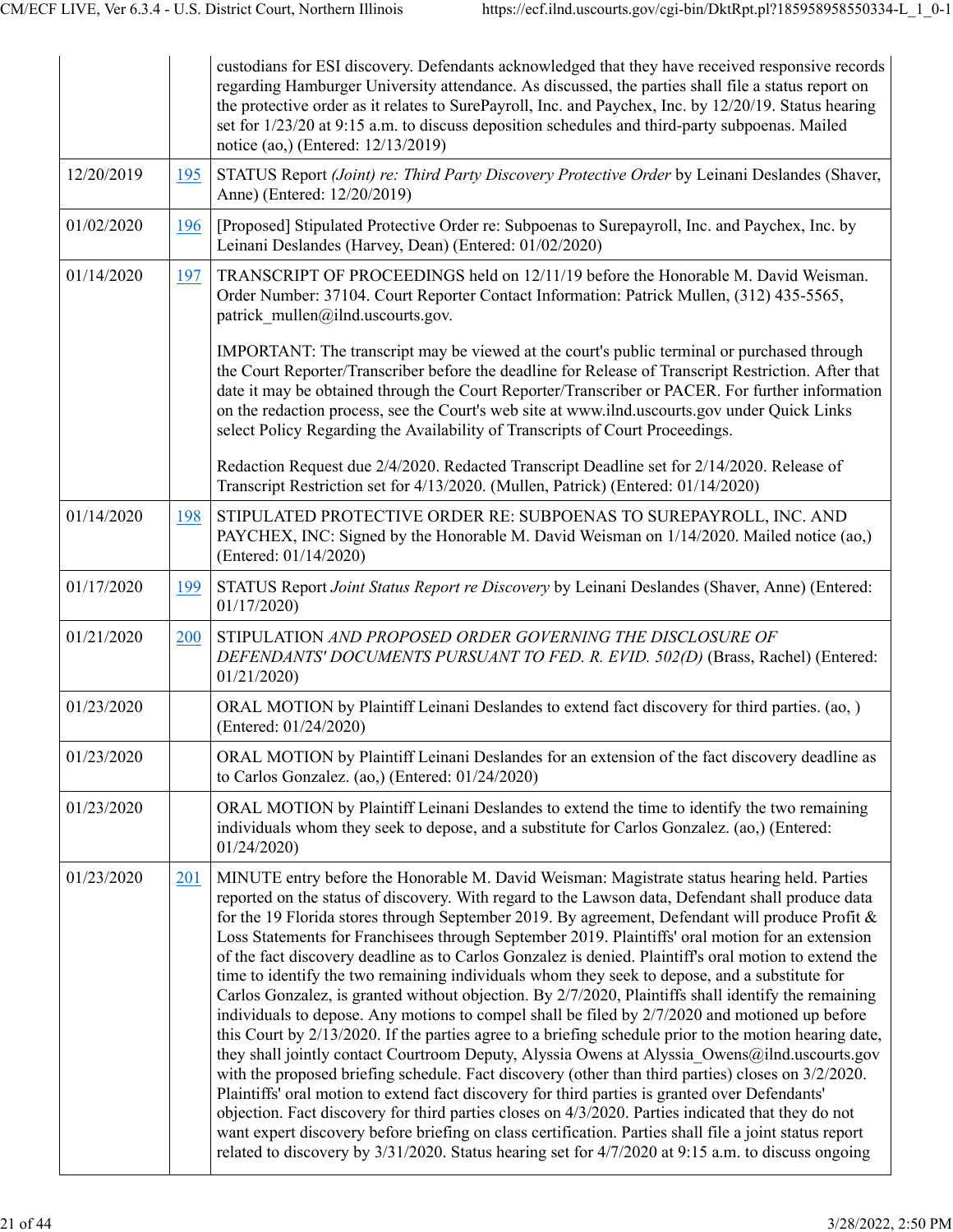|            |     | discovery issues and briefing on class certification. Mailed notice (ao,) (Entered: 01/24/2020)                                                                                                                                                                                                                                                                                                                                                                                                                                                                                                                                                                                                                                                                                                                                                                                                                                                                                                                                                                                                                                                                                                                                                                                                                                                                                                                                                                                                                              |
|------------|-----|------------------------------------------------------------------------------------------------------------------------------------------------------------------------------------------------------------------------------------------------------------------------------------------------------------------------------------------------------------------------------------------------------------------------------------------------------------------------------------------------------------------------------------------------------------------------------------------------------------------------------------------------------------------------------------------------------------------------------------------------------------------------------------------------------------------------------------------------------------------------------------------------------------------------------------------------------------------------------------------------------------------------------------------------------------------------------------------------------------------------------------------------------------------------------------------------------------------------------------------------------------------------------------------------------------------------------------------------------------------------------------------------------------------------------------------------------------------------------------------------------------------------------|
| 01/23/2020 | 202 | STIPULATED ORDER GOVERNING THE DISCLOSURE OF DEFENDANTS' DOCUMENTS<br>PURSUANT FED. R. EVID. 502(D): Signed by the Honorable M. David Weisman on 1/23/2020.<br>Mailed notice (ao,) (Entered: 01/24/2020)                                                                                                                                                                                                                                                                                                                                                                                                                                                                                                                                                                                                                                                                                                                                                                                                                                                                                                                                                                                                                                                                                                                                                                                                                                                                                                                     |
| 01/28/2020 | 203 | MOTION for Leave to Appear Pro Hac Vice Filing fee \$150, receipt number 0752-16662533.<br>(Lemire, Connor) (Entered: 01/28/2020)                                                                                                                                                                                                                                                                                                                                                                                                                                                                                                                                                                                                                                                                                                                                                                                                                                                                                                                                                                                                                                                                                                                                                                                                                                                                                                                                                                                            |
| 01/29/2020 | 204 | STIPULATED ORDER GOVERNING THE PROTECTION AND EXCHANGE OF<br>CONFIDENTIAL INFORMATION PRODUCED BY THIRD-PARTY FRANCHISEES: Signed<br>by the Honorable M. David Weisman on 1/29/2020. Mailed notice (ao,) (Entered: 01/30/2020)                                                                                                                                                                                                                                                                                                                                                                                                                                                                                                                                                                                                                                                                                                                                                                                                                                                                                                                                                                                                                                                                                                                                                                                                                                                                                               |
| 02/03/2020 | 205 | STIPULATION and Proposed Order Governing the Disclosure of Defendants' Documents<br>Pursuant to Fed. R. Evid. 502(d) (Brass, Rachel) (Entered: 02/03/2020)                                                                                                                                                                                                                                                                                                                                                                                                                                                                                                                                                                                                                                                                                                                                                                                                                                                                                                                                                                                                                                                                                                                                                                                                                                                                                                                                                                   |
| 02/04/2020 | 206 | SECOND STIPULATED ORDER GOVERNING THE DISCLOSURE OF DEFENDANTS'<br>DOCUMENTS PURSUANT FED. R. EVID. 502(D): Signed by the Honorable M. David<br>Weisman on 2/4/2020. Mailed notice (ao,) (Entered: 02/04/2020)                                                                                                                                                                                                                                                                                                                                                                                                                                                                                                                                                                                                                                                                                                                                                                                                                                                                                                                                                                                                                                                                                                                                                                                                                                                                                                               |
| 02/07/2020 | 207 | MOTION by Plaintiff Leinani Deslandes to compel the Production of Improperly Withheld<br>Documents and Memorandum in Support Thereof (Harvey, Dean) (Entered: 02/07/2020)                                                                                                                                                                                                                                                                                                                                                                                                                                                                                                                                                                                                                                                                                                                                                                                                                                                                                                                                                                                                                                                                                                                                                                                                                                                                                                                                                    |
| 02/07/2020 | 208 | DECLARATION of Jeremy J. Pilaar regarding motion to compel 207 (Attachments: #1 Exhibit A,<br># 2 Exhibit B, # 3 Exhibit C, # 4 Exhibit D, # 5 Exhibit E, # 6 Exhibit F, # 7 Exhibit G, # 8 Exhibit<br>H, # 9 Exhibit I, # 10 Exhibit J, # 11 Exhibit K, # 12 Exhibit L, # 13 Certificate of Service)<br>(Harvey, Dean) (Entered: 02/07/2020)                                                                                                                                                                                                                                                                                                                                                                                                                                                                                                                                                                                                                                                                                                                                                                                                                                                                                                                                                                                                                                                                                                                                                                                |
| 02/07/2020 | 209 | NOTICE of Motion by Dean Michael Harvey for presentment of motion to compel 207 before<br>Honorable M. David Weisman on 2/13/2020 at 09:30 AM. (Harvey, Dean) (Entered: 02/07/2020)                                                                                                                                                                                                                                                                                                                                                                                                                                                                                                                                                                                                                                                                                                                                                                                                                                                                                                                                                                                                                                                                                                                                                                                                                                                                                                                                          |
| 02/12/2020 | 210 | MINUTE entry before the Honorable M. David Weisman: The Court adopts the parties agreed<br>briefing schedule for Plaintiff's motion to compel 207 as follows: Response due 2/21/2020. No<br>reply. Motion hearing set for 2/13/2020 is stricken and reset to 3/3/2020 at 9:30 a.m. Mailed notice<br>$(ao)$ (Entered: $02/12/2020$ )                                                                                                                                                                                                                                                                                                                                                                                                                                                                                                                                                                                                                                                                                                                                                                                                                                                                                                                                                                                                                                                                                                                                                                                          |
| 02/20/2020 | 211 | MOTION for Leave to Appear Pro Hac Vice Filing fee \$150, receipt number 0752-16745665.<br>(Kleinbrodt, Julian) (Entered: 02/20/2020)                                                                                                                                                                                                                                                                                                                                                                                                                                                                                                                                                                                                                                                                                                                                                                                                                                                                                                                                                                                                                                                                                                                                                                                                                                                                                                                                                                                        |
| 02/21/2020 | 212 | RESPONSE by McDonald's Coporation, McDonald's USA, LLCin Opposition to MOTION by<br>Plaintiff Leinani Deslandes to compel the Production of Improperly Withheld Documents and<br>Memorandum in Support Thereof $\frac{207}{207}$ (Attachments: # 1 Declaration of Rachel Brass, # 2 Exhibit<br>1, # $\frac{3}{2}$ Exhibit 2, # $\frac{4}{3}$ Exhibit 3, # $\frac{5}{2}$ Declaration of J. Langhorn)(Brass, Rachel) (Entered:<br>02/21/2020                                                                                                                                                                                                                                                                                                                                                                                                                                                                                                                                                                                                                                                                                                                                                                                                                                                                                                                                                                                                                                                                                   |
| 02/24/2020 | 213 | APPENDIX response in opposition to motion, 212 (Brass, Rachel) (Entered: 02/24/2020)                                                                                                                                                                                                                                                                                                                                                                                                                                                                                                                                                                                                                                                                                                                                                                                                                                                                                                                                                                                                                                                                                                                                                                                                                                                                                                                                                                                                                                         |
| 03/03/2020 | 214 | MINUTE entry before the Honorable M. David Weisman: Motion hearing held. Plaintiffs' motion<br>to compel the production of improperly withheld documents $207$ is granted in part and denied in<br>part. Plaintiff has withdrawn its request for relief as to Document Nos. 133-1 and 135-1. For the<br>reasons stated on the record, Defendant shall produce to Plaintiff the beginning of Document No.<br>274 (the portion of the email exchange that does not include counsel). The Court will conduct an in<br>camera review of Document Nos. 134-1 and 136-1. By 3/10/2020, Defendant shall provide the<br>Court with Document Nos. 134-1 and 136-1, along with the accompanying email and a cover letter<br>providing context. Defendant shall provide a copy of the cover letter (provided to the Court) to<br>Plaintiff's counsel. By 3/13/2020, Defendant shall produce Document Nos. 1 and 1-1 to Plaintiff.<br>Defendant is not required to produce Document Nos. 24 and 278 to Plaintiff. The Court will<br>conduct an in camera review of Document No. 23 and related attachments. By 3/10/2020,<br>Defendant shall provide the Court with Document No. 23. By 3/13/2020, Defendant shall produce<br>a list of the job titles of the individuals identified in Document No. 106. Plaintiff stated that it<br>anticipates filing a motion to compel as it relates to a wage increase decision affecting corporate<br>owned stores. Plaintiff shall file any such motion by 3/18/2020; Defendant shall respond by |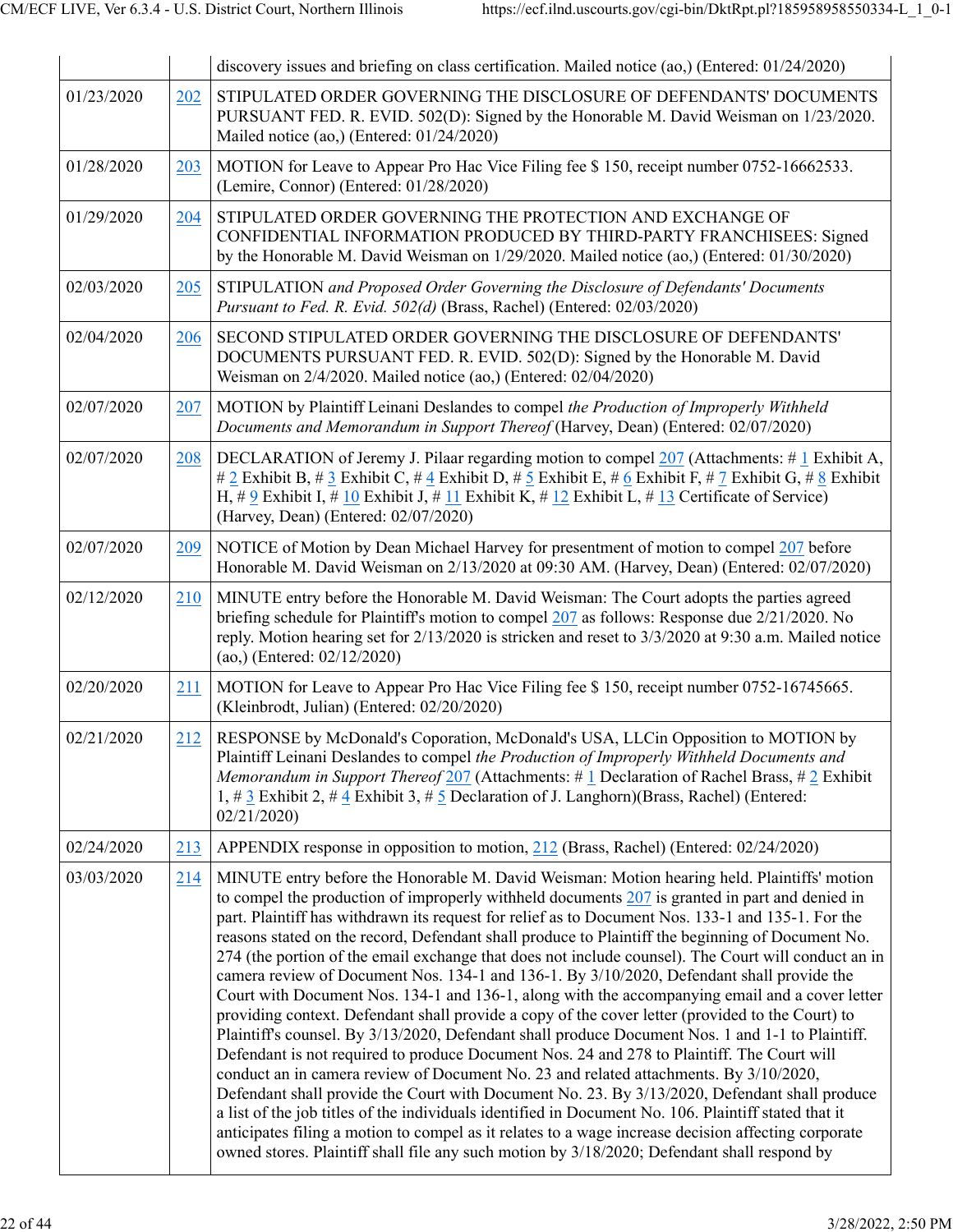|            |     | $3/27/2020$ . By $3/27/2020$ , Plaintiff shall file any renewed motion to compel the production of<br>Document No. 106 based on additional information provided as ordered herein. Status hearing set<br>for 4/7/2020 at 9:15 a.m. Mailed notice (ao,) (Entered: 03/04/2020)                                                                                                                                                                                                                                                                                                                                  |
|------------|-----|---------------------------------------------------------------------------------------------------------------------------------------------------------------------------------------------------------------------------------------------------------------------------------------------------------------------------------------------------------------------------------------------------------------------------------------------------------------------------------------------------------------------------------------------------------------------------------------------------------------|
| 03/05/2020 | 215 | MINUTE entry before the Honorable M. David Weisman: After being contacted by the parties and<br>reviewing the record, minute entry $214$ is amended to include: By $3/13/2020$ , Defendant shall<br>produce Document No. 1-2 to Plaintiff. Mailed notice (ao,) (Entered: 03/05/2020)                                                                                                                                                                                                                                                                                                                          |
| 03/13/2020 | 216 | TRANSCRIPT OF PROCEEDINGS held on 03/03/20 before the Honorable M. David Weisman.<br>Order Number: 38185. Court Reporter Contact Information: Patrick Mullen, (312) 435-5565,<br>patrick mullen@ilnd.uscourts.gov.                                                                                                                                                                                                                                                                                                                                                                                            |
|            |     | IMPORTANT: The transcript may be viewed at the court's public terminal or purchased through<br>the Court Reporter/Transcriber before the deadline for Release of Transcript Restriction. After that<br>date it may be obtained through the Court Reporter/Transcriber or PACER. For further information<br>on the redaction process, see the Court's web site at www.ilnd.uscourts.gov under Quick Links<br>select Policy Regarding the Availability of Transcripts of Court Proceedings.                                                                                                                     |
|            |     | Redaction Request due 4/3/2020. Redacted Transcript Deadline set for 4/13/2020. Release of<br>Transcript Restriction set for 6/11/2020. (Mullen, Patrick) (Entered: 03/13/2020)                                                                                                                                                                                                                                                                                                                                                                                                                               |
| 03/13/2020 | 217 | MOTION by Attorney Jeremy J. Pilaar to withdraw as attorney for Leinani Deslandes. No party<br>information provided (Attachments: $\#$ 1 Text of Proposed Order)(Pilaar, Jeremy) (Entered:<br>03/13/2020)                                                                                                                                                                                                                                                                                                                                                                                                     |
| 03/16/2020 | 219 | ORDER Amended General Order 20-0012 IN RE: CORONAVIRUS COVID-19 PUBLIC<br>EMERGENCY Signed by the Chief Judge Rebecca R. Pallmeyer on March 16, 2020. All open<br>cases are impacted by this Amended General Order. See attached Order for guidance. Signed by the<br>Honorable Rebecca R. Pallmeyer on 3/16/2020: Mailed notice. (pj, ) (Entered: 03/17/2020)                                                                                                                                                                                                                                                |
| 03/17/2020 | 218 | Letter by McDonald's Coporation to Hon. Weisman regarding April 7 status conference (Parrott,<br>Matthew) (Entered: 03/17/2020)                                                                                                                                                                                                                                                                                                                                                                                                                                                                               |
| 03/18/2020 | 220 | MINUTE entry before the Honorable M. David Weisman: The Court is in receipt of Plaintiff's<br>letter seeking clarification of scheduling issues. The status hearing set for April 7, 2020 will be<br>rescheduled in light of the COVID-19 pandemic. A more detailed order will follow. Mailed notice<br>(cn). (Entered: 03/18/2020)                                                                                                                                                                                                                                                                           |
| 03/19/2020 | 221 | STIPULATED ORDER Governing the Disclosure of Plaintiff Stephanie Turner's Documents<br>Pursuant Fed. R. Evid. 502(D). Signed by the Honorable M. David Weisman on 3/19/2020. Mailed<br>notice(sxw,) (Entered: 03/19/2020)                                                                                                                                                                                                                                                                                                                                                                                     |
| 03/30/2020 | 222 | ORDER Seconded Amended General Order 20-0012 IN RE: CORONAVIRUS COVID-19<br>PUBLIC EMERGENCY Signed by the Chief Judge Rebecca R. Pallmeyer on March 30, 2020. All<br>open cases are impacted by this Second Amended General Order. Amended General Order<br>20-0012, entered on March 17, 2020, and General Order 20-0014, entered on March 20, 2020, are<br>vacated and superseded by this Second Amended General. See attached Order for guidance. Signed<br>by the Honorable Rebecca R. Pallmeyer on 3/30/2020: Mailed notice. (docket1, ) (Entered:<br>03/31/2020                                        |
| 04/01/2020 | 223 | MINUTE entry before the Honorable M. David Weisman: In light of Second Amended General<br>Order 20-0012 issued by Chief Judge Pallmeyer on March 30, 2020, the Court strikes the status<br>hearing currently set for 4/7/2020 and resets the status hearing for 5/11/2020 at 9:15 a.m. Mailed<br>notice (ao,) (Entered: 04/01/2020)                                                                                                                                                                                                                                                                           |
| 04/03/2020 | 224 | MINUTE entry before the Honorable Jorge L. Alonso: Plaintiff's motion to appear pro hac vice<br>203 is granted. Attorney Connor Lemire is given leave to file an appearance on behalf of Plaintiff.<br>Defendants' motion to appear pro hac vice 211 is granted. Attorney Julian Kleinbrodt is given leave<br>to file an appearance on behalf of Defendants McDonald's Corporation and McDonald's USA,<br>LLC. Plaintiff's Motion to withdraw as attorney 217 is granted. Attorney Jeremy Joseph Daviaud<br>Pilaar is given leave to withdraw as counsel for Plaintiff. Notice mailed by judge's staff (If, ) |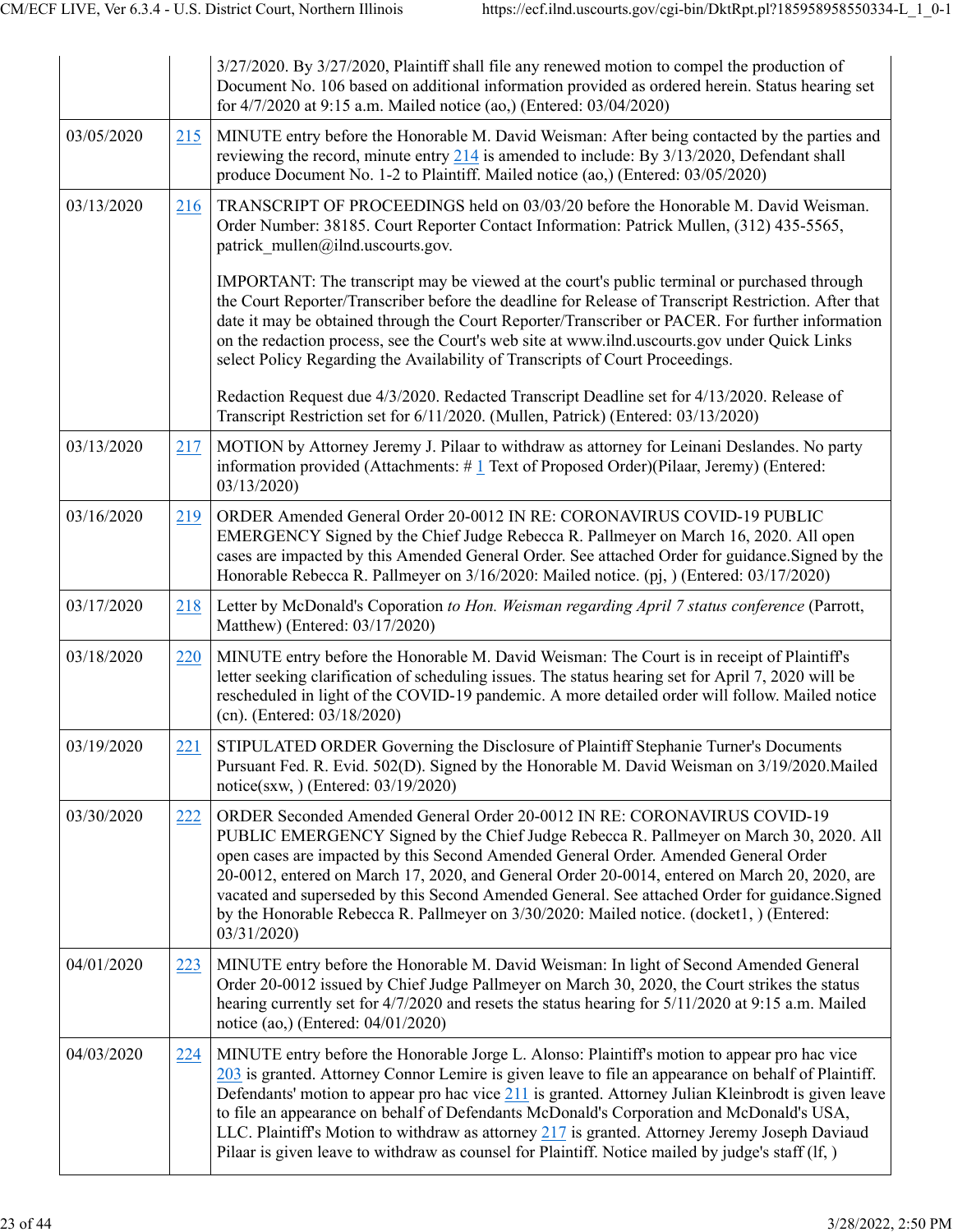|            |     | (Entered: 04/03/2020)                                                                                                                                                                                                                                                                                                                                                                                                                                                                                                                                                                                                                                                                                                                                                                                                                                                                                                            |
|------------|-----|----------------------------------------------------------------------------------------------------------------------------------------------------------------------------------------------------------------------------------------------------------------------------------------------------------------------------------------------------------------------------------------------------------------------------------------------------------------------------------------------------------------------------------------------------------------------------------------------------------------------------------------------------------------------------------------------------------------------------------------------------------------------------------------------------------------------------------------------------------------------------------------------------------------------------------|
| 04/03/2020 | 225 | ATTORNEY Appearance for Plaintiff Leinani Deslandes by Connor Patrick Lemire (Lemire,<br>Connor) (Entered: 04/03/2020)                                                                                                                                                                                                                                                                                                                                                                                                                                                                                                                                                                                                                                                                                                                                                                                                           |
| 04/03/2020 | 226 | ATTORNEY Appearance for Defendants McDonald's Coporation, McDonald's USA, LLC by<br>Julian W. Kleinbrodt (Kleinbrodt, Julian) (Entered: 04/03/2020)                                                                                                                                                                                                                                                                                                                                                                                                                                                                                                                                                                                                                                                                                                                                                                              |
| 04/08/2020 | 227 | MOTION by Plaintiff Leinani Deslandes to set a briefing schedule - Agreed Motion and Proposed<br>Order for Entry of Briefing Schedule (Shaver, Anne) (Entered: 04/08/2020)                                                                                                                                                                                                                                                                                                                                                                                                                                                                                                                                                                                                                                                                                                                                                       |
| 04/09/2020 | 228 | MINUTE entry before the Honorable M. David Weisman: Plaintiff's agreed motion for entry of<br>briefing schedule $227$ is granted. Plaintiff's motion shall be filed by $4/21/2020$ ; Response due<br>4/30/2020. Motion hearing set for 5/11/2020 at 9:15 a.m. Parties may appear by phone. Parties<br>shall dial in using the Court's conference call-in number. The conference call- in number is<br>1-877-411-9748 and the passcode is 1814539. Mailed notice (ao,) (Entered: 04/09/2020)                                                                                                                                                                                                                                                                                                                                                                                                                                      |
| 04/21/2020 | 229 | MOTION by Plaintiff Leinani Deslandes to seal Portions of Plaintiffs' Motion to Compel the<br>Production of Documents and Deposition of Karen King (Attachments: #1 Text of Proposed Order<br>Proposed Order)(Harvey, Dean) (Entered: 04/21/2020)                                                                                                                                                                                                                                                                                                                                                                                                                                                                                                                                                                                                                                                                                |
| 04/21/2020 | 230 | SEALED MOTION by Plaintiff Leinani Deslandes to Compel the Production of Documents and<br>Deposition of Karen King (Harvey, Dean) (Entered: 04/21/2020)                                                                                                                                                                                                                                                                                                                                                                                                                                                                                                                                                                                                                                                                                                                                                                          |
| 04/21/2020 | 231 | SEALED DOCUMENT by Plaintiff Leinani Deslandes (Attachments: #1 Exhibit B -<br>MCDAT00126571, # 2 Exhibit C - MCDAT00397788, # 3 Exhibit E - MCDAT00342238, # 4<br>Exhibit F - MCDAT00334566, # 5 Exhibit G - MCDAT00397862, # 6 Exhibit I - Duggan<br>Deposition Excerpts, $\#$ 7 Exhibit M - MCDAT00397879, $\#$ 8 Exhibit P - Langhorn Deposition<br>Excerpts, #9 Exhibit Q - Brethauer Deposition Excerpts)(Harvey, Dean) (Entered: 04/21/2020)                                                                                                                                                                                                                                                                                                                                                                                                                                                                              |
| 04/21/2020 | 232 | NOTICE of Motion by Dean Michael Harvey for presentment of motion to seal 229 before<br>Honorable M. David Weisman on 5/11/2020 at 09:15 AM. (Harvey, Dean) (Entered: 04/21/2020)                                                                                                                                                                                                                                                                                                                                                                                                                                                                                                                                                                                                                                                                                                                                                |
| 04/21/2020 | 233 | MOTION by Plaintiff Leinani Deslandes to compel the Production of Document and Deposition of<br><i>Karen King [Redacted Copy]</i> (Attachments: #1 Text of Proposed Order Proposed Order)(Harvey,<br>Dean) (Entered: 04/21/2020)                                                                                                                                                                                                                                                                                                                                                                                                                                                                                                                                                                                                                                                                                                 |
| 04/21/2020 | 234 | DECLARATION of Yaman Salahi regarding Sealed motion 230, motion to compel 233<br>(Attachments: #1 Exhibit A - April 1, 2015 Announcement re Wage Hike, #2 Exhibit B - Filed<br>Under Seal, $\#$ 3 Exhibit C - Filed Under Seal, $\#$ 4 Exhibit D - Franchisee Reactions to April 1.<br>2015 Wage Hike Announcement, # 5 Exhibit E - Filed Under Seal, # 6 Exhibit F - Filed Under<br>Seal, # 7 Exhibit G - Filed Under Seal, # 8 Exhibit H - Karen King LinkedIn, # 9 Exhibit I - Filed<br>Under Seal, # 10 Exhibit J - Meet and Confer E-mails, # 11 Exhibit K - Feb. 27, 2020 Letter, # 12<br>Exhibit L - E-mail to Franchisees re April 2015 Wage Hike and Moratorium, #13 Exhibit M -<br>Filed Under Seal, # 14 Exhibit N - Mar. 2, 2020 Letter, # 15 Exhibit O - E-mails re Scheduling<br>King Deposition, # $16$ Exhibit P - Filed Under Seal, # $17$ Exhibit Q - Filed Under Seal)(Harvey,<br>Dean) (Entered: 04/21/2020) |
| 04/21/2020 | 235 | NOTICE of Motion by Dean Michael Harvey for presentment of motion to compel 233, Sealed<br>motion 230 before Honorable M. David Weisman on 5/11/2020 at 09:15 AM. (Harvey, Dean)<br>(Entered: 04/21/2020)                                                                                                                                                                                                                                                                                                                                                                                                                                                                                                                                                                                                                                                                                                                        |
| 04/22/2020 | 236 | MINUTE entry before the Honorable M. David Weisman: Plaintiffs' motion for leave to file under<br>seal portions of plaintiffs' motion to compel the production of documents and deposition of Karen<br>King 229 is granted. Mailed notice (ao,) (Entered: 04/22/2020)                                                                                                                                                                                                                                                                                                                                                                                                                                                                                                                                                                                                                                                            |
| 04/24/2020 | 237 | ORDER Third Amended General Order 20-0012 IN RE: CORONAVIRUS COVID-19 PUBLIC<br>EMERGENCY Signed by the Chief Judge Rebecca R. Pallmeyer on April 24, 2020. All open cases<br>are impacted by this Third Amended General Order. Parties are must carefully review all<br>obligations under this Order, including the requirement listed in paragraph number 5 to file a joint<br>written status report in most civil cases. See attached Order. Signed by the Honorable Rebecca R.<br>Pallmeyer on 4/24/2020: Mailed notice. (docket1, ) (Entered: 04/27/2020)                                                                                                                                                                                                                                                                                                                                                                   |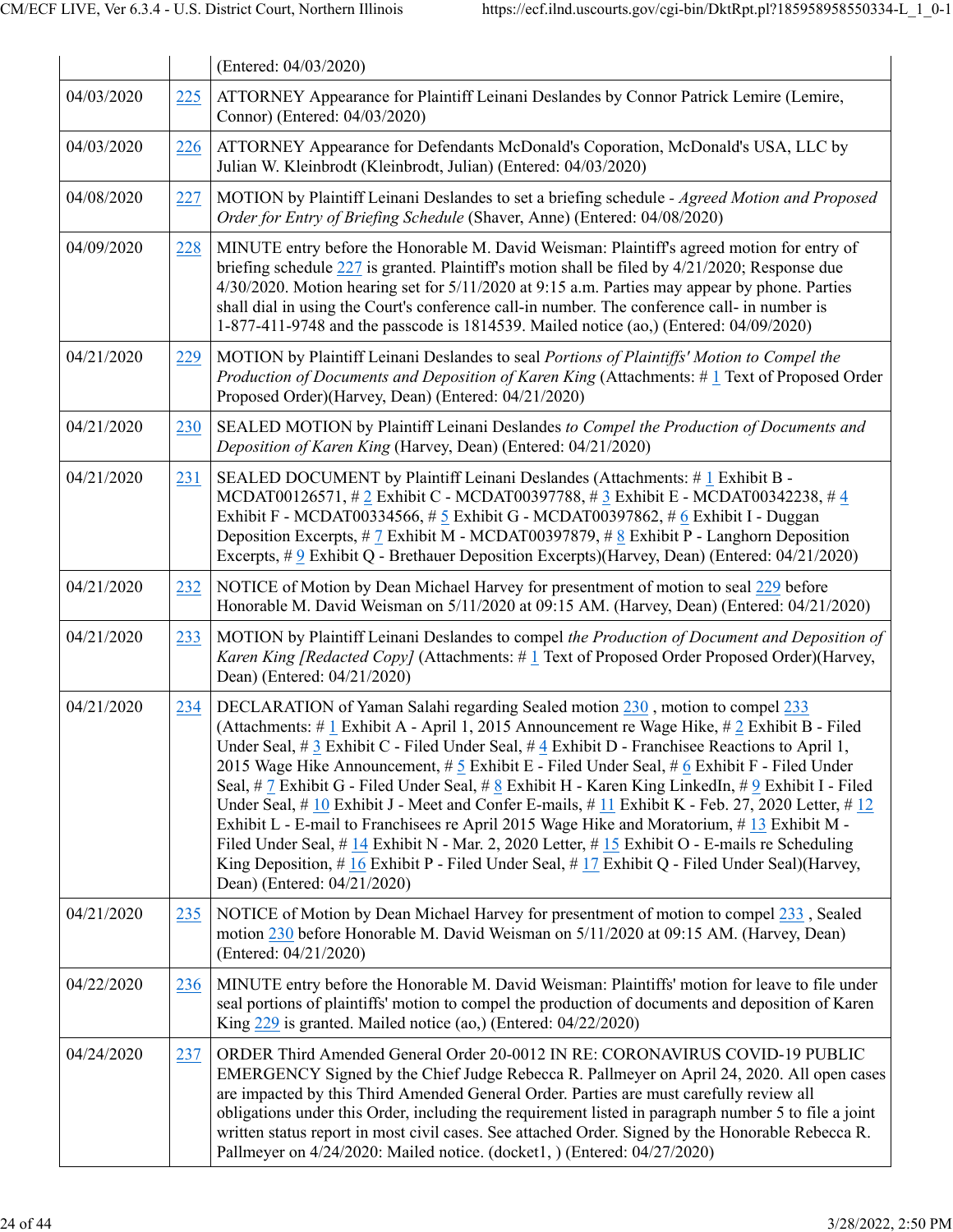| 04/29/2020 | 238 | MINUTE entry before the Honorable M. David Weisman: In light of Third Amended General<br>Order 20-0012 issued by Chief Judge Pallmeyer on April 24, 2020, the Court strikes the<br>status/motion hearings currently set for 5/11/2020. Parties must comply with the requirements<br>listed in that order. Mailed notice (ao,) (Entered: 04/29/2020)                                                                                                                                                                                                                                                                                                                                                                                                                                                               |
|------------|-----|-------------------------------------------------------------------------------------------------------------------------------------------------------------------------------------------------------------------------------------------------------------------------------------------------------------------------------------------------------------------------------------------------------------------------------------------------------------------------------------------------------------------------------------------------------------------------------------------------------------------------------------------------------------------------------------------------------------------------------------------------------------------------------------------------------------------|
| 05/15/2020 | 239 | STIPULATION [Proposed] Stipulated Order re: Production of Franchisee Payroll Data by Third-<br>Party ADP, Inc. (Harvey, Dean) (Entered: 05/15/2020)                                                                                                                                                                                                                                                                                                                                                                                                                                                                                                                                                                                                                                                               |
| 05/26/2020 | 240 | ORDER ORDER Fourth Amended General Order 20-0012 IN RE: CORONAVIRUS COVID-19<br>PUBLIC EMERGENCY Signed by the Chief Judge Rebecca R. Pallmeyer on May 26, 2020. This<br>Order does not extend or modify any deadlines set in civil cases. For non-emergency motions, no<br>motion may be noticed for presentment on a date earlier than July 15, 2020. See attached Order.<br>Signed by the Honorable Rebecca R. Pallmeyer on 5/26/2020: Mailed notice. (docket1, ) (Entered:<br>05/26/2020                                                                                                                                                                                                                                                                                                                      |
| 05/28/2020 | 241 | MOTION by Defendants McDonald's Coporation, McDonald's USA, LLC to seal Exhibits in<br>Support of Opposition to Plaintiffs' Motion to Compel the Production of Documents and<br>Deposition of Karen King (Brass, Rachel) (Entered: 05/28/2020)                                                                                                                                                                                                                                                                                                                                                                                                                                                                                                                                                                    |
| 05/28/2020 | 242 | SEALED DOCUMENT by Defendants McDonald's Coporation, McDonald's USA, LLC Sealed<br>Exhibits in Support of Defendants' Opposition to Plaintiffs' Motion to Compel (Brass, Rachel)<br>(Entered: 05/28/2020)                                                                                                                                                                                                                                                                                                                                                                                                                                                                                                                                                                                                         |
| 05/28/2020 | 243 | MEMORANDUM by McDonald's Coporation, McDonald's USA, LLC in Opposition to Sealed<br>motion $230$ , motion to compel $233$ (Attachments: #1 Declaration of Matthew C. Parrott, #2<br>Exhibit 1, # 3 Exhibit 2, # 4 Exhibit 3, # 5 Exhibit 4, # 6 Exhibit 5 [Under Seal], # 7 Exhibit 6, # 8<br>Exhibit 7 [Redacted], # 9 Exhibit 8 [Under Seal], # 10 Exhibit 9 [Under Seal], # 11 Exhibit 10<br>[Under Seal], # $12$ Exhibit 11 [Under Seal], # $13$ Exhibit 12, # $14$ Exhibit 13, # $15$ Exhibit 14<br>[Under Seal], # 16 Exhibit 15 [Under Seal], # 17 Exhibit 16 [Under Seal], # 18 Exhibit 17 [Under<br>Seal], # 19 Exhibit 18 [Under Seal], # 20 Exhibit 19 [Under Seal], # 21 Exhibit 20 [Under Seal], #<br>22 Exhibit 21 [Under Seal], # 23 Exhibit 22 [Under Seal])(Brass, Rachel) (Entered: 05/28/2020) |
| 06/09/2020 | 244 | MINUTE entry before the Honorable M. David Weisman: Defendants' motion for leave to file<br>under seal exhibits in support of defendants' opposition to plaintiffs' motion to compel production<br>of documents and deposition of Karen King 241 is granted. Mailed notice (ao,) (Entered:<br>06/09/2020                                                                                                                                                                                                                                                                                                                                                                                                                                                                                                          |
| 06/10/2020 | 245 | MOTION for Leave to Appear Pro Hac Vice Filing fee \$150, receipt number 0752-17097296.<br>(Dafa, Jalle) (Entered: 06/10/2020)                                                                                                                                                                                                                                                                                                                                                                                                                                                                                                                                                                                                                                                                                    |
| 06/16/2020 | 246 | ATTORNEY Appearance for Plaintiff Leinani Deslandes by Jalle Habte Dafa (Dafa, Jalle)<br>(Entered: 06/16/2020)                                                                                                                                                                                                                                                                                                                                                                                                                                                                                                                                                                                                                                                                                                    |
| 06/22/2020 | 247 | STIPULATED ORDER RE: PRODUCTION OF FRANCHISEE PAYROLL DATA BY THIRD-<br>PARTY ADP, INC.: Signed by the Honorable M. David Weisman on 6/22/2020. Mailed notice<br>(ao,) (Entered: $06/22/2020$ )                                                                                                                                                                                                                                                                                                                                                                                                                                                                                                                                                                                                                   |
| 06/24/2020 | 248 | MOTION by Respondent ADP, Inc. for extension of time for production of franchisee payroll data<br>(Attachments: #1 Text of Proposed Order)(Kessler, Richard) (Entered: 06/24/2020)                                                                                                                                                                                                                                                                                                                                                                                                                                                                                                                                                                                                                                |
| 06/24/2020 | 249 | MINUTE entry before the Honorable M. David Weisman: Respondent ADP. Inc's motion for<br>further extension of time for production of franchisee payroll data 248 is granted. Mailed notice<br>(ao,) (Entered: 06/24/2020)                                                                                                                                                                                                                                                                                                                                                                                                                                                                                                                                                                                          |
| 06/24/2020 | 250 | ORDER: Signed by the Honorable M. David Weisman on 6/24/2020. Mailed notice (ao,) (Entered:<br>06/24/2020                                                                                                                                                                                                                                                                                                                                                                                                                                                                                                                                                                                                                                                                                                         |
| 07/10/2020 | 251 | ORDER Fifth Amended General Order 20-0012 IN RE: CORONAVIRUS COVID-19 PUBLIC<br>EMERGENCY Signed by the Chief Judge Rebecca R. Pallmeyer on July 10, 2020. This Order<br>does not extend or modify any deadlines set in civil cases. No motions may be noticed for in-<br>person presentment; the presiding judge will notify parties of the need, if any, for a hearing by<br>electronic means or in-court proceeding. See attached Order. Signed by the Honorable Rebecca R.                                                                                                                                                                                                                                                                                                                                    |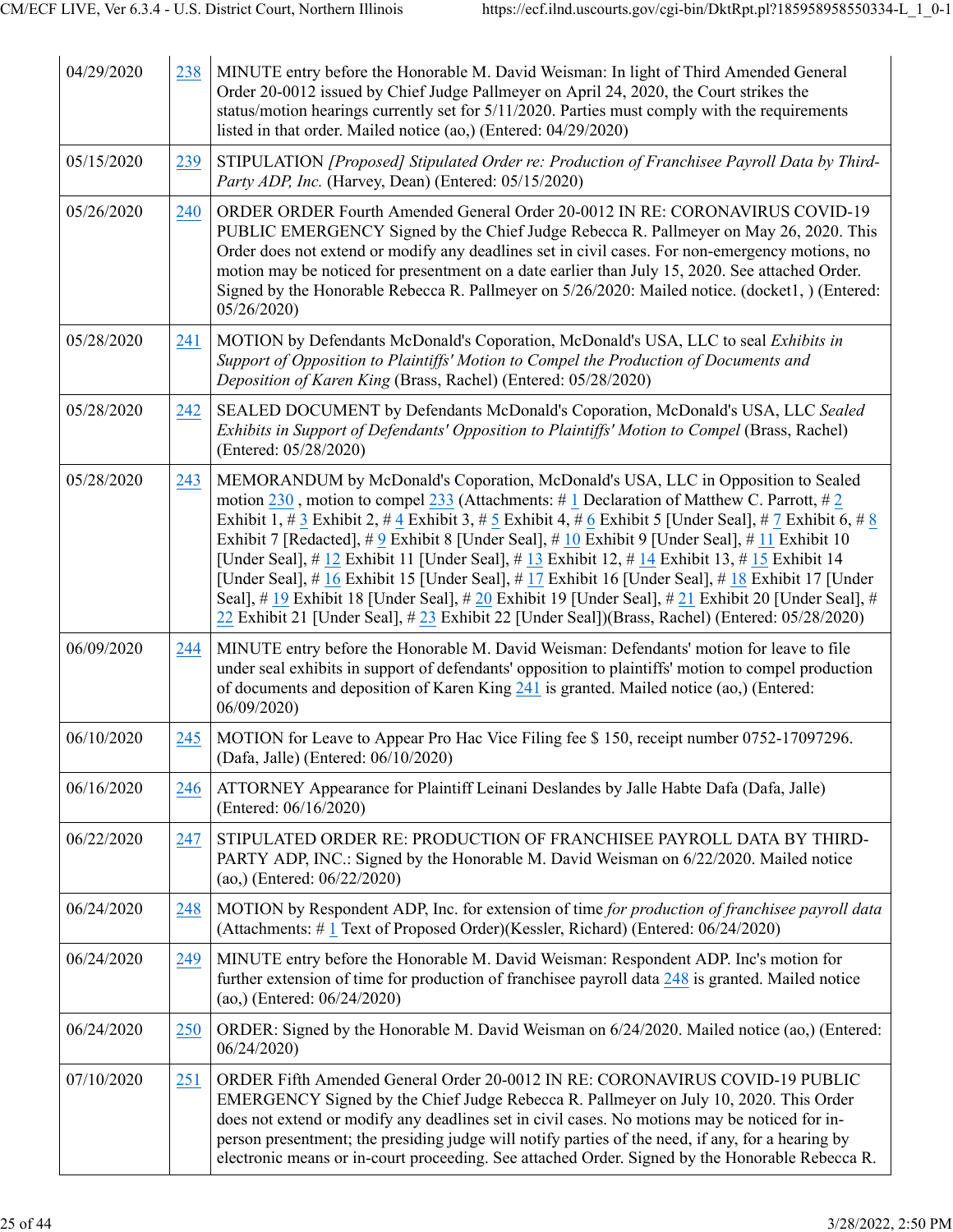|            |     | Pallmeyer on 7/10/2020: Mailed notice. (Clerk3, Docket) (Entered: 07/10/2020)                                                                                                                                                                                                                                                                                                                                                                                                                                                                                                                                                                                                                                                                                                                                                                                                                                                                                                                                                                                                                                |
|------------|-----|--------------------------------------------------------------------------------------------------------------------------------------------------------------------------------------------------------------------------------------------------------------------------------------------------------------------------------------------------------------------------------------------------------------------------------------------------------------------------------------------------------------------------------------------------------------------------------------------------------------------------------------------------------------------------------------------------------------------------------------------------------------------------------------------------------------------------------------------------------------------------------------------------------------------------------------------------------------------------------------------------------------------------------------------------------------------------------------------------------------|
| 09/08/2020 | 252 | MINUTE entry before the Honorable M. David Weisman: Status/Ruling on plaintiff's motion to<br>compel the production of document and deposition of Karen King 233 hearing is set for 9/15/2020<br>at 9:45 a.m. Parties shall dial in using the Court's conference call-in number. The conference call-<br>in number is 1-877-411-9748 and the passcode is 1814539. Please note that the Court's conference<br>call-in will be used by all cases that are on the Court's calendar for the said date, therefore counsel<br>must be in a quiet area while on the line and must have the telephone muted until your case is<br>called by the Court. Once the Court has heard your case you shall disconnect from the conference<br>line. Mailed notice (ao,) (Entered: 09/08/2020)                                                                                                                                                                                                                                                                                                                                |
| 09/14/2020 | 253 | Joint Submission by McDonald's Coporation, McDonald's USA, LLC Regarding Plaintiffs' Motion<br>to Compel the Production of Documents and Deposition of Karen King (Kleinbrodt, Julian)<br>(Entered: 09/14/2020)                                                                                                                                                                                                                                                                                                                                                                                                                                                                                                                                                                                                                                                                                                                                                                                                                                                                                              |
| 09/15/2020 | 254 | MINUTE entry before the Honorable M. David Weisman: Magistrate status hearing held. Parties<br>appeared telephonically. The Court heard argument on Plaintiff's motion to compel the production<br>of documents and deposition of Karen King $233$ . The motion is taken under advisement; written<br>order to follow. Ruling on the motion and a telephonic status hearing is set for 10/13/2020 at 9:15<br>a.m. to discuss outstanding discovery and Plaintiff's anticipated motion for class certification.<br>Parties shall dial in using the Court's conference call-in number. The conference call-in number is<br>1-877-411-9748 and the passcode is 1814539. Please note that the Court's conference call-in will<br>be used by all cases that are on the Court's calendar for the said date, therefore counsel must be in a<br>quiet area while on the line and must have the telephone muted until your case is called by the<br>Court. Once the Court has heard your case you shall disconnect from the conference line. Mailed<br>notice (ao,) (Entered: 09/16/2020)                             |
| 10/13/2020 | 255 | MINUTE entry before the Honorable M. David Weisman: On the Court's own motion, the ruling<br>on motion/status hearing set for $10/13/2020$ is stricken and reset to $10/16/2020$ at 9:15 a.m. Parties<br>shall dial in using the Court's conference call-in number. The conference call-in number is<br>1-877-411-9748 and the passcode is 1814539. Please note that the Court's conference call-in will<br>be used by all cases that are on the Court's calendar for the said date, therefore counsel must be in a<br>quiet area while on the line and must have the telephone muted until your case is called by the<br>Court. Once the Court has heard your case you shall disconnect from the conference line. Mailed<br>notice (ao,) (Entered: 10/13/2020)                                                                                                                                                                                                                                                                                                                                              |
| 10/14/2020 | 256 | ORDER: The Court denies in part and grants in part plaintiffs' motion to compel 233. The parties<br>are directed to file a status report by 10/22/2020 suggesting when Ms. King's deposition will be<br>completed. A status hearing is set for $11/16/2020$ at 9:15 a.m. The Court will adjust that date if the<br>parties' joint status report suggests a more appropriate date for the next status hearing. If the<br>hearing proceeds forward, parties shall dial in using the Court's conference call-in number. The<br>conference call-in number is 1-877-411-9748 and the passcode is 1814539. Please note that the<br>Court's conference call-in will be used by all cases that are on the Court's calendar for the said date,<br>therefore counsel must be in a quiet area while on the line and must have the telephone muted until<br>your case is called by the Court. Once the Court has heard your case you shall disconnect from the<br>conference line. (For further details see order.) Signed by the Honorable M. David Weisman on<br>10/14/2020. Mailed notice (ao,) (Entered: 10/14/2020) |
| 10/14/2020 | 257 | MINUTE entry before the Honorable M. David Weisman: The ruling on motion/status hearing set<br>for $10/16/2020$ are stricken. Mailed notice (ao,) (Entered: $10/14/2020$ )                                                                                                                                                                                                                                                                                                                                                                                                                                                                                                                                                                                                                                                                                                                                                                                                                                                                                                                                   |
| 10/22/2020 | 258 | STATUS Report - Joint Status Report re: Karen King Deposition by Leinani Deslandes (Shaver,<br>Anne) (Entered: 10/22/2020)                                                                                                                                                                                                                                                                                                                                                                                                                                                                                                                                                                                                                                                                                                                                                                                                                                                                                                                                                                                   |
| 11/02/2020 | 259 | ORDER Signed by the Honorable M. David Weisman on 11/2/2020. (ma,) (Entered: 11/02/2020)                                                                                                                                                                                                                                                                                                                                                                                                                                                                                                                                                                                                                                                                                                                                                                                                                                                                                                                                                                                                                     |
| 11/10/2020 | 260 | MOTION by Plaintiff Leinani Deslandes to set a briefing schedule Joint Motion (Shaver, Anne)<br>(Entered: 11/10/2020)                                                                                                                                                                                                                                                                                                                                                                                                                                                                                                                                                                                                                                                                                                                                                                                                                                                                                                                                                                                        |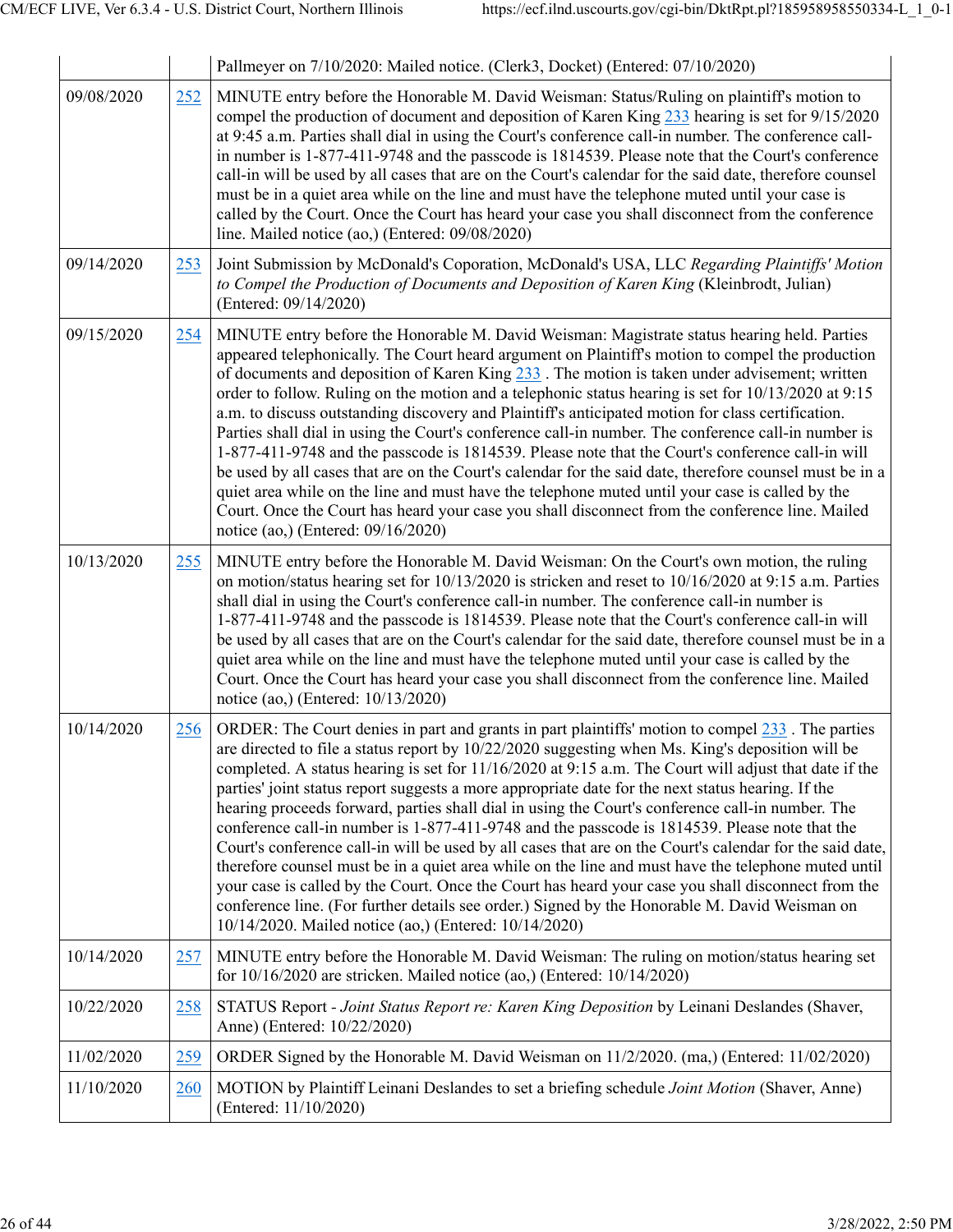| 11/16/2020 | 261 | MINUTE entry before the Honorable M. David Weisman: Magistrate status hearing held. Parties<br>appeared telephonically and discussed Plaintiffs' motion for class certification and whether the<br>parties are interested in having a settlement conference. Plaintiffs shall send a demand letter to<br>defense counsel by 11/24/2020. Parties shall file a joint status report by 12/4/2020 indicating<br>whether they are interested in having a settlement conference. A telephonic status hearing is set for<br>12/11/2020 at 9:15 a.m. Parties shall dial in using the Court's conference call-in number. The<br>conference call-in number is 1-877-411-9748 and the passcode is 1814539. Please note that the<br>Court's conference call-in will be used by all cases that are on the Court's calendar for the said date,<br>therefore counsel must be in a quiet area while on the line and must have the telephone muted until<br>your case is called by the Court. Once the Court has heard your case you shall disconnect from the<br>conference line. Due to the current health pandemic and the Eighth Amended General Order<br>20-0012, today's court hearing was not recorded on the Court's recording system. Therefore, this<br>order will serve as the official record. If either party wishes to supplement the minute order with a<br>more fulsome explanation of what transpired, the party is directed to provide a proposed order to<br>the opposing party within 3 days of this order. The receiving party will have 3 days from receipt of<br>the proposed order to respond. The party wishing to supplement the record must then either file an<br>agreed motion with a proposed order seeking to supplement the record, or a motion seeking to<br>supplement the record and outlining any disagreement among the parties. See United States v.<br>Winstead, 74 F.3d 1313, 1321 22 (1996) (noting that non-compliance of the Court Reporter's Act,<br>28 U.S.C. §753, may be cured by the parties' good faith efforts to reconstruct the record). Mailed<br>notice (ao,) (Entered: 11/16/2020) |
|------------|-----|--------------------------------------------------------------------------------------------------------------------------------------------------------------------------------------------------------------------------------------------------------------------------------------------------------------------------------------------------------------------------------------------------------------------------------------------------------------------------------------------------------------------------------------------------------------------------------------------------------------------------------------------------------------------------------------------------------------------------------------------------------------------------------------------------------------------------------------------------------------------------------------------------------------------------------------------------------------------------------------------------------------------------------------------------------------------------------------------------------------------------------------------------------------------------------------------------------------------------------------------------------------------------------------------------------------------------------------------------------------------------------------------------------------------------------------------------------------------------------------------------------------------------------------------------------------------------------------------------------------------------------------------------------------------------------------------------------------------------------------------------------------------------------------------------------------------------------------------------------------------------------------------------------------------------------------------------------------------------------------------------------------------------------------------------------------------------------------------------------------------------|
| 11/17/2020 | 262 | MINUTE entry before the Honorable M. David Weisman: On the Court's own motion the status<br>hearing set for 12/11/2020 is stricken and reset to 12/16/2020 at 9:15 a.m. Parties shall dial in using<br>the Court's conference call-in number. The conference call-in number is 1-877-411-9748 and the<br>passcode is 1814539. Please note that the Court's conference call-in will be used by all cases that<br>are on the Court's calendar for the said date, therefore counsel must be in a quiet area while on the<br>line and must have the telephone muted until your case is called by the Court. Once the Court has<br>heard your case you shall disconnect from the conference line. Mailed notice (ao,) (Entered:<br>11/17/2020)                                                                                                                                                                                                                                                                                                                                                                                                                                                                                                                                                                                                                                                                                                                                                                                                                                                                                                                                                                                                                                                                                                                                                                                                                                                                                                                                                                                |
| 11/18/2020 | 263 | MINUTE entry before the Honorable Jorge L. Alonso: Joint motion for entry of class certification<br>briefing schedule and for leave to file briefs in excess of 15 pages 260 is granted. Plaintiffs' motion<br>for class certification and expert reports shall be filed by $1/15/21$ ; Defendants' response to<br>Plaintiff's motion for class certification and expert rebuttals shall be filed by 4/15/21; Plaintiffs'<br>reply and expert replies shall be filed by $5/28/21$ . Notice mailed by judge's staff (If, ) (Entered:<br>11/18/2020)                                                                                                                                                                                                                                                                                                                                                                                                                                                                                                                                                                                                                                                                                                                                                                                                                                                                                                                                                                                                                                                                                                                                                                                                                                                                                                                                                                                                                                                                                                                                                                       |
| 12/04/2020 | 264 | STATUS Report - Joint Status Report re Settlement Conference by Leinani Deslandes (Shaver,<br>Anne) (Entered: 12/04/2020)                                                                                                                                                                                                                                                                                                                                                                                                                                                                                                                                                                                                                                                                                                                                                                                                                                                                                                                                                                                                                                                                                                                                                                                                                                                                                                                                                                                                                                                                                                                                                                                                                                                                                                                                                                                                                                                                                                                                                                                                |
| 12/07/2020 | 265 | MINUTE entry before the Honorable M. David Weisman: The Court has reviewed the parties' joint<br>status report. (Dkt. $264$ ). Given that discovery for class certification is complete, the parties are<br>currently briefing Plaintiffs' motion for class certification, and the parties are not interested in<br>pursuing a settlement conference at this time, this matter is returned to the District Judge. Status<br>hearing set for 12/16/2020 is stricken. Referral terminated. Should the parties be interested in<br>having a settlement conference in the future, the parties may ask the district court for another<br>referral to this Court for purposes of settlement. Mailed notice (ao,) (Entered: 12/07/2020)                                                                                                                                                                                                                                                                                                                                                                                                                                                                                                                                                                                                                                                                                                                                                                                                                                                                                                                                                                                                                                                                                                                                                                                                                                                                                                                                                                                         |
| 01/15/2021 | 266 | MOTION by Plaintiff Leinani Deslandes to seal Portions of Plaintiffs' Motion for Class<br>Certification and Exhibits Thereto (Shaver, Anne) (Entered: 01/15/2021)                                                                                                                                                                                                                                                                                                                                                                                                                                                                                                                                                                                                                                                                                                                                                                                                                                                                                                                                                                                                                                                                                                                                                                                                                                                                                                                                                                                                                                                                                                                                                                                                                                                                                                                                                                                                                                                                                                                                                        |
| 01/15/2021 | 267 | NOTICE of Motion by Anne B Shaver for presentment of motion to seal 266 before Honorable<br>Jorge L. Alonso on 1/26/2021 at 09:30 AM. (Shaver, Anne) (Entered: 01/15/2021)                                                                                                                                                                                                                                                                                                                                                                                                                                                                                                                                                                                                                                                                                                                                                                                                                                                                                                                                                                                                                                                                                                                                                                                                                                                                                                                                                                                                                                                                                                                                                                                                                                                                                                                                                                                                                                                                                                                                               |
| 01/15/2021 | 268 | SEALED MOTION by Plaintiff Leinani Deslandes for Class Certification and Memorandum of<br>Law in Support (Shaver, Anne) (Entered: 01/15/2021)                                                                                                                                                                                                                                                                                                                                                                                                                                                                                                                                                                                                                                                                                                                                                                                                                                                                                                                                                                                                                                                                                                                                                                                                                                                                                                                                                                                                                                                                                                                                                                                                                                                                                                                                                                                                                                                                                                                                                                            |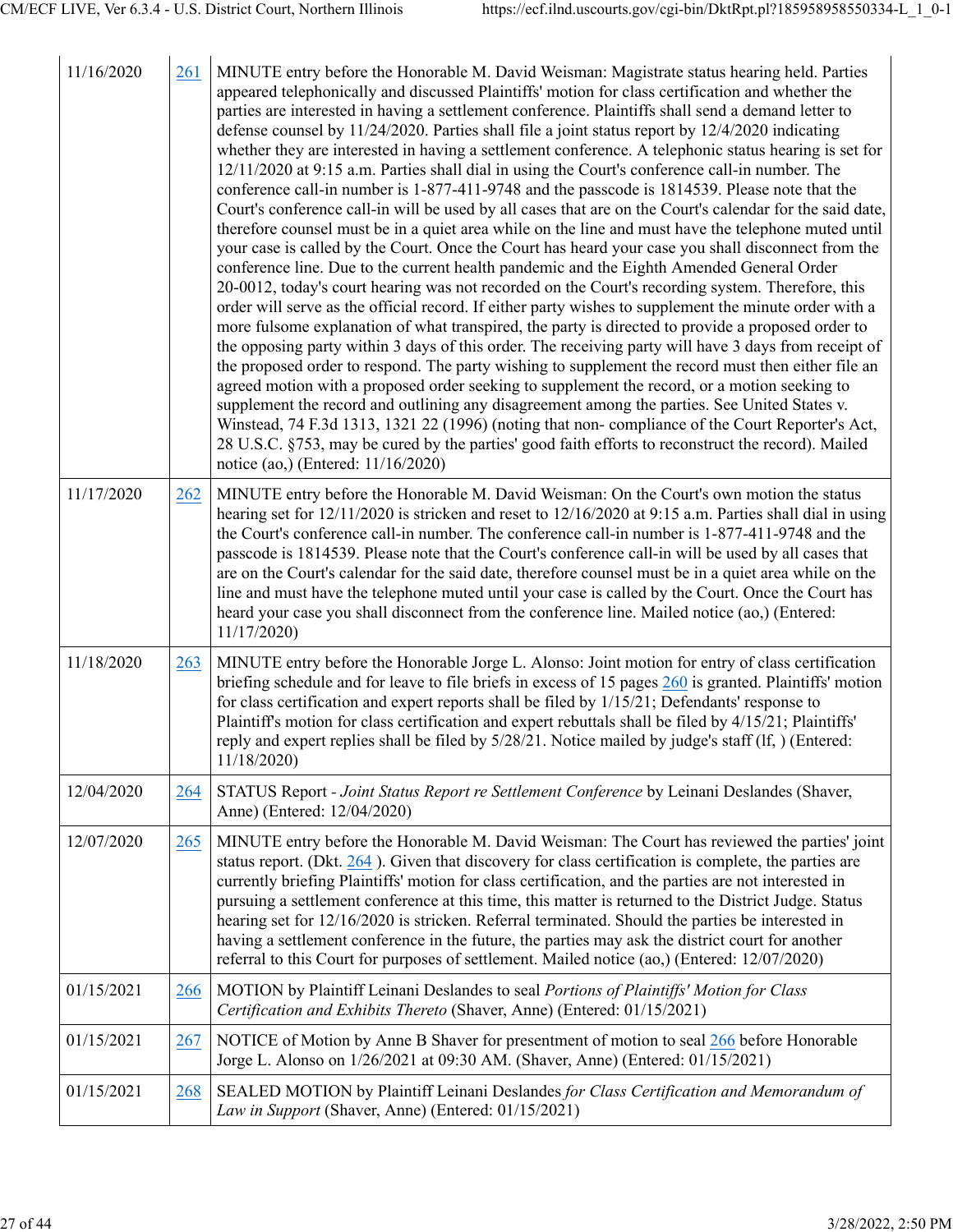| 01/15/2021 | 269 | MOTION by Plaintiff Leinani Deslandes to certify class - Redacted Copy of Sealed Motion<br>Responses due by 4/15/2021 (Shaver, Anne) (Entered: 01/15/2021)                                                                                                                                                                                                                                                                                                                                                                                                                                                                                                                                                                                                                                                                                                                                                                                                                                                                                                                                                                                                                                                                                                                                                                                                                                                                                                                                                                                                                                                                                                                                                                                                                                                                                                                                                                                                                                                                                                                                                                                                                                                                                                                                                                                                                                                                                                                                                                                                                                                                                                                                                                                                                                                                                                                                                                                                                                                                                                                                                                                                                                                                        |
|------------|-----|-----------------------------------------------------------------------------------------------------------------------------------------------------------------------------------------------------------------------------------------------------------------------------------------------------------------------------------------------------------------------------------------------------------------------------------------------------------------------------------------------------------------------------------------------------------------------------------------------------------------------------------------------------------------------------------------------------------------------------------------------------------------------------------------------------------------------------------------------------------------------------------------------------------------------------------------------------------------------------------------------------------------------------------------------------------------------------------------------------------------------------------------------------------------------------------------------------------------------------------------------------------------------------------------------------------------------------------------------------------------------------------------------------------------------------------------------------------------------------------------------------------------------------------------------------------------------------------------------------------------------------------------------------------------------------------------------------------------------------------------------------------------------------------------------------------------------------------------------------------------------------------------------------------------------------------------------------------------------------------------------------------------------------------------------------------------------------------------------------------------------------------------------------------------------------------------------------------------------------------------------------------------------------------------------------------------------------------------------------------------------------------------------------------------------------------------------------------------------------------------------------------------------------------------------------------------------------------------------------------------------------------------------------------------------------------------------------------------------------------------------------------------------------------------------------------------------------------------------------------------------------------------------------------------------------------------------------------------------------------------------------------------------------------------------------------------------------------------------------------------------------------------------------------------------------------------------------------------------------------|
| 01/15/2021 | 270 | SEALED DOCUMENT by Plaintiff Leinani Deslandes - Sealed Declaration of Anne Shaver with<br>Sealed Exhibits (Attachments: # 1 Exhibit Ex. 1, # 2 Exhibit Ex. 2, # 3 Exhibit Ex. 3, # 4 Exhibit<br>Ex. 4, # 5 Exhibit Ex. 5 - Sealed Expert Report of Hal Singer, PhD, # 6 Exhibit Ex. 6 - Sealed<br>Expert Report of Peter Cappelli, PhD, # 7 Exhibit Ex. 7, # 8 Exhibit Ex. 8, # 9 Exhibit Ex. 9, # 10<br>Exhibit Ex. 10, # 11 Exhibit Ex. 11 - Jessie Lopez Deposition Transcript, # 12 Exhibit Ex. 12, # 13<br>Exhibit Ex. 13 - Jez Langhorn Deposition Transcript, #14 Exhibit Ex. 14 - Karen King Deposition<br>Transcript, #15 Exhibit Ex. 15, #16 Exhibit Ex. 16, #17 Exhibit Ex. 17 - Troy Brethauer<br>Deposition Transcript, # 18 Exhibit Ex. 18, # 19 Exhibit Ex. 19, # 20 Exhibit Ex. 20, # 21 Exhibit<br>Ex. 21 - Lori Duggan Deposition Transcript, #22 Exhibit Ex. 22, #23 Exhibit Ex. 23, #24 Exhibit<br>Ex. 24, # 25 Exhibit Ex. 25, # 26 Exhibit Ex. 26, # 27 Exhibit Ex. 27, # 28 Exhibit Ex. 28, # 29<br>Exhibit Ex. 29, # 30 Exhibit Ex. 30, # 31 Exhibit Ex. 31, # 32 Exhibit Ex. 34, # 33 Exhibit Ex. 35,<br>#34 Exhibit Ex. 36 - Wililam Lowery Deposition Transcript, #35 Exhibit Ex. 37 - Lori Duggan<br>Deposition Transcript, #36 Exhibit Ex. 38, #37 Exhibit Ex. 39, #38 Exhibit Ex. 40, #39 Exhibit<br>Ex. 41, # 40 Exhibit Ex. 42, # 41 Exhibit Ex. 43, # 42 Exhibit Ex. 44, # 43 Exhibit Ex. 45 - Deb<br>Leon Deposition Transcript, #44 Exhibit Ex. 46, #45 Exhibit Ex. 47, #46 Exhibit Ex. 48, #47<br>Exhibit Ex. 49, #48 Exhibit Ex. 50, #49 Exhibit Ex. 51, #50 Exhibit Ex. 52, #51 Exhibit Ex. 53,<br># 52 Exhibit Ex. 54, # 53 Exhibit Ex. 55, # 54 Exhibit Ex. 56, # 55 Exhibit Ex. 57, # 56 Exhibit Ex.<br>58, # 57 Exhibit Ex. 59, # 58 Exhibit Ex. 60, # 59 Exhibit Ex. 61, # 60 Exhibit Ex. 62, # 61 Exhibit<br>Ex. 63, # 62 Exhibit Ex. 64, # 63 Exhibit Ex. 65, # 64 Exhibit Ex. 66, # 65 Exhibit Ex. 67, # 66<br>Exhibit Ex. 68, # 67 Exhibit Ex. 69, # 68 Exhibit Ex. 70, # 69 Exhibit Ex. 71, # 70 Exhibit Ex. 72,<br># 71 Exhibit Ex. 73, # 72 Exhibit Ex. 76, # 73 Exhibit Ex. 77, # 74 Exhibit Ex. 78, # 75 Exhibit Ex.<br>79)(Shaver, Anne) (Entered: 01/15/2021)                                                                                                                                                                                                                                                                                                                                                                                                                                                                                                                                                                                                                                                                                                                                                                                                                                                                                                                                                                                                              |
| 01/15/2021 | 271 | DECLARATION of Anne Shaver regarding motion to certify class 269, Sealed motion 268<br>(Attachments: #1 Exhibit 1 - Placeholder for Sealed Exhibit, #2 Exhibit 2 - Placeholder for Sealed<br>Exhibit, # 3 Exhibit 3 - Placeholder for Sealed Exhibit, # 4 Exhibit 4 - Placeholder for Sealed<br>Exhibit, # 5 Exhibit 5 - Redacted Version of Expert Report of Hal Singer, # 6 Exhibit 6 - Redacted<br>Version of Expert Report of Peter Cappelli, #7 Exhibit 7 - Placeholder for Sealed Exhibit, #8<br>Exhibit 8 - Placeholder for Sealed Exhibit, # 9 Exhibit 9 - Placeholder for Sealed Exhibit, # 10<br>Exhibit 10 - Placeholder for Sealed Exhibit, #11 Exhibit 11 - Placeholder for Sealed Exhibit, #12<br>Exhibit 12 - Placeholder for Sealed Exhibit, #13 Exhibit 13 - Placeholder for Sealed Exhibit, #14<br>Exhibit 14 - Placeholder for Sealed Exhibit, #15 Exhibit 15 - Placeholder for Sealed Exhibit, #16<br>Exhibit 16 - Placeholder for Sealed Exhibit, #17 Exhibit 17 - Placeholder for Sealed Exhibit, #18<br>Exhibit 18 - Placeholder for Sealed Exhibit, #19 Exhibit 19 - Placeholder for Sealed Exhibit, #20<br>Exhibit 20 - Placeholder for Sealed Exhibit, #21 Exhibit 21 - Placeholder for Sealed Exhibit, #22<br>Exhibit 22 - Placeholder for Sealed Exhibit, #23 Exhibit 23 - Placeholder for Sealed Exhibit, #24<br>Exhibit 24 - Placeholder for Sealed Exhibit, # 25 Exhibit 25 - Placeholder for Sealed Exhibit, # 26<br>Exhibit 26 - Placeholder for Sealed Exhibit, #27 Exhibit 27 - Placeholder for Sealed Exhibit, #28<br>Exhibit 28 - Placeholder for Sealed Exhibit, #29 Exhibit 29 - Placeholder for Sealed Exhibit, #30<br>Exhibit 30 - Placeholder for Sealed Exhibit, #31 Exhibit 31 - Placeholder for Sealed Exhibit, #32<br>Exhibit 32 - Leinani Deslandes Deposition Transcript, #33 Exhibit 33 - Stephanie Turner<br>Deposition Transcript, $\# 34$ Exhibit 34 - Placeholder for Sealed Exhibit, $\# 35$ Exhibit 35 -<br>Placeholder for Sealed Exhibit, #36 Exhibit 36 - Placeholder for Sealed Exhibit, #37 Exhibit 37 -<br>Placeholder for Sealed Exhibit, #38 Exhibit 38 - Placeholder for Sealed Exhibit, #39 Exhibit 39 -<br>Placeholder for Sealed Exhibit, #40 Exhibit 40 - Placeholder for Sealed Exhibit, #41 Exhibit 41 -<br>Placeholder for Sealed Exhibit, #42 Exhibit 42 - Placeholder for Sealed Exhibit, #43 Exhibit 43 -<br>Placeholder for Sealed Exhibit, #44 Exhibit 44 - Placeholder for Sealed Exhibit, #45 Exhibit 45 -<br>Placeholder for Sealed Exhibit, #46 Exhibit 46 - Placeholder for Sealed Exhibit, #47 Exhibit 47 -<br>Placeholder for Sealed Exhibit, #48 Exhibit 48 - Placeholder for Sealed Exhibit, #49 Exhibit 49 -<br>Placeholder for Sealed Exhibit, # 50 Exhibit 50 - Placeholder for Sealed Exhibit, # 51 Exhibit 51 -<br>Placeholder for Sealed Exhibit, # 52 Exhibit 52 - Placeholder for Sealed Exhibit, # 53 Exhibit 53 -<br>Placeholder for Sealed Exhibit, # 54 Exhibit 54 - Placeholder for Sealed Exhibit, # 55 Exhibit 55 -<br>Placeholder for Sealed Exhibit, #56 Exhibit 56 - Placeholder for Sealed Exhibit, #57 Exhibit 57 -<br>Placeholder for Sealed Exhibit, #58 Exhibit 58 - Placeholder for Sealed Exhibit, #59 Exhibit 59 - |

 $\overline{\phantom{a}}$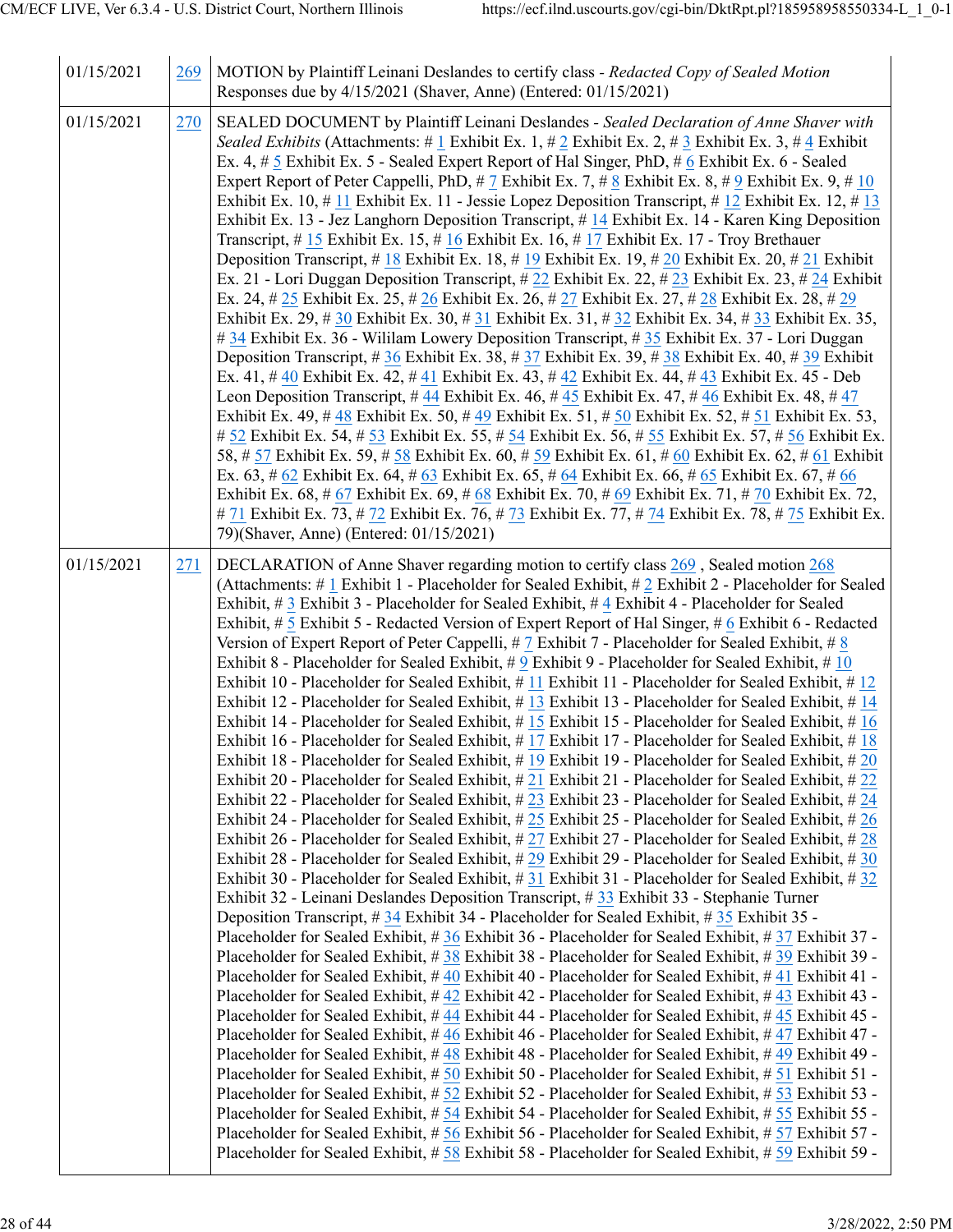|            |     | Placeholder for Sealed Exhibit, # 60 Exhibit 60 - Placeholder for Sealed Exhibit, # 61 Exhibit 61 -<br>Placeholder for Sealed Exhibit, # 62 Exhibit 62 - Placeholder for Sealed Exhibit, # 63 Exhibit 63 -<br>Placeholder for Sealed Exhibit, # 64 Exhibit 64 - Placeholder for Sealed Exhibit, # 65 Exhibit 65 -<br>Placeholder for Sealed Exhibit, # 66 Exhibit 66 - Placeholder for Sealed Exhibit, # 67 Exhibit 67 -<br>Placeholder for Sealed Exhibit, # 68 Exhibit 68 - Placeholder for Sealed Exhibit, # 69 Exhibit 69 -<br>Placeholder for Sealed Exhibit, # 70 Exhibit 70 - Placeholder for Sealed Exhibit, # 71 Exhibit 71 -<br>Placeholder for Sealed Exhibit, #72 Exhibit 72 - Placeholder for Sealed Exhibit, #73 Exhibit 73 -<br>Placeholder for Sealed Exhibit, # 74 Exhibit 74 - Declaration of Leinani Deslandes in Support of<br>Plaintiffs' Motion for Class Certification, # 75 Exhibit 75 - Declaration of Stephanie Turner in<br>Support of Plaintiffs' Motion for Class Certification, # 76 Exhibit 76 - Placeholder for Sealed<br>Exhibit, # 77 Exhibit 77 - Placeholder for Sealed Exhibit, # 78 Exhibit 78 - Placeholder for Sealed<br>Exhibit, #79 Exhibit 79 - Placeholder for Sealed Exhibit)(Shaver, Anne) (Entered: 01/15/2021) |
|------------|-----|----------------------------------------------------------------------------------------------------------------------------------------------------------------------------------------------------------------------------------------------------------------------------------------------------------------------------------------------------------------------------------------------------------------------------------------------------------------------------------------------------------------------------------------------------------------------------------------------------------------------------------------------------------------------------------------------------------------------------------------------------------------------------------------------------------------------------------------------------------------------------------------------------------------------------------------------------------------------------------------------------------------------------------------------------------------------------------------------------------------------------------------------------------------------------------------------------------------------------------------------------------------|
| 01/15/2021 | 272 | NOTICE of Motion by Anne B Shaver for presentment of motion to certify class 269, Sealed<br>motion 268 before Honorable Jorge L. Alonso on 1/26/2021 at 09:30 AM. (Shaver, Anne)<br>(Entered: 01/15/2021)                                                                                                                                                                                                                                                                                                                                                                                                                                                                                                                                                                                                                                                                                                                                                                                                                                                                                                                                                                                                                                                      |
| 01/20/2021 | 273 | Notice of Errata re: [271-6] Expert Report of Peter Cappelli, Exhibit 6 to Declaration of Anne<br>Shaver by Leinani Deslandes (Attachments: #1 Exhibit Complete Redacted Copy of Expert Report<br>of Peter Cappelli)(Shaver, Anne) (Entered: 01/20/2021)                                                                                                                                                                                                                                                                                                                                                                                                                                                                                                                                                                                                                                                                                                                                                                                                                                                                                                                                                                                                       |
| 01/21/2021 | 274 | MINUTE entry before the Honorable Jorge L. Alonso: Plaintiffs' motion for leave to file under seal<br>portions of Plaintiffs' motion for class certification and exhibits hereto 266 is taken under<br>advisement. Plaintiffs shall file a brief showing cause why each document should be filed under<br>seal by $2/4/21$ . Motion hearing date of $1/26/21$ is stricken. Notice mailed by Judge's staff (If, )<br>(Entered: 01/21/2021)                                                                                                                                                                                                                                                                                                                                                                                                                                                                                                                                                                                                                                                                                                                                                                                                                      |
| 01/26/2021 | 275 | MINUTE entry before the Honorable Jorge L. Alonso: Minute entry dated $1/21/2021$ $274$ is<br>amended as follows: Plaintiffs' motion for leave to file under seal portions of Plaintiffs' motion for<br>class certification and exhibits hereto $266$ is taken under advisement. Defendants shall file a brief<br>showing cause why each document should be filed under seal by 2/4/21. Motion hearing date of<br>1/26/21 is stricken. Notice mailed by Judge's staff (lf, ) (Entered: 01/26/2021)                                                                                                                                                                                                                                                                                                                                                                                                                                                                                                                                                                                                                                                                                                                                                             |
| 01/26/2021 | 276 | MOTION by Defendant McDonald's USA, LLC for extension of time to file brief in support of<br>Plaintiff's Motion for Leave to File Under Seal AGREED MOTION (Andalman, Robert) (Entered:<br>01/26/2021                                                                                                                                                                                                                                                                                                                                                                                                                                                                                                                                                                                                                                                                                                                                                                                                                                                                                                                                                                                                                                                          |
| 01/26/2021 | 277 | NOTICE of Motion by Robert M. Andalman for presentment of extension of time 276 before<br>Honorable Jorge L. Alonso on 1/29/2021 at 09:30 AM. (Andalman, Robert) (Entered: 01/26/2021)                                                                                                                                                                                                                                                                                                                                                                                                                                                                                                                                                                                                                                                                                                                                                                                                                                                                                                                                                                                                                                                                         |
| 01/27/2021 | 278 | MINUTE entry before the Honorable Jorge L. Alonso: Agreed motion for additional time within<br>which to support Plaintiffs' motion for leave to file under seal $276$ is granted to $2/18/21$ . Motion<br>hearing date of $1/29/21$ is stricken. Notice mailed by Judge's staff (If, ) (Entered: $01/27/2021$ )                                                                                                                                                                                                                                                                                                                                                                                                                                                                                                                                                                                                                                                                                                                                                                                                                                                                                                                                                |
| 02/02/2021 | 279 | MOTION by Plaintiff Leinani Deslandes to withdraw Attorney Stephanie A. Hackett (Noss,<br>Walter) (Entered: 02/02/2021)                                                                                                                                                                                                                                                                                                                                                                                                                                                                                                                                                                                                                                                                                                                                                                                                                                                                                                                                                                                                                                                                                                                                        |
| 02/08/2021 | 280 | MINUTE entry before the Honorable Jorge L. Alonso: Plaintiff's motion to appear pro hac vice<br>$245$ is granted. Plaintiff's Motion to withdraw as attorney $279$ is granted. Attorney Stephanie A.<br>Hackett is given leave to withdraw as counsel for Plaintiff. Notice mailed by Judge's staff (If, )<br>(Entered: 02/08/2021)                                                                                                                                                                                                                                                                                                                                                                                                                                                                                                                                                                                                                                                                                                                                                                                                                                                                                                                            |
| 02/18/2021 | 281 | ATTORNEY Appearance for Respondent Paychex, Inc. by Erin Bolan Hines (Hines, Erin)<br>(Entered: 02/18/2021)                                                                                                                                                                                                                                                                                                                                                                                                                                                                                                                                                                                                                                                                                                                                                                                                                                                                                                                                                                                                                                                                                                                                                    |
| 02/18/2021 | 282 | MEMORANDUM by McDonald's USA, LLC in support of motion to seal 266 (Andalman,<br>Robert) (Entered: 02/18/2021)                                                                                                                                                                                                                                                                                                                                                                                                                                                                                                                                                                                                                                                                                                                                                                                                                                                                                                                                                                                                                                                                                                                                                 |
| 02/18/2021 | 283 | MEMORANDUM in support of Plaintiffs' motion for leave to file under seal (Attachments: # $1$<br>Exhibit 1)(Hines, Erin) (Entered: 02/18/2021)                                                                                                                                                                                                                                                                                                                                                                                                                                                                                                                                                                                                                                                                                                                                                                                                                                                                                                                                                                                                                                                                                                                  |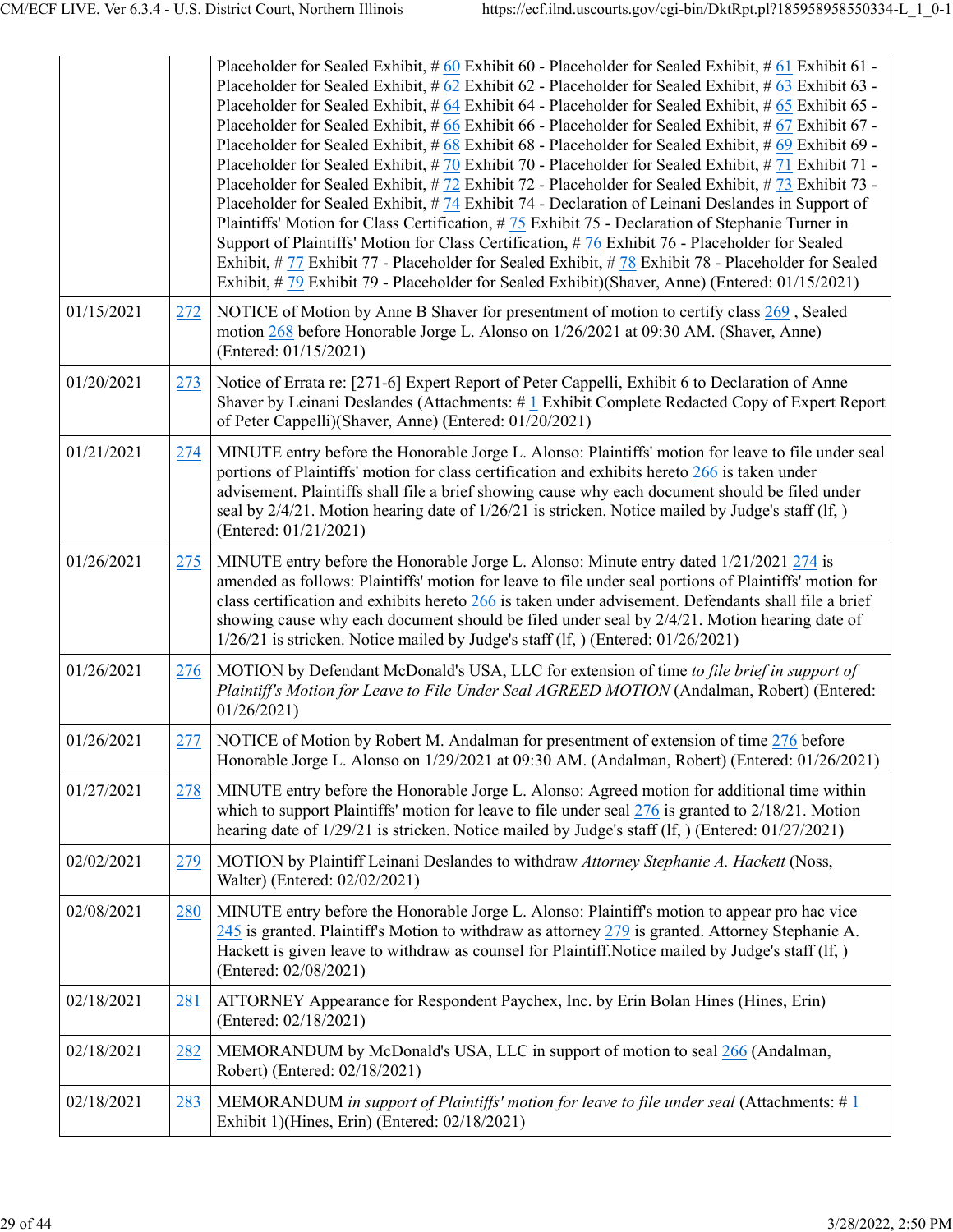| 02/18/2021 | 284 | DECLARATION of Stacy Howard regarding memorandum in support of motion 282<br>(Attachments: #1 Exhibit A)(Andalman, Robert) (Entered: 02/18/2021)                                                                                                                                                                                                                                                                                                                                                                                                                                                                                                                                                                                                                                                                                                                                                     |
|------------|-----|------------------------------------------------------------------------------------------------------------------------------------------------------------------------------------------------------------------------------------------------------------------------------------------------------------------------------------------------------------------------------------------------------------------------------------------------------------------------------------------------------------------------------------------------------------------------------------------------------------------------------------------------------------------------------------------------------------------------------------------------------------------------------------------------------------------------------------------------------------------------------------------------------|
| 03/03/2021 | 285 | MOTION by Plaintiff Leinani Deslandes to seal document - Motion for Leave to File Under Seal<br>Portions of Supplemental Expert Witness Report of Dr. Hal Singer (Shaver, Anne) (Entered:<br>03/03/2021)                                                                                                                                                                                                                                                                                                                                                                                                                                                                                                                                                                                                                                                                                             |
| 03/03/2021 | 286 | SEALED EXHIBIT by Plaintiff Leinani Deslandes regarding MOTION by Plaintiff Leinani<br>Deslandes to seal document - Motion for Leave to File Under Seal Portions of Supplemental<br><i>Expert Witness Report of Dr. Hal Singer 285</i> (Shaver, Anne) (Entered: 03/03/2021)                                                                                                                                                                                                                                                                                                                                                                                                                                                                                                                                                                                                                          |
| 03/03/2021 | 287 | NOTICE of Motion by Anne B Shaver for presentment of motion to seal document 285 before<br>Honorable Jorge L. Alonso on 3/12/2021 at 09:30 AM. (Shaver, Anne) (Entered: 03/03/2021)                                                                                                                                                                                                                                                                                                                                                                                                                                                                                                                                                                                                                                                                                                                  |
| 03/03/2021 | 288 | MOTION by Plaintiff Leinani Deslandes for leave to file Supplemental Expert Witness Report of<br>Dr. Hal Singer in Support of Motion for Class Certification - UNOPPOSED (Attachments: $\# 1$<br>Exhibit A - REDACTED Version of Supplemental Expert Witness Report of Dr. Hal Singer)<br>(Shaver, Anne) (Entered: 03/03/2021)                                                                                                                                                                                                                                                                                                                                                                                                                                                                                                                                                                       |
| 03/03/2021 | 289 | NOTICE of Motion by Anne B Shaver for presentment of motion for leave to file, 288 before<br>Honorable Jorge L. Alonso on 3/12/2021 at 09:30 AM. (Shaver, Anne) (Entered: 03/03/2021)                                                                                                                                                                                                                                                                                                                                                                                                                                                                                                                                                                                                                                                                                                                |
| 03/11/2021 | 290 | MINUTE entry before the Honorable Jorge L. Alonso: Telephonic motion hearing set for 3/12/21<br>at 9:30 a.m. Members of the public and media will be able to call in to listen to this hearing. The<br>call-in number is 888-808-6929 and the access code is 4911854. Counsel of record will receive an<br>email 30 minutes prior to the start of the telephonic hearing with instructions to join the call.<br>Persons granted remote access to proceedings are reminded of the general prohibition against<br>photographing, recording, and rebroadcasting of court proceedings. Violation of these prohibitions<br>may result in sanctions, including removal of court issued media credentials, restricted entry to<br>future hearings, denial of entry to future hearings, or any other sanctions deemed necessary by the<br>Court. Notice mailed by Judge's staff (lf, ) (Entered: 03/11/2021) |
| 03/12/2021 | 291 | MINUTE entry before the Honorable Jorge L. Alonso: Telephonic motion hearing held. For the<br>reasons stated on the record, Plaintiffs' motion for leave to file under seal portions of supplemental<br>expert witness report of Dr. Hal Singer 285 and Plaintiffs' unopposed motion for leave to file<br>supplemental expert witness report in support of Plaintiffs' motion for class certification 288 are<br>taken under advisement. Notice mailed by Judge's staff (If, ) (Entered: 03/15/2021)                                                                                                                                                                                                                                                                                                                                                                                                 |
| 04/02/2021 | 292 | MOTION for Leave to Appear Pro Hac Vice Filing fee \$150, receipt number 0752-18084987.<br>(Moldovan, Jessica) (Entered: 04/02/2021)                                                                                                                                                                                                                                                                                                                                                                                                                                                                                                                                                                                                                                                                                                                                                                 |
| 04/15/2021 | 293 | MOTION by Defendants McDonald's Coporation, McDonald's USA, LLC to compel the<br>production of documents relied upon by Dr. Peter Cappelli (Kleinbrodt, Julian) (Entered:<br>04/15/2021                                                                                                                                                                                                                                                                                                                                                                                                                                                                                                                                                                                                                                                                                                              |
| 04/15/2021 | 294 | MEMORANDUM by McDonald's Coporation, McDonald's USA, LLC in support of motion to<br>compel 293 the production of documents relied upon by Dr. Peter Cappelli (Attachments: # 1<br>Declaration of Matthew C. Parrott, # 2 Exhibit 1, # 3 Exhibit 2, # $\frac{4}{5}$ Exhibit 3, # $\frac{5}{5}$ Exhibit 4, # $\frac{6}{5}$<br>Exhibit 5)(Kleinbrodt, Julian) (Entered: 04/15/2021)                                                                                                                                                                                                                                                                                                                                                                                                                                                                                                                     |
| 04/15/2021 | 295 | NOTICE of Motion by Julian W. Kleinbrodt for presentment of motion to compel 293 before<br>Honorable Jorge L. Alonso on 4/23/2021 at 09:30 AM. (Kleinbrodt, Julian) (Entered: 04/15/2021)                                                                                                                                                                                                                                                                                                                                                                                                                                                                                                                                                                                                                                                                                                            |
| 04/15/2021 | 296 | MOTION by Defendants McDonald's Coporation, McDonald's USA, LLC to seal document<br>Motion for Leave To File Under Seal Portions of Its April 15, 2021 Filings (Andalman, Robert)<br>(Entered: 04/15/2021)                                                                                                                                                                                                                                                                                                                                                                                                                                                                                                                                                                                                                                                                                           |
| 04/15/2021 | 297 | MEMORANDUM by McDonald's Coporation, McDonald's USA, LLC in support of motion to<br>seal document 296 (Attachments: #1 Exhibit 1)(Andalman, Robert) (Entered: 04/15/2021)                                                                                                                                                                                                                                                                                                                                                                                                                                                                                                                                                                                                                                                                                                                            |
| 04/15/2021 | 298 | NOTICE of Motion by Robert M. Andalman for presentment of motion to seal document 296<br>before Honorable Jorge L. Alonso on 4/23/2021 at 09:30 AM. (Andalman, Robert) (Entered:                                                                                                                                                                                                                                                                                                                                                                                                                                                                                                                                                                                                                                                                                                                     |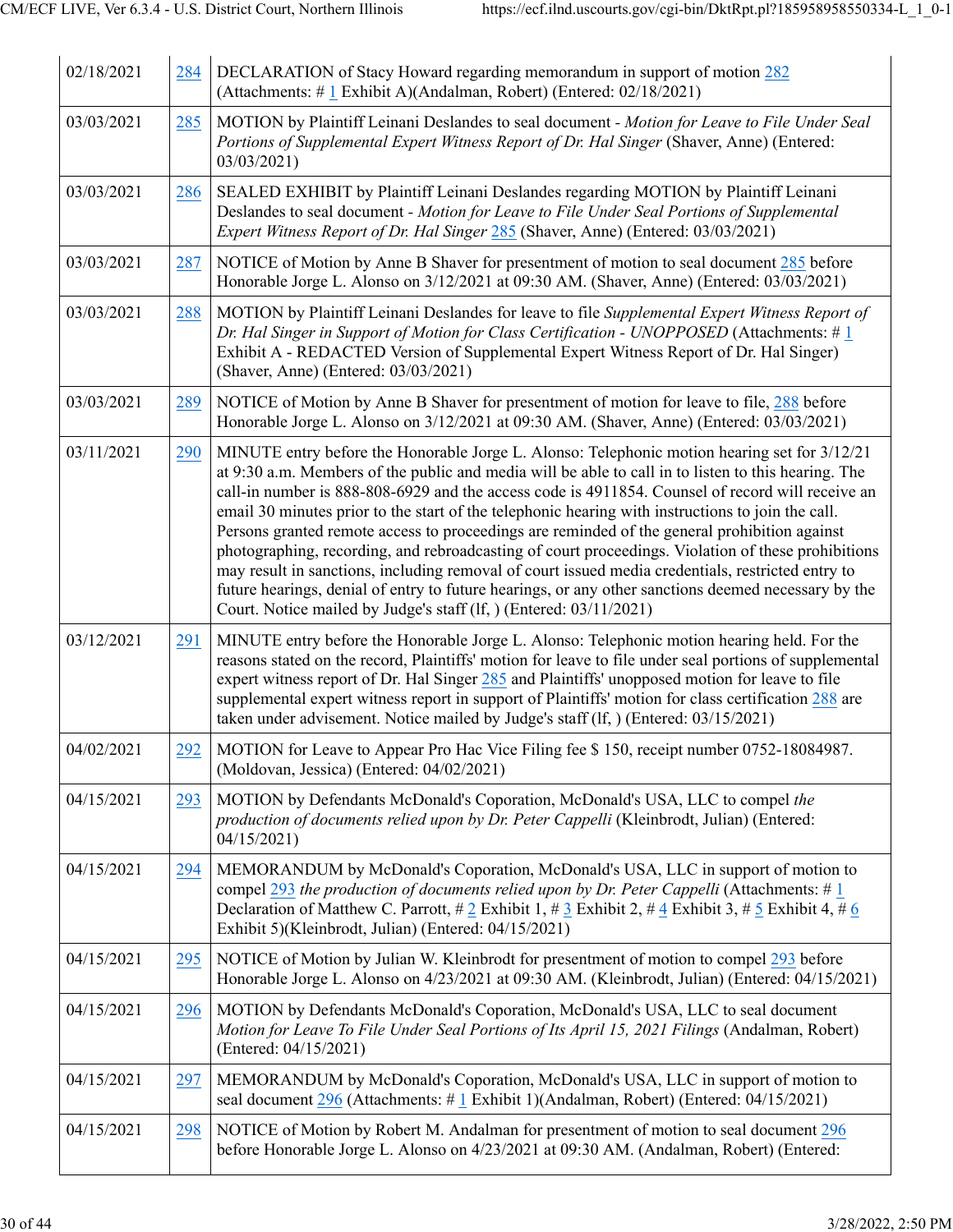|            |     | 04/15/2021                                                                                                                                                                                                                                                                                                                                                                                                                                                                                                                                                                                                                                                                                                                                                                                                                                                                                                                                                                                                                                                                                                                                                       |
|------------|-----|------------------------------------------------------------------------------------------------------------------------------------------------------------------------------------------------------------------------------------------------------------------------------------------------------------------------------------------------------------------------------------------------------------------------------------------------------------------------------------------------------------------------------------------------------------------------------------------------------------------------------------------------------------------------------------------------------------------------------------------------------------------------------------------------------------------------------------------------------------------------------------------------------------------------------------------------------------------------------------------------------------------------------------------------------------------------------------------------------------------------------------------------------------------|
| 04/15/2021 | 299 | SEALED RESPONSE by McDonald's Coporation, McDonald's USA, LLC to SEALED MOTION<br>by Plaintiff Leinani Deslandes for Class Certification and Memorandum of Law in Support 268<br>(Brass, Rachel) (Entered: 04/15/2021)                                                                                                                                                                                                                                                                                                                                                                                                                                                                                                                                                                                                                                                                                                                                                                                                                                                                                                                                           |
| 04/15/2021 | 300 | SEALED MOTION by Defendants McDonald's Coporation, McDonald's USA, LLC to Exclude<br>the Opinions and Testimony of Peter Capelli, D. Phil. (Attachments: $\#$ 1 Memorandum of<br>Law)(Brass, Rachel) (Entered: 04/15/2021)                                                                                                                                                                                                                                                                                                                                                                                                                                                                                                                                                                                                                                                                                                                                                                                                                                                                                                                                       |
| 04/15/2021 | 301 | SEALED MOTION by Defendants McDonald's Coporation, McDonald's USA, LLC to Exclude<br>the Opinions and Testimony of Dr. Hal J. Singer, Ph.D. (Attachments: $\#1$ Memorandum of<br>Law)(Brass, Rachel) (Entered: 04/15/2021)                                                                                                                                                                                                                                                                                                                                                                                                                                                                                                                                                                                                                                                                                                                                                                                                                                                                                                                                       |
| 04/15/2021 | 302 | SEALED DOCUMENT by Defendants McDonald's Coporation, McDonald's USA, LLC<br>Declaration of Rachel S. Brass and Exhibits in Support of Opposition to 268 Motion for Class<br>Certification; and in Support of 300 Motion to Exclude the Opinions and Testimony of Peter<br>Capelli, and 301 Motion to Exclude the Opinions and Testimony of Dr. Hal Singer (Attachments: #<br>1 Exhibits 1 to 3, Brass Decl., # 2 Exhibit 10, Brass Decl., # 3 Exhibits 12 to 14, Brass Decl., # 4<br>Exhibit 19, Brass Decl., # 5 Exhibits 24 to 25, Brass Decl., # 6 Exhibit 28, Brass Decl., # 7 Exhibit<br>30, Brass Decl., # $8$ Exhibits 35 to 37, Brass Decl., # $9$ Exhibit 42, Brass Decl., # 10 Exhibits 44 to<br>45, Brass Decl., # 11 Exhibits 47 to 50, Brass Decl., # 12 Exhibits 51 to 60, Brass Decl., # 13<br>Exhibits 61 to 71, Brass Decl., # 14 Exhibit 75, Brass Decl., # 15 Exhibits 80 to 81, Brass Decl., #<br>16 Exhibits 86 to 90, Brass Decl., #17 Exhibits 91 to 100, Brass Decl., #18 Exhibits 101 to 103,<br>Brass Decl., # $19$ Exhibits 105 to 106, Brass Decl., # $20$ Exhibits 110 to 111, Brass Decl.)(Brass,<br>Rachel) (Entered: 04/15/2021) |
| 04/15/2021 | 303 | MEMORANDUM by McDonald's Coporation, McDonald's USA, LLC in Opposition to Sealed<br>motion 268 (Brass, Rachel) (Entered: 04/15/2021)                                                                                                                                                                                                                                                                                                                                                                                                                                                                                                                                                                                                                                                                                                                                                                                                                                                                                                                                                                                                                             |
| 04/15/2021 | 304 | MOTION by Defendants McDonald's Coporation, McDonald's USA, LLC TO EXCLUDE THE<br>REPORT AND TESTIMONY OF PETER CAPPELLI, D. PHIL. (Brass, Rachel) (Entered:<br>04/15/2021                                                                                                                                                                                                                                                                                                                                                                                                                                                                                                                                                                                                                                                                                                                                                                                                                                                                                                                                                                                       |
| 04/15/2021 | 305 | NOTICE of Motion by Rachel Susan Brass for presentment of motion for miscellaneous relief 304<br>before Honorable Jorge L. Alonso on 4/23/2021 at 09:30 AM. (Brass, Rachel) (Entered:<br>04/15/2021                                                                                                                                                                                                                                                                                                                                                                                                                                                                                                                                                                                                                                                                                                                                                                                                                                                                                                                                                              |
| 04/15/2021 |     | 306   MEMORANDUM by McDonald's Coporation, McDonald's USA, LLC in support of motion for<br>miscellaneous relief 304 to Exclude the Opinions and Testimony of Peter Capelli (Brass, Rachel)<br>(Entered: 04/15/2021)                                                                                                                                                                                                                                                                                                                                                                                                                                                                                                                                                                                                                                                                                                                                                                                                                                                                                                                                              |
| 04/15/2021 | 307 | MOTION by Defendants McDonald's Coporation, McDonald's USA, LLC TO EXCLUDE THE<br>REPORT AND TESTIMONY OF HAL J. SINGER, PH.D (Brass, Rachel) (Entered: 04/15/2021)                                                                                                                                                                                                                                                                                                                                                                                                                                                                                                                                                                                                                                                                                                                                                                                                                                                                                                                                                                                              |
| 04/15/2021 | 308 | MEMORANDUM by McDonald's Coporation, McDonald's USA, LLC in support of motion for<br>miscellaneous relief $307$ to Exclude the Opinions and Testimony of Dr. Hal Singer (Brass, Rachel)<br>(Entered: 04/15/2021)                                                                                                                                                                                                                                                                                                                                                                                                                                                                                                                                                                                                                                                                                                                                                                                                                                                                                                                                                 |
| 04/15/2021 | 309 | NOTICE of Motion by Rachel Susan Brass for presentment of motion for miscellaneous relief 307<br>before Honorable Jorge L. Alonso on 4/23/2021 at 09:30 AM. (Brass, Rachel) (Entered:<br>04/15/2021                                                                                                                                                                                                                                                                                                                                                                                                                                                                                                                                                                                                                                                                                                                                                                                                                                                                                                                                                              |
| 04/15/2021 | 310 | DECLARATION of RACHEL S. BRASS regarding memorandum in opposition to motion 303,<br>motion for miscellaneous relief $304$ , motion for miscellaneous relief $307$ (Attachments: # 1)<br>Exhibits 1 to 10, Brass Decl., # 2 Exhibits 11 to 20, Brass Decl., # 3 Exhibits 21 to 30, Brass Decl.,<br># 4 Exhibits 31 to 40, Brass Decl., # 5 Exhibits 41 to 50, Brass Decl., # 6 Exhibits 51 to 60, Brass<br>Decl., # 7 Exhibits 61 to 71, Brass Decl., # 8 Exhibits 72 to 81, Brass Decl., # 9 Exhibits 82 to 103,<br>Brass Decl., #10 Exhibits 104 to 110, Brass Decl., #11 Exhibits 111 to 120, Brass Decl., #12<br>Exhibits 121 to 131, Brass Decl.)(Brass, Rachel) (Entered: 04/15/2021)                                                                                                                                                                                                                                                                                                                                                                                                                                                                       |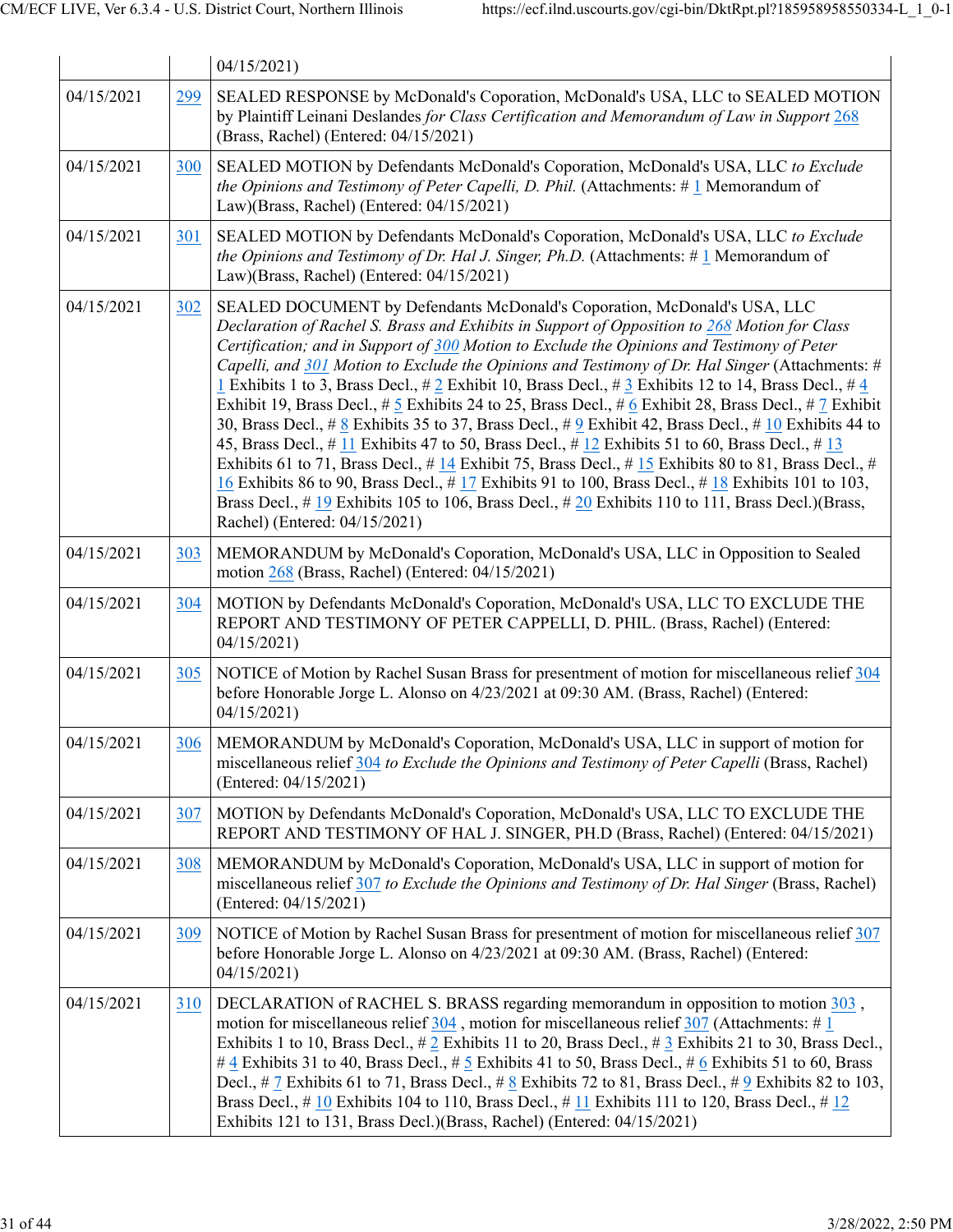| 04/21/2021 | 311 | MEMORANDUM by Leinani Deslandes in Opposition to motion to compel 293 (Attachments: $\#$ 1<br>Declaration of Peter Cappelli)(Harvey, Dean) (Entered: 04/21/2021)                                                                                                                                                                                                                                                                                                                                                                                                                                                                                                                                                                                                                                                                                                                                                                                                                                           |
|------------|-----|------------------------------------------------------------------------------------------------------------------------------------------------------------------------------------------------------------------------------------------------------------------------------------------------------------------------------------------------------------------------------------------------------------------------------------------------------------------------------------------------------------------------------------------------------------------------------------------------------------------------------------------------------------------------------------------------------------------------------------------------------------------------------------------------------------------------------------------------------------------------------------------------------------------------------------------------------------------------------------------------------------|
| 04/22/2021 | 312 | MINUTE entry before the Honorable Jorge L. Alonso: Telephonic motion hearing set for 4/23/21<br>at 9:30 a.m. Members of the public and media will be able to call in to listen to this hearing. The<br>call-in number is 888-808-6929 and the access code is 4911854. Counsel of record will receive an<br>email 30 minutes prior to the start of the telephonic hearing with instructions to join the call.<br>Persons granted remote access to proceedings are reminded of the general prohibition against<br>photographing, recording, and rebroadcasting of court proceedings. Violation of these prohibitions<br>may result in sanctions, including removal of court issued media credentials, restricted entry to<br>future hearings, denial of entry to future hearings, or any other sanctions deemed necessary by the<br>Court. Notice mailed by Judge's staff (lf, ) (Entered: 04/22/2021)                                                                                                       |
| 04/23/2021 | 313 | MINUTE entry before the Honorable Jorge L. Alonso: Telephonic motion hearing held. Plaintiff's<br>responses to Defendants' motion to exclude the report and testimony of Peter Cappelli, D. Phil. 300<br>304 and Defendants' motion to exclude the report and testimony of Hal J. Singer, Ph.D. 301 307<br>shall be filed by $5/14/21$ ; Defendants' replies shall be filed by $5/21/21$ . The Court will rule<br>electronically on the motions. Defendants' motion to compel the production of documents relied<br>upon by Peter Cappelli, D. Phil. 293 is referred to Magistrate Judge. Plaintiff's motion for pro hac<br>vice 292 is granted. Attorney Jessica A. Moldovan is given leave to file an appearance on behalf of<br>Plaintiff. Defendants' motion for leave to file under seal portions of its April 15, 2021 filings 296 is<br>taken under advisement. Any third party supplements to the motion shall be filed by 5/14/21.<br>Notice mailed by Judge's staff (lf, ) (Entered: 04/30/2021) |
| 04/30/2021 | 314 | Pursuant to Local Rule 72.1, this case is hereby referred to the calendar of Honorable M. David<br>Weisman for the purpose of holding proceedings related to: discovery motion. Defendants' motion<br>to compel the production of documents relied upon by Peter Cappelli, D. Phil. 293 (If, )Notice<br>mailed by Judge's staff (Entered: 04/30/2021)                                                                                                                                                                                                                                                                                                                                                                                                                                                                                                                                                                                                                                                      |
| 04/30/2021 | 315 | NOTICE of Errata by McDonald's Coporation, McDonald's USA, LLC re Dkt. 302-1, Exhibit 2<br>(filed under seal); Dkt. 310-1, Exhibit 2 (redacted - public copy) (Brass, Rachel) (Entered:<br>04/30/2021)                                                                                                                                                                                                                                                                                                                                                                                                                                                                                                                                                                                                                                                                                                                                                                                                     |
| 04/30/2021 | 316 | MINUTE entry before the Honorable M. David Weisman: This case has been referred to<br>Magistrate Judge Weisman for the purposes of holding proceedings related to: Defendants' motion<br>to compel the production of documents relied upon by Peter Cappelli, D. Phil. 293. Ruling on<br>motion hearing set for 5/20/21 at 1:00 p.m. Parties shall dial in using the Court's conference call- in<br>number. The conference call-in number is 1-877-411-9748 and the passcode is 1814539. Mailed<br>notice (ao, ) (Entered: 04/30/2021)                                                                                                                                                                                                                                                                                                                                                                                                                                                                     |
| 05/14/2021 | 317 | MEMORANDUM by Leinani Deslandes in support of motion to seal document 296 Motion for<br>Leave To File Under Seal Portions of Its April 15, 2021 Filings (Perica, Leigh) (Entered:<br>05/14/2021                                                                                                                                                                                                                                                                                                                                                                                                                                                                                                                                                                                                                                                                                                                                                                                                            |
| 05/14/2021 | 318 | MOTION by Respondent Paychex, Inc. to seal (Hines, Erin) (Entered: 05/14/2021)                                                                                                                                                                                                                                                                                                                                                                                                                                                                                                                                                                                                                                                                                                                                                                                                                                                                                                                             |
| 05/14/2021 | 319 | NOTICE of Motion by Erin Bolan Hines for presentment of motion to seal 318 before Honorable<br>Jorge L. Alonso on 5/21/2021 at 09:30 AM. (Hines, Erin) (Entered: 05/14/2021)                                                                                                                                                                                                                                                                                                                                                                                                                                                                                                                                                                                                                                                                                                                                                                                                                               |
| 05/14/2021 | 320 | MEMORANDUM by Paychex, Inc. in support of motion to seal document 296 (Attachments: $\#$ 1<br>Exhibit 1)(Hines, Erin) (Entered: 05/14/2021)                                                                                                                                                                                                                                                                                                                                                                                                                                                                                                                                                                                                                                                                                                                                                                                                                                                                |
| 05/14/2021 | 321 | NOTICE of Motion by Christine Elizabeth Bestor Townsend for presentment of before Honorable<br>Jorge L. Alonso on 5/21/2021 at 09:30 AM. (Bestor Townsend, Christine) (Entered: 05/14/2021)                                                                                                                                                                                                                                                                                                                                                                                                                                                                                                                                                                                                                                                                                                                                                                                                                |
| 05/14/2021 | 322 | MOTION by Unknown Franchise Management LLC to seal document notice of motion 321<br>(Attachments: #1 Exhibit A - Declaration of Grant Groen In Support of Franchise Management<br>LLC's Motion to Seal Third Party Records)(Bestor Townsend, Christine) (Entered: 05/14/2021)                                                                                                                                                                                                                                                                                                                                                                                                                                                                                                                                                                                                                                                                                                                              |
| 05/14/2021 | 323 | MOTION by Plaintiff Leinani Deslandes to seal Portions of Plaintiffs' May 14, 2021 Filings<br>(Shaver, Anne) (Entered: 05/14/2021)                                                                                                                                                                                                                                                                                                                                                                                                                                                                                                                                                                                                                                                                                                                                                                                                                                                                         |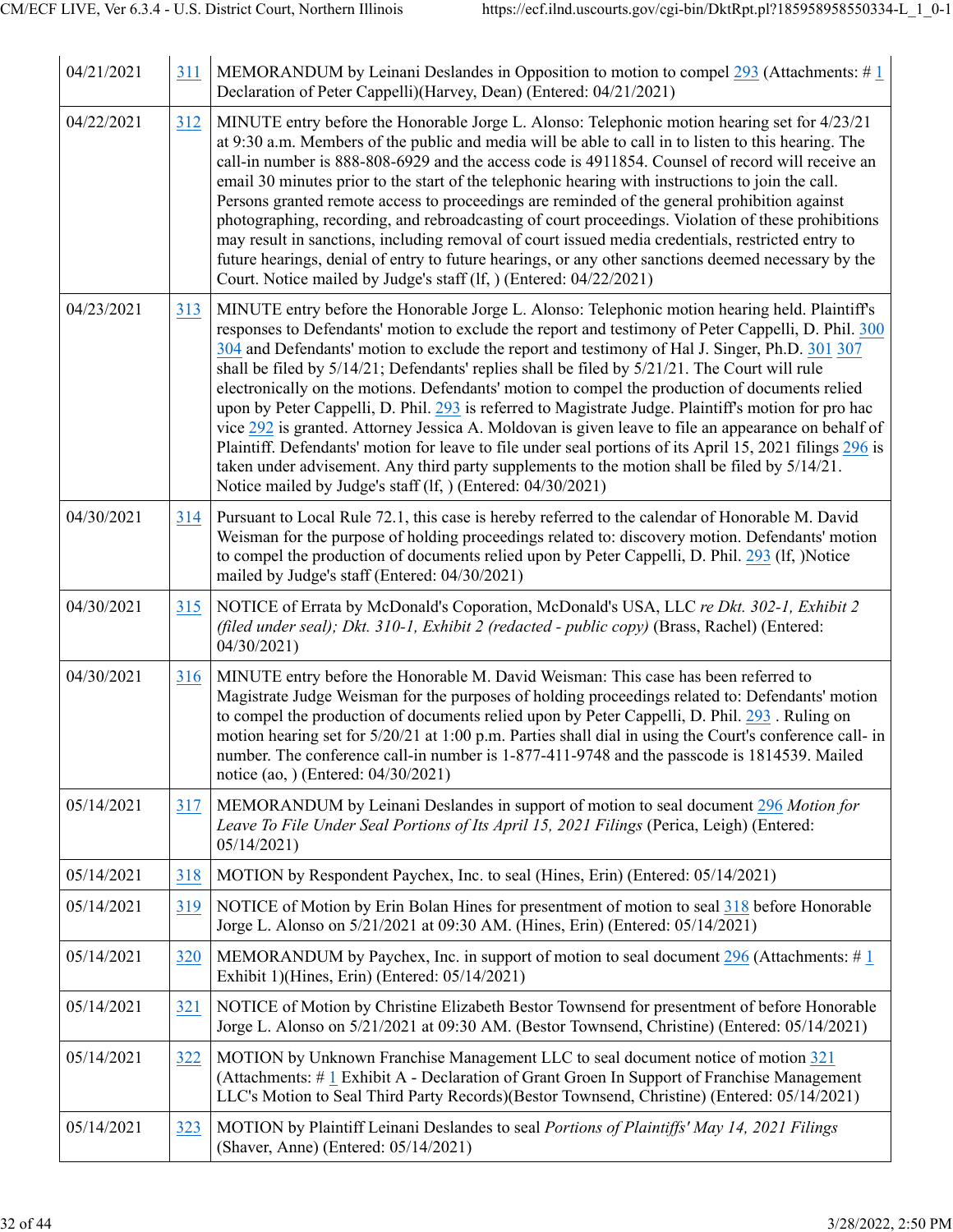| 05/14/2021 | 324 | NOTICE of Motion by Anne B Shaver for presentment of motion to seal 323 before Honorable<br>Jorge L. Alonso on 5/21/2021 at 09:30 AM. (Shaver, Anne) (Entered: 05/14/2021)                                                                                                                                                                                                                                                                                                                                                                                                                                                                                                                                                                                                                                                                                                                                                                                                                                                                                                                                                                                                                                                                                                                                                                                        |
|------------|-----|-------------------------------------------------------------------------------------------------------------------------------------------------------------------------------------------------------------------------------------------------------------------------------------------------------------------------------------------------------------------------------------------------------------------------------------------------------------------------------------------------------------------------------------------------------------------------------------------------------------------------------------------------------------------------------------------------------------------------------------------------------------------------------------------------------------------------------------------------------------------------------------------------------------------------------------------------------------------------------------------------------------------------------------------------------------------------------------------------------------------------------------------------------------------------------------------------------------------------------------------------------------------------------------------------------------------------------------------------------------------|
| 05/14/2021 | 325 | SEALED RESPONSE by Leinani Deslandes to SEALED MOTION by Defendants McDonald's<br>Coporation, McDonald's USA, LLC to Exclude the Opinions and Testimony of Dr. Hal J. Singer,<br>$Ph.D.$ 301, memorandum in support of motion 308, MOTION by Defendants McDonald's<br>Coporation, McDonald's USA, LLC TO EXCLUDE THE REPORT AND TESTIMONY OF HAL<br>J. SINGER, PH.D 307 (Brandt, Derek) (Entered: 05/14/2021)                                                                                                                                                                                                                                                                                                                                                                                                                                                                                                                                                                                                                                                                                                                                                                                                                                                                                                                                                     |
| 05/14/2021 | 326 | RESPONSE by Leinani Deslandesin Opposition to SEALED MOTION by Defendants<br>McDonald's Coporation, McDonald's USA, LLC to Exclude the Opinions and Testimony of Dr. Hal<br>J. Singer, Ph.D. 301, MOTION by Defendants McDonald's Coporation, McDonald's USA, LLC<br>TO EXCLUDE THE REPORT AND TESTIMONY OF HAL J. SINGER, PH.D 307 - Public<br>Redacted Copy (Brandt, Derek) (Entered: 05/14/2021)                                                                                                                                                                                                                                                                                                                                                                                                                                                                                                                                                                                                                                                                                                                                                                                                                                                                                                                                                               |
| 05/14/2021 | 327 | SEALED RESPONSE by Leinani Deslandes to MOTION by Defendants McDonald's Coporation,<br>McDonald's USA, LLC TO EXCLUDE THE REPORT AND TESTIMONY OF PETER<br>CAPPELLI, D. PHIL. 304, memorandum in support of motion 306 (Shaver, Anne) (Entered:<br>05/14/2021                                                                                                                                                                                                                                                                                                                                                                                                                                                                                                                                                                                                                                                                                                                                                                                                                                                                                                                                                                                                                                                                                                     |
| 05/14/2021 | 328 | RESPONSE by Leinani Deslandesin Opposition to MOTION by Defendants McDonald's<br>Coporation, McDonald's USA, LLC TO EXCLUDE THE REPORT AND TESTIMONY OF<br>PETER CAPPELLI, D. PHIL. 304 - Public Redacted Copy (Shaver, Anne) (Entered: 05/14/2021)                                                                                                                                                                                                                                                                                                                                                                                                                                                                                                                                                                                                                                                                                                                                                                                                                                                                                                                                                                                                                                                                                                               |
| 05/14/2021 | 329 | DECLARATION of Anne B. Shaver regarding sealed response, 327, sealed response, 325,<br>response in opposition to motion $328$ , response in opposition to motion, $326$ - Declaration of Anne<br>Shaver in Support of Plaintiffs' Oppositions to Defendants' Motions to Exclude the Reports and<br>Testimony of Dr. Peter Cappelli and Dr. Hal Singer (Attachments: # 1 Exhibit 1 - Rebuttal Expert<br>Report of Dr. Hal Singer [Public Redacted Copy], # 2 Exhibit 2 - Rebuttal Expert Report of Dr.<br>Peter Cappelli [Public Redacted Copy], # 3 Exhibit 3 - Placeholder for Sealed Document, # 4<br>Exhibit 4 - Placeholder for Sealed Document, # 5 Exhibit 5 - Placeholder for Sealed Document, # 6<br>Exhibit 6 - Placeholder for Sealed Document, # 7 Exhibit 7 - Placeholder for Sealed Document, # 8<br>Exhibit 8 - Placeholder for Sealed Document, #9 Exhibit 9 - Placeholder for Sealed Document, #<br>10 Exhibit 10 - Placeholder for Sealed Document, #11 Exhibit 11 - Placeholder for Sealed<br>Document, #12 Exhibit 12 - Dr. Kevin Murphy's Expert Report in FTC v. Whole Foods, #13<br>Exhibit 13 - 1/5/2021 Hearing Tr. Conrad v. Jimmy John's, #14 Exhibit 14 - Plaintiffs' First Set of<br>RFPs to Defendants, #15 Exhibit 15 - Defendants' Objections & Responses to Plaintiffs' First Set<br>of RFPs)(Shaver, Anne) (Entered: 05/14/2021) |
| 05/14/2021 | 330 | SEALED DOCUMENT by Plaintiff Leinani Deslandes - Sealed Exhibits to Declaration of Anne<br>Shaver 329 (Attachments: # 1 Exhibit 1 - Rebuttal Expert Report of Dr. Hal Singer, # 2 Exhibit 2 -<br>Rebuttal Expert Report of Dr. Peter Cappelli, # 3 Exhibit 3 - James Kramer Deposition Transcript,<br>#4 Exhibit 4 - Lori Duggan Deposition Transcript, #5 Exhibit 5 - Justin McCrary Deposition<br>Transcript, # 6 Exhibit 6 - Kevin Murphy Deposition Transcript, # 7 Exhibit 7 - Training manual<br>entitled "Field Service Manager External Hire Program", $\# 8$ Exhibit 8 - U.S. Operations and<br>Training Manual, Shift Management, #9 Exhibit 9 - Participant guide entitled "Leading<br>Department Results", #10 Exhibit 10 - Training manual entitled "WOW Crew Orientation<br>Instruction Manual", #11 Exhibit 11 - "Guest Expectations: Defining Hospitality, Hospitality<br>Standards")(Shaver, Anne) (Entered: 05/14/2021)                                                                                                                                                                                                                                                                                                                                                                                                                         |
| 05/19/2021 | 331 | MINUTE entry before the Honorable M. David Weisman: On the Court's own motion, the ruling<br>on motion hearing 293 set for 5/20/21 is stricken and reset to 5/28/21 at 11:30 a.m. Parties shall<br>dial in using the Court's conference call- in number. The conference call-in number is<br>1-877-411-9748 and the passcode is 1814539. Mailed notice (ao, ) (Entered: 05/19/2021)                                                                                                                                                                                                                                                                                                                                                                                                                                                                                                                                                                                                                                                                                                                                                                                                                                                                                                                                                                               |
| 05/20/2021 | 332 | MINUTE entry before the Honorable Jorge L. Alonso: Telephonic motion hearing set for 5/21/21<br>at 9:30 a.m. Members of the public and media will be able to call in to listen to this hearing. The<br>call-in number is 888-808-6929 and the access code is 4911854. Counsel of record will receive an<br>email 30 minutes prior to the start of the telephonic hearing with instructions to join the call.<br>Persons granted remote access to proceedings are reminded of the general prohibition against                                                                                                                                                                                                                                                                                                                                                                                                                                                                                                                                                                                                                                                                                                                                                                                                                                                      |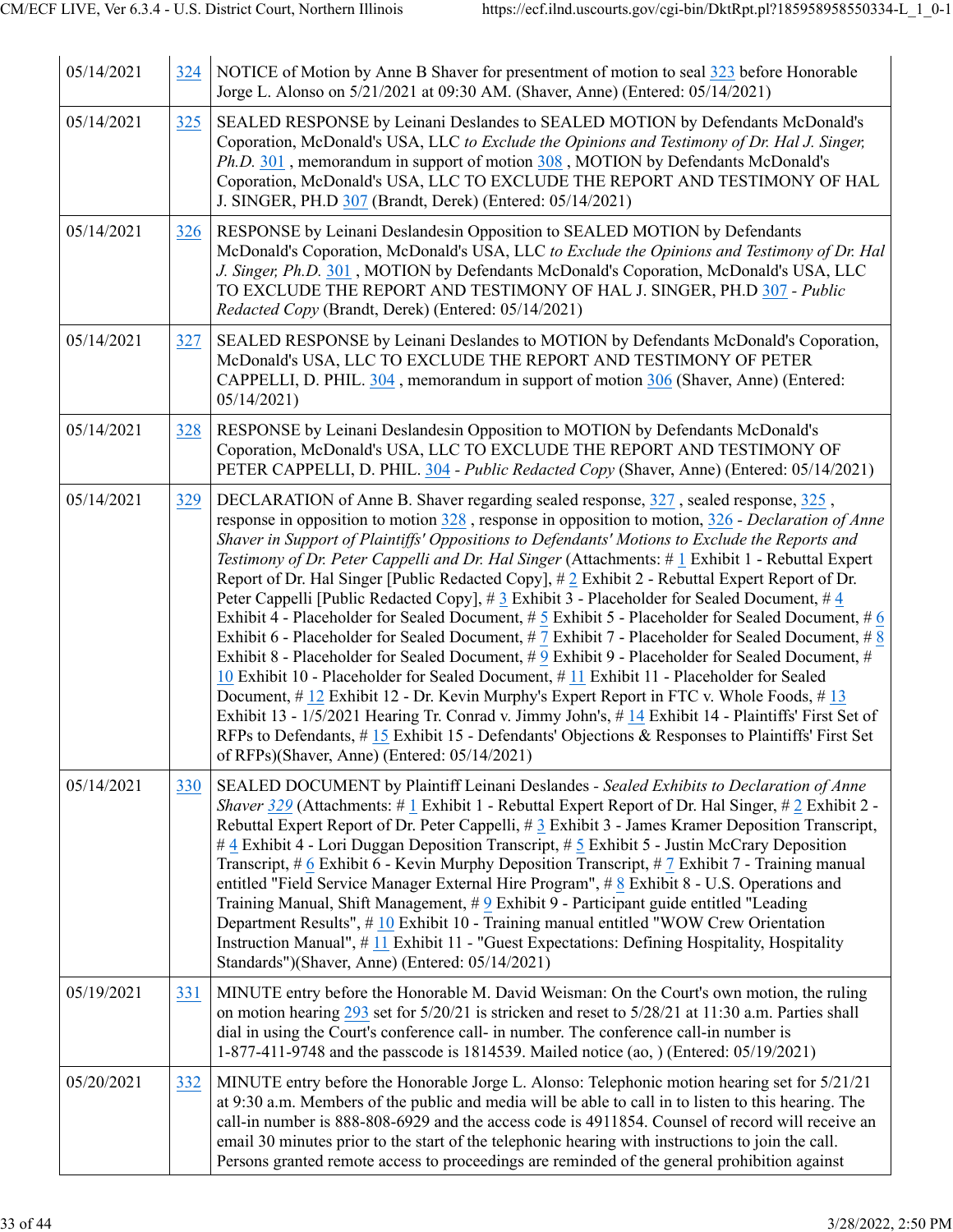|            |     | photographing, recording, and rebroadcasting of court proceedings. Violation of these prohibitions<br>may result in sanctions, including removal of court issued media credentials, restricted entry to<br>future hearings, denial of entry to future hearings, or any other sanctions deemed necessary by the<br>Court. Notice mailed by Judge's staff (lf, ) (Entered: 05/20/2021)                                                                                                                                                                                                                                            |
|------------|-----|---------------------------------------------------------------------------------------------------------------------------------------------------------------------------------------------------------------------------------------------------------------------------------------------------------------------------------------------------------------------------------------------------------------------------------------------------------------------------------------------------------------------------------------------------------------------------------------------------------------------------------|
| 05/21/2021 | 333 | NOTICE of Motion by Rachel Susan Brass for presentment of before Honorable Jorge L. Alonso<br>on 5/27/2021 at 09:30 AM. (Brass, Rachel) (Entered: 05/21/2021)                                                                                                                                                                                                                                                                                                                                                                                                                                                                   |
| 05/21/2021 | 334 | MOTION by Defendants McDonald's Coporation, McDonald's USA, LLC to seal document notice<br>of motion 333 (Brass, Rachel) (Entered: 05/21/2021)                                                                                                                                                                                                                                                                                                                                                                                                                                                                                  |
| 05/21/2021 | 335 | REPLY by Defendant McDonald's Coporation to Sealed motion 301 Exclude the Opinions and<br>Testimony of Dr. Hal J. Singer, Ph.D. (Brass, Rachel) (Entered: 05/21/2021)                                                                                                                                                                                                                                                                                                                                                                                                                                                           |
| 05/21/2021 | 336 | SEALED REPLY by McDonald's Coporation, McDonald's USA, LLC to SEALED MOTION by<br>Defendants McDonald's Coporation, McDonald's USA, LLC to Exclude the Opinions and<br>Testimony of Dr. Hal J. Singer, Ph.D. 301 (Brass, Rachel) (Entered: 05/21/2021)                                                                                                                                                                                                                                                                                                                                                                          |
| 05/21/2021 | 337 | REPLY by Defendants McDonald's Coporation, McDonald's USA, LLC to Sealed motion 300 to<br>Exclude the Opinions and Testimony of Peter Capelli, D. Phil. (Brass, Rachel) (Entered:<br>05/21/2021                                                                                                                                                                                                                                                                                                                                                                                                                                 |
| 05/21/2021 | 338 | DECLARATION of CAELI A. HIGNEY regarding reply, 336, reply 335, reply 337<br>(Attachments: # $1$ Exhibit 1, # $2$ Exhibit 2, # $3$ Exhibit 3, # $4$ Exhibit 4, # $5$ Exhibit 5, # $6$ Exhibit<br>6, # 7 Exhibit 7, # 8 Exhibit 8, # 9 Exhibit 9, # $10$ Exhibit 10, # $11$ Exhibit 11)(Brass, Rachel)<br>(Entered: 05/21/2021)                                                                                                                                                                                                                                                                                                  |
| 05/21/2021 | 340 | MINUTE entry before the Honorable Jorge L. Alonso: Telephonic motion hearing held. For the<br>reasons stated on the record, Paychex Inc.'s motion for leave to file under seal 318, Franchise<br>Management, LLC's, motion to seal its confidential business records 322 and Plaintiffs' motion for<br>leave to file under seal portions of their May 14, 2021 filings 323 are taken under advisement. The<br>deadline for Defendant McDonald's and all other parties to file a motion to seal, or response to the<br>any current motions to seal is $6/11/21$ . Notice mailed by Judge's staff (If, ) (Entered: $05/25/2021$ ) |
| 05/24/2021 | 339 | ORDER: For the reasons stated in this order, the Court denies the motion 293. Ruling on motion<br>hearing set for 5/28/21 is stricken. All matters relating to the referral of this case having been<br>resolved, this matter is returned to the District Judge. Referral terminated. (For further details see<br>order.) Signed by the Honorable M. David Weisman on 5/24/2021. Mailed notice (ao,) (Entered:<br>05/24/2021                                                                                                                                                                                                    |
| 05/25/2021 | 341 | MINUTE entry before the Honorable Jorge L. Alonso: Defendants' motion for leave to file under<br>seal portions of its May 21, 2021 334 is taken under advisement. Paychex has until 6/15/2021 to<br>file a brief in support of the motion. Motion hearing date of 5/27/21 is stricken. Notice mailed by<br>Judge's staff (lf, ) (Entered: 05/25/2021)                                                                                                                                                                                                                                                                           |
| 05/28/2021 | 342 | MOTION by Plaintiff Leinani Deslandes to seal portions of Plaintiffs' Reply in Support of Class<br>Certification and exhibits thereto (Noss, Walter) (Entered: 05/28/2021)                                                                                                                                                                                                                                                                                                                                                                                                                                                      |
| 05/28/2021 | 343 | NOTICE of Motion by Walter W. Noss for presentment of motion to seal 342 before Honorable<br>Jorge L. Alonso on 6/8/2021 at 09:30 AM. (Noss, Walter) (Entered: 05/28/2021)                                                                                                                                                                                                                                                                                                                                                                                                                                                      |
| 05/28/2021 | 344 | REPLY by Plaintiff Leinani Deslandes to Sealed motion 268 to Certify Class (Noss, Walter)<br>(Entered: 05/28/2021)                                                                                                                                                                                                                                                                                                                                                                                                                                                                                                              |
| 05/28/2021 | 345 | AFFIDAVIT by Plaintiff Leinani Deslandes in Support of MOTION by Plaintiff Leinani Deslandes<br>to seal portions of Plaintiffs' Reply in Support of Class Certification and exhibits thereto $342$ ,<br>SEALED MOTION by Plaintiff Leinani Deslandes for Class Certification and Memorandum of<br>Law in Support 268 (Attachments: # 1 Exhibit 1-7 filed under seal, # 2 Exhibit 8, # 3 Exhibit<br>9)(Noss, Walter) (Entered: 05/28/2021)                                                                                                                                                                                       |
| 05/28/2021 | 346 | SEALED REPLY by Leinani Deslandes to MOTION by Plaintiff Leinani Deslandes to seal<br>portions of Plaintiffs' Reply in Support of Class Certification and exhibits thereto 342, SEALED<br>MOTION by Plaintiff Leinani Deslandes for Class Certification and Memorandum of Law in                                                                                                                                                                                                                                                                                                                                                |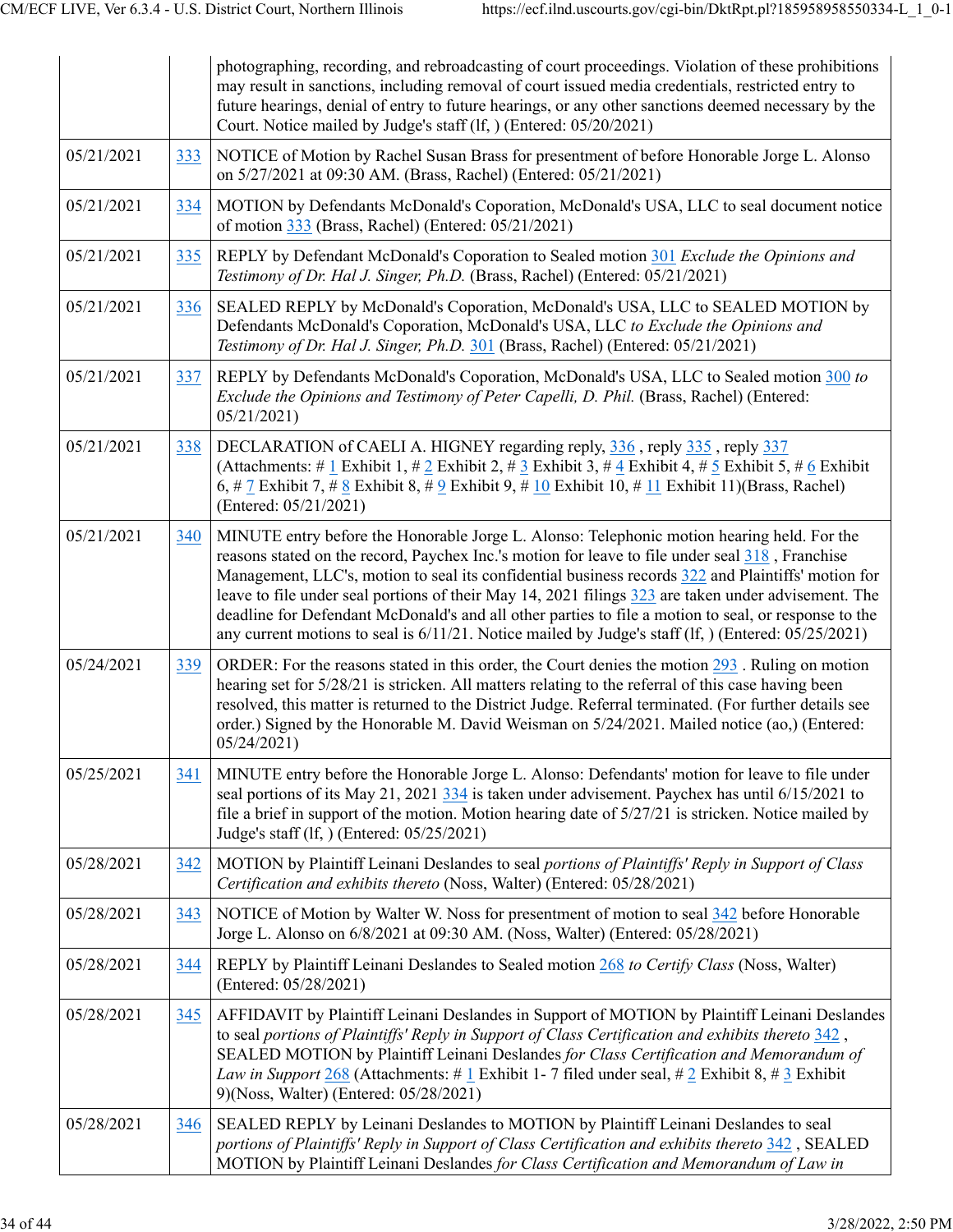|            |     | Support 268 (Noss, Walter) (Entered: 05/28/2021)                                                                                                                                                                                                                                                                                                                                                                                                                                                                                                                                                                                                                                                                                                                                                                                                                                                     |
|------------|-----|------------------------------------------------------------------------------------------------------------------------------------------------------------------------------------------------------------------------------------------------------------------------------------------------------------------------------------------------------------------------------------------------------------------------------------------------------------------------------------------------------------------------------------------------------------------------------------------------------------------------------------------------------------------------------------------------------------------------------------------------------------------------------------------------------------------------------------------------------------------------------------------------------|
| 05/28/2021 | 347 | SEALED DOCUMENT by Plaintiff Leinani Deslandes Declaration of Walter W. Noss<br>(Attachments: # 1 Exhibit 1, # 2 Exhibit 2, # 3 Exhibit 3, # 4 Exhibit 4, # 5 Exhibit 5, # 6 Exhibit<br>6, # 7 Exhibit 7)(Noss, Walter) (Entered: 05/28/2021)                                                                                                                                                                                                                                                                                                                                                                                                                                                                                                                                                                                                                                                        |
| 06/04/2021 | 348 | MOTION by Defendants McDonald's Coporation, McDonald's USA, LLC for Leave to File Sur-<br>Reply in Opposition to Plaintiffs' Reply In Support of Class Certification $\frac{346}{1}$ (Attachments: # 1<br>Exhibit A, proposed Sur-reply)(Brass, Rachel) (Entered: 06/04/2021)                                                                                                                                                                                                                                                                                                                                                                                                                                                                                                                                                                                                                        |
| 06/04/2021 | 349 | DECLARATION of CAELI A. HIGNEY regarding motion for miscellaneous relief, 348 for Leave<br>to File Sur-Reply in Opposition to Plaintiffs' Reply In Support of Class Certification 346<br>(Attachments: # 1 Exhibit 1, Higney Decl'n, # 2 Exhibit 2, Higney Decl'n, # 3 Exhibit 3, Higney<br>Decl'n, # 4 Exhibit 4, Higney Decl'n, # 5 Exhibit 5, Higney Decl'n, # 6 Exhibit 6, Higney Decl'n, #<br>7 Exhibit 7, Higney Decl'n, $\# 8$ Exhibit 8, Higney Decl'n)(Brass, Rachel) (Entered: 06/04/2021)                                                                                                                                                                                                                                                                                                                                                                                                 |
| 06/04/2021 | 350 | NOTICE of Motion by Rachel Susan Brass for presentment of (Brass, Rachel) (Entered:<br>06/04/2021                                                                                                                                                                                                                                                                                                                                                                                                                                                                                                                                                                                                                                                                                                                                                                                                    |
| 06/07/2021 | 351 | ATTORNEY Appearance for Defendants McDonald's Coporation, McDonald's USA, LLC by<br>Diana Carolina Guler (Guler, Diana) (Entered: 06/07/2021)                                                                                                                                                                                                                                                                                                                                                                                                                                                                                                                                                                                                                                                                                                                                                        |
| 06/08/2021 | 352 | MINUTE entry before the Honorable Jorge L. Alonso: Telephonic motion hearing set for 6/8/21 at<br>9:30 a.m. Members of the public and media will be able to call in to listen to this hearing. The call-<br>in number is 888-808-6929 and the access code is 4911854. Counsel of record will receive an<br>email 30 minutes prior to the start of the telephonic hearing with instructions to join the call.<br>Persons granted remote access to proceedings are reminded of the general prohibition against<br>photographing, recording, and rebroadcasting of court proceedings. Violation of these prohibitions<br>may result in sanctions, including removal of court issued media credentials, restricted entry to<br>future hearings, denial of entry to future hearings, or any other sanctions deemed necessary by the<br>Court. Notice mailed by Judge's staff (lf, ) (Entered: 06/08/2021) |
| 06/08/2021 | 353 | MINUTE entry before the Honorable Jorge L. Alonso: Telephonic motion hearing held. Any<br>parties effected by Plaintiffs' motion to file under seal portions of Plaintiffs' reply memorandum of<br>law in support of class certification and exhibits thereto $342$ shall file a response by $6/29/21$ .<br>Plaintiffs are given leave to file a response to Defendants' motion for leave to file sur-reply in<br>opposition to Plaintiffs' reply in support of class certification 348 by 6/18/21. Motion hearing date<br>of $6/17/21$ is stricken. The parties are directed to deliver 2 sets of courtesy copies of the various<br>pending motions and exhibits to the Court. Notice mailed by Judge's staff (If, ) (Entered:<br>06/08/2021                                                                                                                                                        |
| 06/11/2021 | 354 | MEMORANDUM by McDonald's Coporation, McDonald's USA, LLC in support of motion to<br>seal 323 (Attachments: #1 Exhibit 1)(Andalman, Robert) (Entered: 06/11/2021)                                                                                                                                                                                                                                                                                                                                                                                                                                                                                                                                                                                                                                                                                                                                     |
| 06/11/2021 | 355 | MOTION by Respondent Paychex, Inc.for leave to file under seal (Attachments: #1 Exhibit<br>1)(Hines, Erin) (Entered: 06/11/2021)                                                                                                                                                                                                                                                                                                                                                                                                                                                                                                                                                                                                                                                                                                                                                                     |
| 06/14/2021 | 356 | NOTICE of Motion by Erin Bolan Hines for presentment of (Hines, Erin) (Entered: 06/14/2021)                                                                                                                                                                                                                                                                                                                                                                                                                                                                                                                                                                                                                                                                                                                                                                                                          |
| 06/15/2021 | 357 | MOTION by Respondent Paychex, Inc.for leave to file under seal (Attachments: #1 Exhibit<br>1)(Hines, Erin) (Entered: 06/15/2021)                                                                                                                                                                                                                                                                                                                                                                                                                                                                                                                                                                                                                                                                                                                                                                     |
| 06/15/2021 | 358 | NOTICE of Motion by Erin Bolan Hines for presentment of motion for miscellaneous relief 357<br>before Honorable Jorge L. Alonso on 6/21/2021 at 09:30 AM. (Hines, Erin) (Entered: 06/15/2021)                                                                                                                                                                                                                                                                                                                                                                                                                                                                                                                                                                                                                                                                                                        |
| 06/16/2021 | 359 | SEALED DOCUMENT by Respondent Paychex, Inc. (td, ) (Entered: 06/17/2021)                                                                                                                                                                                                                                                                                                                                                                                                                                                                                                                                                                                                                                                                                                                                                                                                                             |
| 06/17/2021 | 360 | MINUTE entry before the Honorable Jorge L. Alonso: Paychex, Inc.'s motions for leave to file<br>under seal $355$ $357$ are taken under advisement. Motion hearing date of $6/21/21$ is stricken. Notice<br>mailed by Judge's staff (1f, ) (Entered: 06/17/2021)                                                                                                                                                                                                                                                                                                                                                                                                                                                                                                                                                                                                                                      |
| 06/18/2021 | 361 | MOTION by Plaintiff Leinani Deslandes to seal Portions of Plaintiffs' June 18, 2021 Filings<br>(Brandt, Derek) (Entered: 06/18/2021)                                                                                                                                                                                                                                                                                                                                                                                                                                                                                                                                                                                                                                                                                                                                                                 |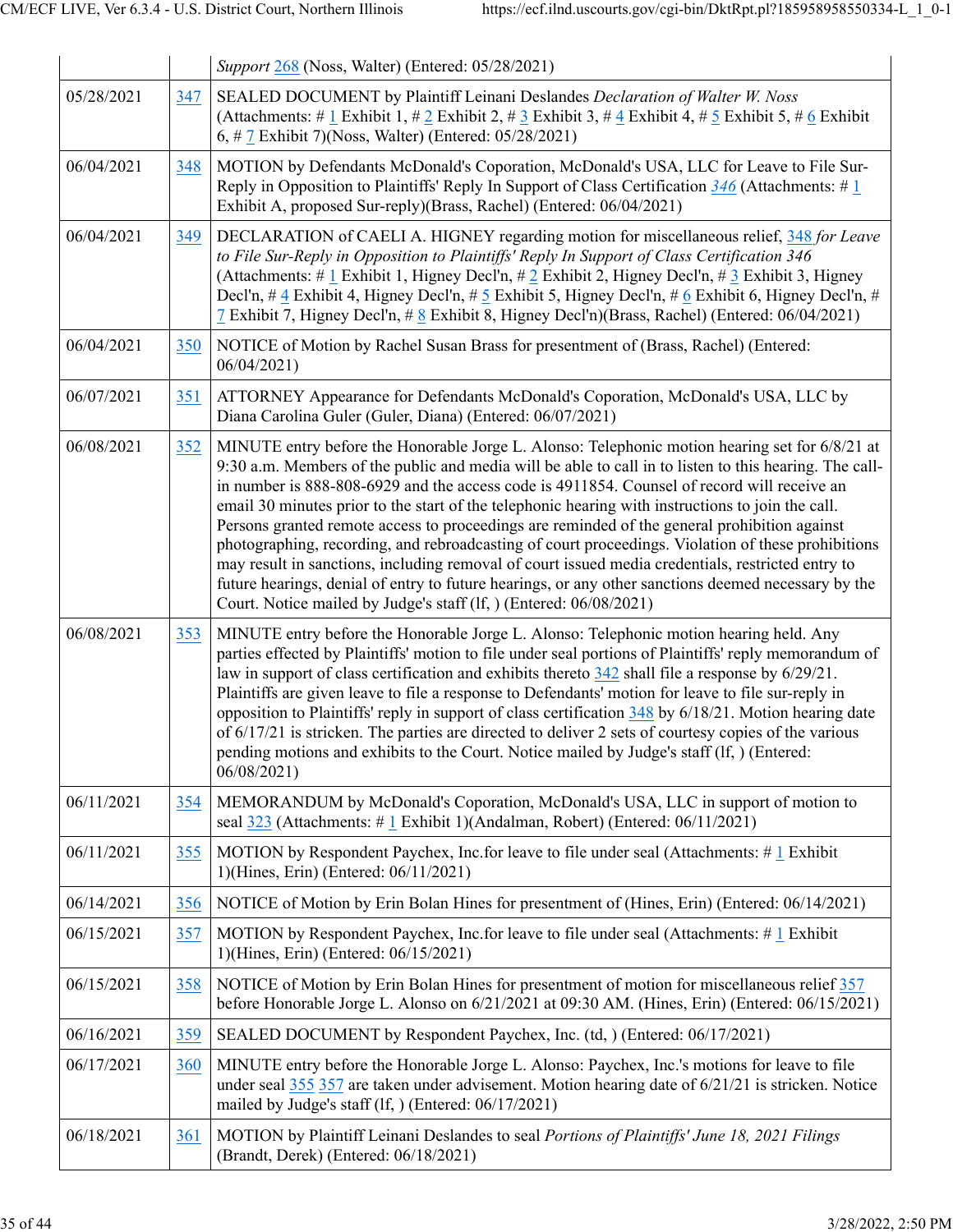| 06/18/2021 | 362 | NOTICE of Motion by Derek Yeats Brandt for presentment of motion to seal 361 before<br>Honorable Jorge L. Alonso on 6/29/2021 at 09:30 AM. (Brandt, Derek) (Entered: 06/18/2021)                                                                                                                                                                                                                                                                                                                                                                                                                                                                                                                                                                                                                                                                                                                                                                                                                                |
|------------|-----|-----------------------------------------------------------------------------------------------------------------------------------------------------------------------------------------------------------------------------------------------------------------------------------------------------------------------------------------------------------------------------------------------------------------------------------------------------------------------------------------------------------------------------------------------------------------------------------------------------------------------------------------------------------------------------------------------------------------------------------------------------------------------------------------------------------------------------------------------------------------------------------------------------------------------------------------------------------------------------------------------------------------|
| 06/18/2021 | 363 | SEALED RESPONSE by Leinani Deslandes to MOTION by Defendants McDonald's Coporation,<br>McDonald's USA, LLC for Leave to File Sur-Reply in Opposition to Plaintiffs' Reply In Support of<br>Class Certification 346 348 Plaintiffs' Opposition to Defendants' Motion for Leave to File Surreply<br>(Attachments: # 1 Exhibit A - Plaintiffs' Sur-sur-reply)(Brandt, Derek) (Entered: 06/18/2021)                                                                                                                                                                                                                                                                                                                                                                                                                                                                                                                                                                                                                 |
| 06/18/2021 | 364 | RESPONSE by Leinani Deslandesin Opposition to MOTION by Defendants McDonald's<br>Coporation, McDonald's USA, LLC for Leave to File Sur-Reply in Opposition to Plaintiffs' Reply<br>In Support of Class Certification 346 348 Plaintiffs' Opposition to Defendants' Motion for Leave to<br>File Surreply - Public Redacted Versions (Attachments: #1 Exhibit A - Plaintiffs' Sur-sur-reply)<br>(Brandt, Derek) (Entered: 06/18/2021)                                                                                                                                                                                                                                                                                                                                                                                                                                                                                                                                                                             |
| 06/18/2021 | 365 | DECLARATION of Derek Y. Brandt regarding sealed response, 363, response in opposition to<br>motion, 364 Declaration of Derek Y. Brandt in Support of Plaintiffs' Opposition to Defendants'<br>Motion for Leave to File Surreply (Attachments: # 1 Exhibit 1 - McD Am. Initial Disclosures<br>(Deslandes), $\# 2$ Exhibit 2 - McD Initial Disclosures (Turner), $\# 3$ Exhibit 3 - Aug 7, 2020 Email, $\#$<br>4 Exhibit 4 - Apr 22, 2021 Email, # 5 Exhibit 5 - Apr 30, 2021 Email String, # 6 Exhibit 6 - L<br>Lopez Subpoena, # 7 Exhibit 7 - May 4, 2021 Ogletree Corresp, # 8 Exhibit 8 - May 5, 2021 Pltf<br>Corresp, # 9 Exhibit 9 - May 6, 2021 Pltf Email, # 10 Exhibit 10 - May 7, 2021 Pltf Email, # 11<br>Exhibit 11 - Placeholder for Sealed Exhibit, #12 Exhibit 12 - Placeholder for Sealed Exhibit, #13<br>Exhibit 13 - Placeholder for Sealed Exhibit, #14 Exhibit 14 - Placeholder for Sealed Exhibit, #15<br>Exhibit 15 - Placeholder for Sealed Exhibit)(Brandt, Derek) (Entered: 06/18/2021) |
| 06/18/2021 | 366 | SEALED DOCUMENT by Plaintiff Leinani Deslandes Sealed Exhibits to Declaration of Derek Y.<br><i>Brandt</i> (Attachments: #1 Exhibit 11 - Groen Dep Excerpts, #2 Exhibit 12 - Watson Dep Excerpts,<br># 3 Exhibit 13 - Lopez Dep Excerpts, # 4 Exhibit 14 - Miller Dep Excerpts, # 5 Exhibit 15 - Vidler<br>Dep Excerpts)(Brandt, Derek) (Entered: 06/18/2021)                                                                                                                                                                                                                                                                                                                                                                                                                                                                                                                                                                                                                                                   |
| 06/23/2021 | 367 | MOTION by Defendants McDonald's Coporation, McDonald's USA, LLC for leave to file Notice<br>of Supplemental Authority (Attachments: # $\underline{1}$ Notice of Supplemental Authority, # $\underline{2}$ Exhibit<br>1)(Kleinbrodt, Julian) (Entered: 06/23/2021)                                                                                                                                                                                                                                                                                                                                                                                                                                                                                                                                                                                                                                                                                                                                               |
| 06/23/2021 | 368 | NOTICE of Motion by Julian W. Kleinbrodt for presentment of motion for leave to file 367 before<br>Honorable Jorge L. Alonso on 6/29/2021 at 09:30 AM. (Kleinbrodt, Julian) (Entered: 06/23/2021)                                                                                                                                                                                                                                                                                                                                                                                                                                                                                                                                                                                                                                                                                                                                                                                                               |
| 06/24/2021 | 369 | MINUTE entry before the Honorable Jorge L. Alonso: The motion to seal 361 is taken under<br>advisement. The motion $367$ to file supplemental authority is granted. Each side is granted leave to<br>file by July 9, 2021 a brief of up to ten pages describing the impact of NCAA v. Alston on the<br>pending motion for class certification. Hearing set for June 29, 2021 is stricken. Notice mailed by<br>Judge's staff (lf, ) (Entered: 06/24/2021)                                                                                                                                                                                                                                                                                                                                                                                                                                                                                                                                                        |
| 07/09/2021 | 370 | RESPONSE by Defendants McDonald's Coporation, McDonald's USA, LLC to order on motion<br>for leave to file,, terminate deadlines and hearings, 369 Defendants' Brief Regarding the Supreme<br>Court's NCAA v. Alston Decision (Brass, Rachel) (Entered: 07/09/2021)                                                                                                                                                                                                                                                                                                                                                                                                                                                                                                                                                                                                                                                                                                                                              |
| 07/09/2021 | 371 | RESPONSE by Plaintiff Leinani Deslandes to order on motion for leave to file,, terminate<br>deadlines and hearings, 369 Plaintiffs' Supplemental Brief re: NCAA v. Alston (Harvey, Dean)<br>(Entered: 07/09/2021)                                                                                                                                                                                                                                                                                                                                                                                                                                                                                                                                                                                                                                                                                                                                                                                               |
| 07/28/2021 | 372 | MEMORANDUM Opinion and Order: Plaintiffs' motions $[268, 269]$ for class certification are<br>denied. Defendants' Daubert motions $\lceil 301, 307 \rceil$ to exclude the expert testimony of Dr. Singer are<br>denied (without prejudice) as moot, and defendants' Daubert motions $\lceil 300, 304 \rceil$ to exclude the<br>expert testimony of Dr. Capelli are denied (without prejudice) as moot. Plaintiff's unopposed<br>motion 288 to file supplemental expert report is granted. Defendants' motion to 348 file surreply is<br>granted. This case is set for status hearing on October 5, 2021 at 9:30 a.m. Signed by the<br>Honorable Jorge L. Alonso on 7/28/2021. Notice mailed by Judge's staff (If, ) (Entered:<br>07/28/2021)                                                                                                                                                                                                                                                                    |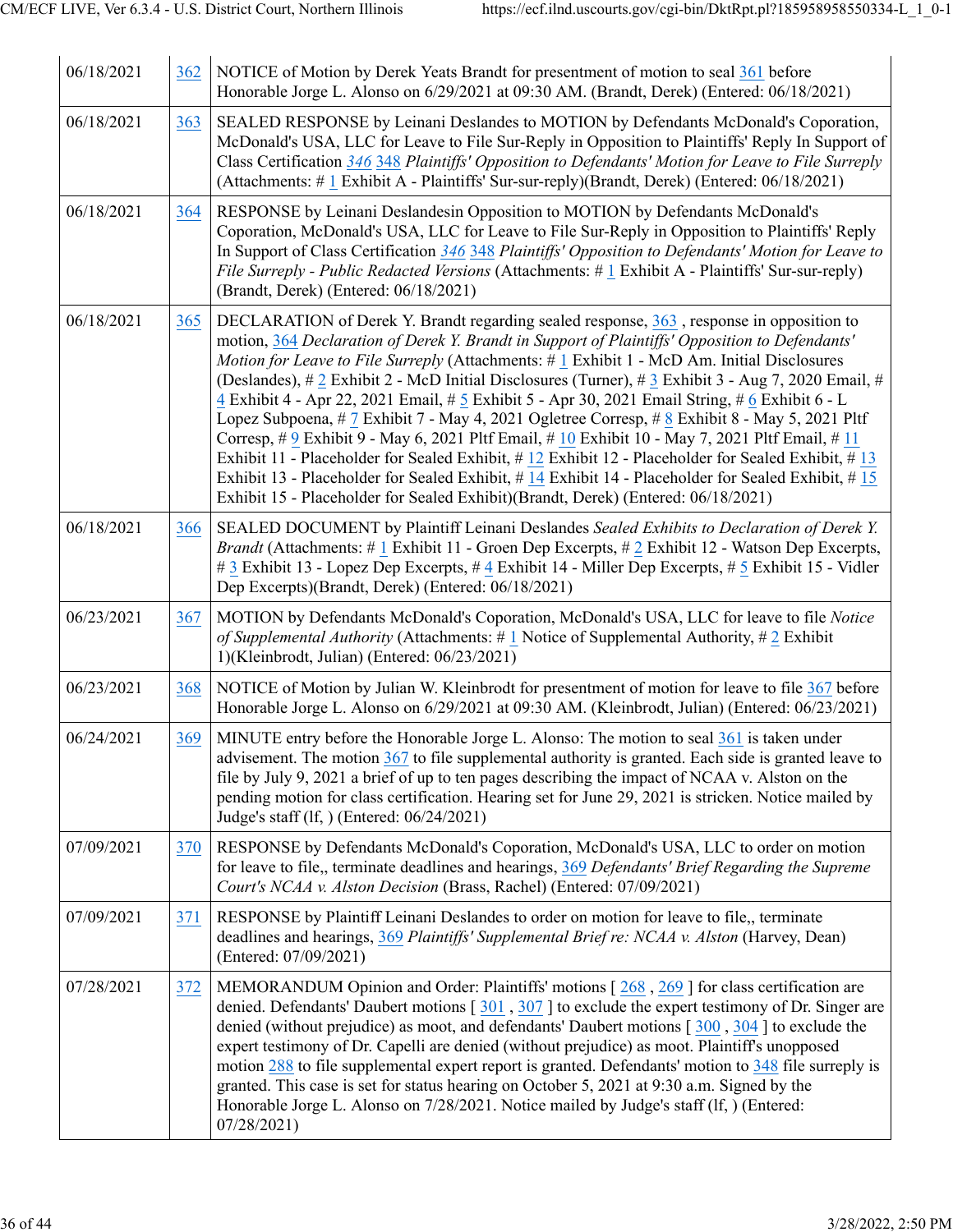| 07/30/2021 | 373 | ORDER: The Court grants Paychex's motions 318, 355, 357 to seal and grants the motions 285,<br>334 to seal that are related to Paychex 's information but were filed by other parties. Plaintiff's<br>motion 266 to seal is granted in part and denied in part. It is granted as to Paychex 's information,<br>which may remain under seal. It is granted in part and denied in part as to McDonald's information.<br>The Clerk may unseal documents 270-1, 270-2, 270-3, 270-4, 270-6, 270-8, 270-15, 270-17,<br>270-18, 270-26, 270-34, 270-35, 270-36, 270-37, 270-38, 270-39, 270-40, 270-41, 270-43, 270-44,<br>270-45, 270-48, 270-49, 270-50, 270-51, 270-52, 270-54, 270-55, 270-56, 270-57, 270-59, 270-60,<br>270-62, 270-65, 270-66, 270-67, 270-68, 270-69, 270-70, 270-71, 270-72, 270-73, 270-76, ruld<br>270-79. The court grants Franchise Management LLC's motion 322 to seal. Plaintiff's motion 323<br>to seal McDonald's confidential information is granted in part and denied in part. The Clerk may<br>unseal documents 330-3, 330-5, 330-6 and 330-9. The motions 342, 361 to seal McDonald's<br>confidential information are granted. McDonald's motion 296 to seal its and others' confidential<br>information is granted. Signed by the Honorable Jorge L. Alonso on 7/30/2021: Mailed notice. (rc,<br>) (Entered: 07/30/2021) |
|------------|-----|-----------------------------------------------------------------------------------------------------------------------------------------------------------------------------------------------------------------------------------------------------------------------------------------------------------------------------------------------------------------------------------------------------------------------------------------------------------------------------------------------------------------------------------------------------------------------------------------------------------------------------------------------------------------------------------------------------------------------------------------------------------------------------------------------------------------------------------------------------------------------------------------------------------------------------------------------------------------------------------------------------------------------------------------------------------------------------------------------------------------------------------------------------------------------------------------------------------------------------------------------------------------------------------------------------------------------------------------------------------|
| 10/05/2021 | 374 | MINUTE entry before the Honorable Jorge L. Alonso: Telephonic status hearing set for 10/5/21 at<br>9:30 a.m. Members of the public and media will be able to call in to listen to this hearing. The call-<br>in number is 888-808-6929 and the access code is 4911854. Counsel of record will receive an<br>email 30 minutes prior to the start of the telephonic hearing with instructions to join the call.<br>Persons granted remote access to proceedings are reminded of the general prohibition against<br>photographing, recording, and rebroadcasting of court proceedings. Violation of these prohibitions<br>may result in sanctions, including removal of court issued media credentials, restricted entry to<br>future hearings, denial of entry to future hearings, or any other sanctions deemed necessary by the<br>Court. Notice mailed by Judge's staff (lf, ) (Entered: 10/05/2021)                                                                                                                                                                                                                                                                                                                                                                                                                                                     |
| 10/05/2021 | 375 | MINUTE entry before the Honorable Jorge L. Alonso: Telephonic status hearing held. Defendants'<br>motion for summary judgment shall be filed by 10/26/21. Plaintiffs' cross-motion for summary<br>judgment and response to Defendants' motion for summary judgment shall be filed by 11/16/21.<br>Defendants' response to Plaintiffs' motion for summary judgment and reply in support of their<br>motion for summary judgment shall be filed by 12/7/21. Plaintiffs' reply in support of their motion<br>for summary judgment shall be filed by 12/21/21. The court will rule electronically. Notice mailed<br>by Judge's staff $(1f, )$ (Entered: $10/05/2021$ )                                                                                                                                                                                                                                                                                                                                                                                                                                                                                                                                                                                                                                                                                        |
| 10/26/2021 | 376 | MOTION by Defendants McDonald's Coporation, McDonald's USA, LLC for leave to file Under<br>Seal Portions of its Motion for Judgment on the Pleadings or in the Alternative Summary Judgment<br>and Exhibits Thereto (Attachments: #1 Exhibit 1)(Andalman, Robert) (Entered: 10/26/2021)                                                                                                                                                                                                                                                                                                                                                                                                                                                                                                                                                                                                                                                                                                                                                                                                                                                                                                                                                                                                                                                                   |
| 10/26/2021 | 377 | NOTICE of Motion by Robert M. Andalman for presentment of motion for leave to file, 376<br>before Honorable Jorge L. Alonso on 11/2/2021 at 09:30 AM. (Andalman, Robert) (Entered:<br>10/26/2021                                                                                                                                                                                                                                                                                                                                                                                                                                                                                                                                                                                                                                                                                                                                                                                                                                                                                                                                                                                                                                                                                                                                                          |
| 10/26/2021 | 378 | MOTION by Defendants McDonald's Coporation, McDonald's USA, LLC for judgment on the<br>pleadings or in the Alternative, MOTION by Defendants McDonald's Coporation, McDonald's<br>USA, LLC for summary judgment (Brass, Rachel) (Entered: 10/26/2021)                                                                                                                                                                                                                                                                                                                                                                                                                                                                                                                                                                                                                                                                                                                                                                                                                                                                                                                                                                                                                                                                                                     |
| 10/26/2021 | 379 | MEMORANDUM by McDonald's Coporation, McDonald's USA, LLC in support of motion for<br>judgment on the pleadings,, motion for summary judgment, $378$ (Attachments: #1 Exhibit 1)<br>McCrary Declaration, #2 Exhibit 2 Murphy Declaration)(Brass, Rachel) (Entered: 10/26/2021)                                                                                                                                                                                                                                                                                                                                                                                                                                                                                                                                                                                                                                                                                                                                                                                                                                                                                                                                                                                                                                                                             |
| 10/27/2021 | 380 | Statement of Undisputed Material Facts STATEMENT by McDonald's Coporation, McDonald's<br>USA, LLC (Attachments: # 1 Exhibit 1, # 2 Exhibit 2, Dep. of Brethauer Transcript, # 3 Exhibit 2,<br>Dep. of Brethauer Exhibits (Part 1 of 8), #4 Exhibit 2, Dep. of Brethauer Exhibits (Part 2 of 8), #5<br>Exhibit 2, Dep. of Brethauer Exhibits (Part 3 of 8), # 6 Exhibit 2, Dep. of Brethauer Exhibits (Part<br>4 of 8), # 7 Exhibit 2, Dep. of Brethauer Exhibits (Part 5 of 8), # 8 Exhibit 2, Dep. of Brethauer<br>Exhibits (Part 6 of 8), $\#$ 9 Exhibit 2, Dep. of Brethauer Exhibits (Part 7 of 8), $\#$ 10 Exhibit 2, Dep.<br>of Brethauer Exhibits (Part 8 of 8), $\#$ 11 Exhibit 3, Dep. of Valdez Transcript, $\#$ 12 Exhibit 3, Dep.<br>of Valdez Exhibits (Part 1 of 2), #13 Exhibit 3, Dep. of Valdez Exhibits (Part 2 of 2), #14 Exhibit<br>4, # 15 Exhibit 5, # 16 Exhibit 6, # 17 Exhibit 7, # 18 Exhibit 8, # 19 Exhibit 9, # 20 Exhibit<br>10)(Brass, Rachel) (Entered: 10/27/2021)                                                                                                                                                                                                                                                                                                                                                       |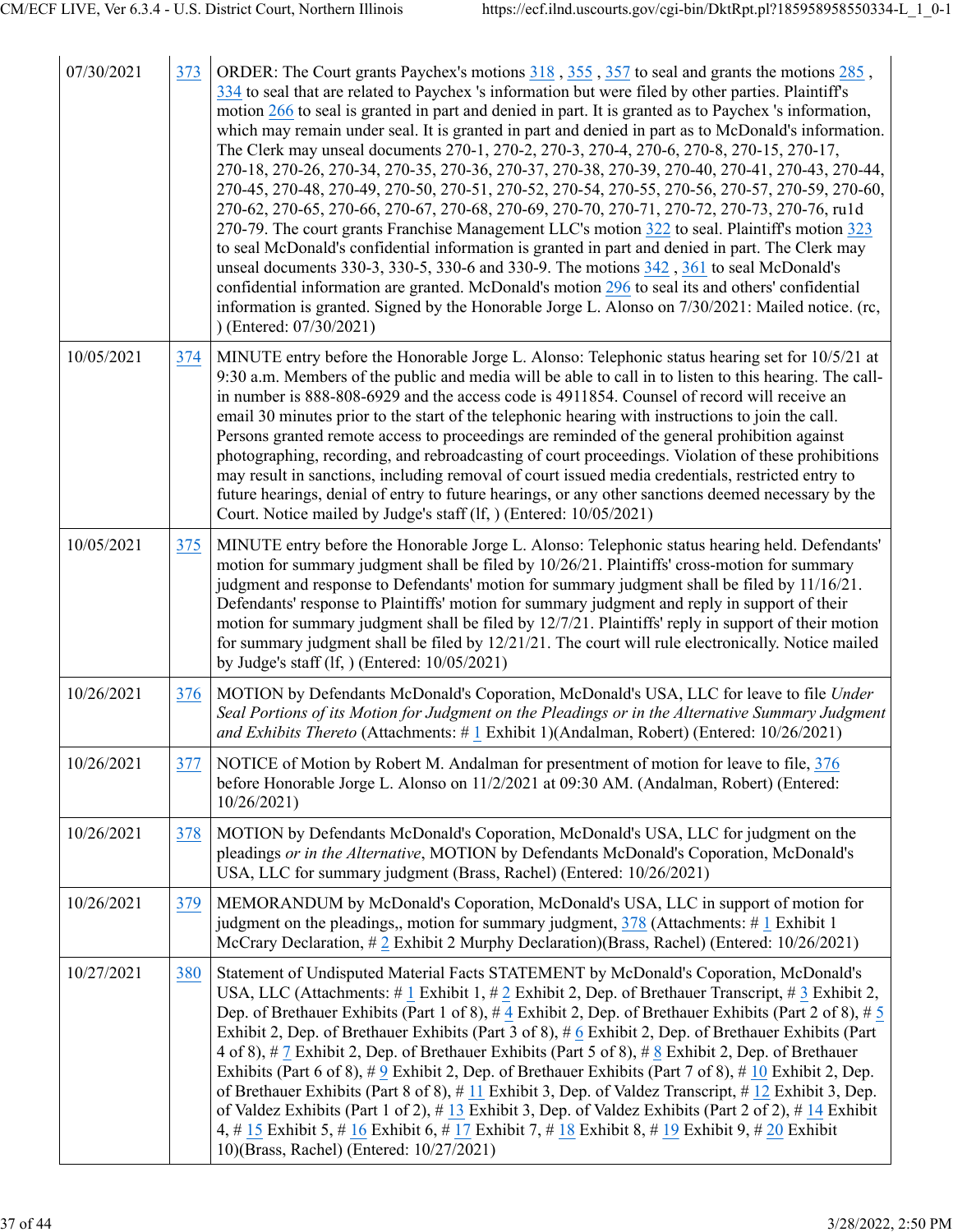| 10/27/2021 | 381 | Statement of Undisputed Material Facts STATEMENT by McDonald's Coporation, McDonald's<br>USA, LLC (Exhibits 11-20) (Attachments: # 1 Exhibit 11, # 2 Exhibit 12, # 3 Exhibit 13, # 4<br>Exhibit 14, # 5 Exhibit 15, # 6 Exhibit 16, Dep. of Kramer Transcript, # 7 Exhibit 16, Dep. of<br>Kramer Exhibits, $\# 8$ Exhibit 17, Dep. of Duggan Transcript, $\# 9$ Exhibit 17, Dep. of Duggan<br>Exhibits (Part 1 of 2), #10 Exhibit 17, Dep. of Duggan Exhibits (Part 2 of 2), #11 Exhibit 18, #12<br>Exhibit 19, $\#$ 13 Exhibit 20, Dep. of King Transcript, $\#$ 14 Exhibit 20, Dep. of King Exhibits)<br>(Brass, Rachel) (Entered: 10/27/2021)                                                                                                                                                                                                                                                                                                                                                                                                                                                                                                                                                                                                                                                                                                                                                                                                                                                                                                                                                                                                                                                                                                                                                                                                                                                                                                                                                                                                                                                                                     |
|------------|-----|--------------------------------------------------------------------------------------------------------------------------------------------------------------------------------------------------------------------------------------------------------------------------------------------------------------------------------------------------------------------------------------------------------------------------------------------------------------------------------------------------------------------------------------------------------------------------------------------------------------------------------------------------------------------------------------------------------------------------------------------------------------------------------------------------------------------------------------------------------------------------------------------------------------------------------------------------------------------------------------------------------------------------------------------------------------------------------------------------------------------------------------------------------------------------------------------------------------------------------------------------------------------------------------------------------------------------------------------------------------------------------------------------------------------------------------------------------------------------------------------------------------------------------------------------------------------------------------------------------------------------------------------------------------------------------------------------------------------------------------------------------------------------------------------------------------------------------------------------------------------------------------------------------------------------------------------------------------------------------------------------------------------------------------------------------------------------------------------------------------------------------------|
| 10/27/2021 | 382 | Statement of Undisputed Material Facts STATEMENT by McDonald's Coporation, McDonald's<br>USA, LLC (Exhibits 21-40) (Attachments: $\# 1$ Exhibit 21, Dep. of L Lopez Transcript, $\# 2$ Exhibit<br>21, Dep. of L Lopez Exhibits, $\#$ 3 Exhibit 22, $\#$ 4 Exhibit 23, $\#$ 5 Exhibit 24, $\#$ 6 Exhibit 25, Dep.<br>of Watson Transcript and Exhibits, #7 Exhibit 26, Dep. of Vidler Transcript and Exhibits, #8<br>Exhibit 27, Dep. of Turner Transcript and Exhibits, $\#9$ Exhibit 28, Dep. of Lowery Transcript, $\#$<br>10 Exhibit 28, Dep. of Lowery Exhibits, #11 Exhibit 29, Dep. of J Lopez Transcript, #12 Exhibit<br>29, Dep. of J Lopez Exhibits (Part 1 of 2), #13 Exhibit 29, Dep. of J Lopez Exhibits (Part 2 of 2),<br># 14 Exhibit 30, Dep. of Groen Transcript, # 15 Exhibit 30, Dep. of Groen Exhibits, # 16 Exhibit<br>31, Dep. of Miller Transcript, #17 Exhibit 31, Dep. of Miller Exhibits, #18 Exhibit 32, #19<br>Exhibit 33, # 20 Exhibit 34, # 21 Exhibit 35, # 22 Exhibit 36, # 23 Exhibit 37, # 24 Exhibit 38, #<br>25 Exhibit 39, # 26 Exhibit 40)(Brass, Rachel) (Entered: $10/27/2021$ )                                                                                                                                                                                                                                                                                                                                                                                                                                                                                                                                                                                                                                                                                                                                                                                                                                                                                                                                                                                                              |
| 10/27/2021 | 383 | Statement of Undisputed Material Facts STATEMENT by McDonald's Coporation, McDonald's<br>USA, LLC (Exhibits 41-72) (Attachments: # 1 Exhibit 41, # 2 Exhibit 42, # 3 Exhibit 43, # 4<br>Exhibit 44, # 5 Exhibit 45, # 6 Exhibit 46, # 7 Exhibit 47, # 8 Exhibit 48, # 9 Exhibit 49, # $10$<br>Exhibit 50, # 11 Exhibit 51, # 12 Exhibit 52, # 13 Exhibit 53, # 14 Exhibit 54, # 15 Exhibit 55, #<br>16 Exhibit 56, # 17 Exhibit 57, # 18 Exhibit 58, # 19 Exhibit 59, # 20 Exhibit 60, # 21 Exhibit 61,<br># 22 Exhibit 62, # 23 Exhibit 63, # 24 Exhibit 64, # 25 Exhibit 65, # 26 Exhibit 66, # 27 Exhibit<br>67, # 28 Exhibit 68, # 29 Exhibit 69, # 30 Exhibit 70, # 31 Exhibit 71, # 32 Exhibit 72)(Brass,<br>Rachel) (Entered: 10/27/2021)                                                                                                                                                                                                                                                                                                                                                                                                                                                                                                                                                                                                                                                                                                                                                                                                                                                                                                                                                                                                                                                                                                                                                                                                                                                                                                                                                                                     |
| 10/27/2021 | 384 | SEALED EXHIBIT by Defendants McDonald's Coporation, McDonald's USA, LLC In Support of<br>Statement of Undisputed Material Facts Relating to Motion for Judgment on the Pleadings or in<br>the Alternative Motion for Summary Judgment regarding statement,,, 380, statement,, 381,<br>statement, $,$ , $382$ , statement, $,$ $383$ , memorandum in support of motion, $379$ , MOTION by<br>Defendants McDonald's Coporation, McDonald's USA, LLC for judgment on the pleadings or in<br>the AlternativeMOTION by Defendants McDonald's Coporation, McDonald's USA, LLC for<br>summary judgment 378 (Attachments: #1 Exhibit 2, Dep. of Brethauer Exhibit, #2 Exhibit 3,<br>Dep. of Valdez Exhibit, $\# 3$ Exhibit 5, $\# 4$ Exhibit 17, Dep. of Duggan Exhibit, $\# 5$ Exhibit 20, Dep.<br>of King Exhibit, # 6 Exhibit 21, Dep. of L Lopez Transcript, # 7 Exhibit 21, Dep. of L Lopez<br>Exhibit, # 8 Exhibit 25, Dep. of Watson Exhibit, # 9 Exhibit 26, Dep. of Vidler Exhibit (Part 1 of<br>3), $\#$ 10 Exhibit 26, Dep. of Vidler Exhibit (Part 2 of 3), $\#$ 11 Exhibit 26, Dep. of Vidler Exhibit<br>(Part 3 of 3), # 12 Exhibit 27, Dep. of Turner Transcript, # 13 Exhibit 27, Dep. of Turner Exhibits,<br># 14 Exhibit 28, Dep. of Lowery Exhibit, # 15 Exhibit 29, Dep. of J Lopez Exhibits, # 16 Exhibit<br>30, Dep. of Groen Exhibits, #17 Exhibit 31, Dep. of Miller Transcript, #18 Exhibit 31, Dep. of<br>Miller Exhibits, # 19 Exhibit 32, # 20 Exhibit 35, # 21 Exhibit 36, # 22 Exhibit 37, # 23 Exhibit 38,<br># 24 Exhibit 40, # 25 Exhibit 44, # 26 Exhibit 45, # 27 Exhibit 46, # 28 Exhibit 47, # 29 Exhibit<br>48, # 30 Exhibit 49, # 31 Exhibit 50, # 32 Exhibit 51, # 33 Exhibit 52, # 34 Exhibit 53, # 35<br>Exhibit 54, # $36$ Exhibit 57, # $37$ Exhibit 64, # $38$ Exhibit 67, # $39$ Exhibit 68, Dep. of Deslandes<br>Transcript, $\#$ 40 Exhibit 68, Dep. of Deslandes Exhibits (Part 1 of 3), $\#$ 41 Exhibit 68, Dep. of<br>Deslandes Exhibits (Part 2 of 3), #42 Exhibit 68, Dep. of Deslandes Exhibits (Part 3 of 3), #43<br>Exhibit 69, #44 Exhibit 72)(Brass, Rachel) (Entered: 10/27/2021) |
| 11/01/2021 | 385 | MINUTE entry before the Honorable Jorge L. Alonso: Telephonic motion hearing set for $11/2/21$<br>at 9:30 a.m. Members of the public and media will be able to call in to listen to this hearing. The<br>call-in number is 888-808-6929 and the access code is 4911854. Counsel of record will receive an<br>email 30 minutes prior to the start of the telephonic hearing with instructions to join the call.<br>Persons granted remote access to proceedings are reminded of the general prohibition against<br>photographing, recording, and rebroadcasting of court proceedings. Violation of these prohibitions<br>may result in sanctions, including removal of court issued media credentials, restricted entry to                                                                                                                                                                                                                                                                                                                                                                                                                                                                                                                                                                                                                                                                                                                                                                                                                                                                                                                                                                                                                                                                                                                                                                                                                                                                                                                                                                                                            |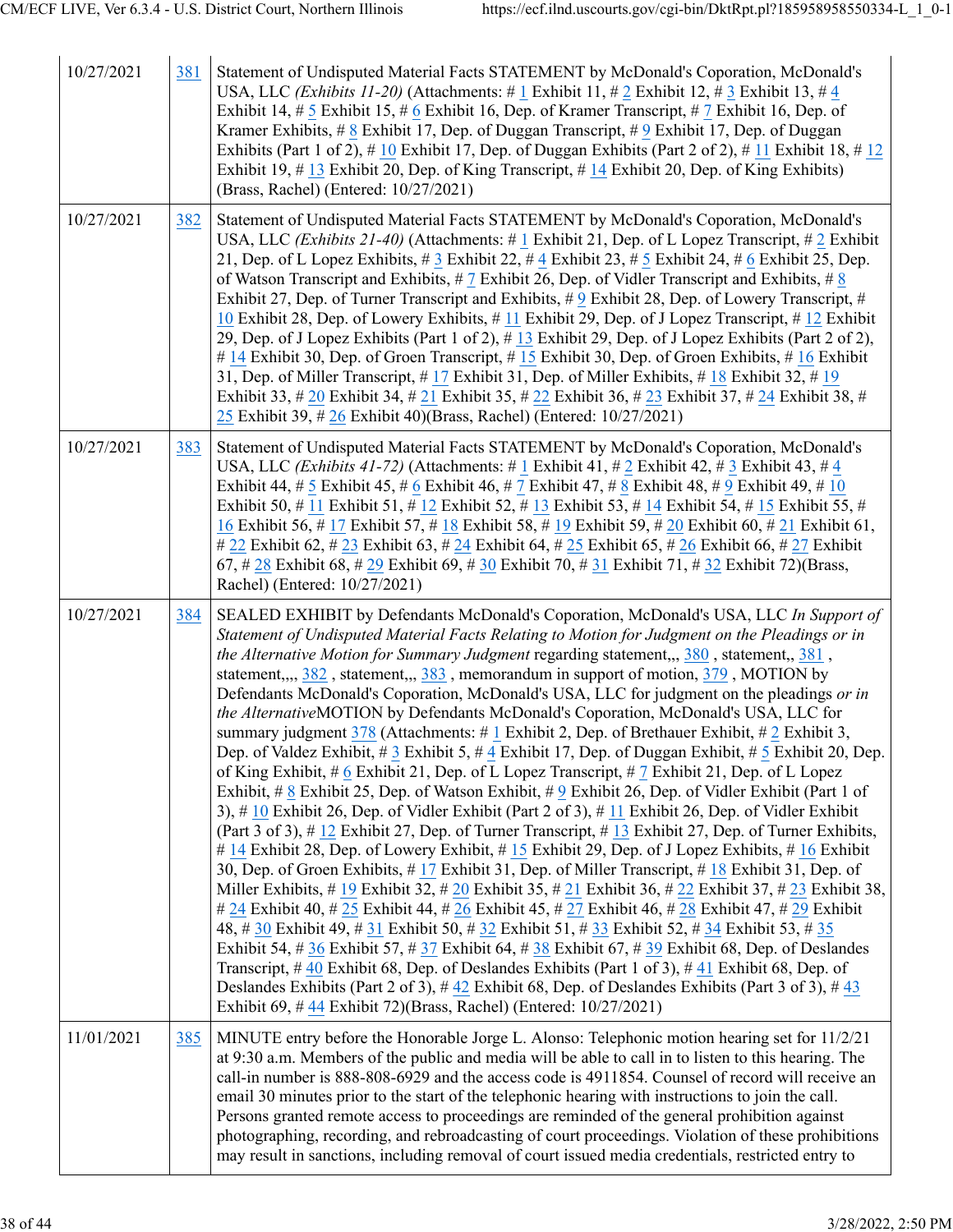|            |     | future hearings, denial of entry to future hearings, or any other sanctions deemed necessary by the<br>Court. Notice mailed by Judge's staff (lf, ) (Entered: 11/01/2021)                                                                                                                                                                                                                                                                                                                                                                                      |
|------------|-----|----------------------------------------------------------------------------------------------------------------------------------------------------------------------------------------------------------------------------------------------------------------------------------------------------------------------------------------------------------------------------------------------------------------------------------------------------------------------------------------------------------------------------------------------------------------|
| 11/02/2021 | 386 | MINUTE entry before the Honorable Jorge L. Alonso: Telephonic motion hearing held.<br>Defendant's motion for leave to file under seal portions of its motion for judgment on the pleadings<br>or in the alternative summary judgment and exhibits thereto $376$ is taken under advisement.<br>Plaintiff or any interested third parties have until 11/23/21 to file a brief in support of the motion.<br>The Court will rule on the motion electronically when ruling on the underlying motion. Notice<br>mailed by Judge's staff (lf, ) (Entered: 11/04/2021) |
| 11/08/2021 | 387 | TRANSCRIPT OF PROCEEDINGS held on October 5, 2021 before the Honorable Jorge L.<br>Alonso. Order Number: 41817. Court Reporter Contact Information: Annette Montalvo,<br>annette.montalvo@gmail.com.                                                                                                                                                                                                                                                                                                                                                           |
|            |     | IMPORTANT: The transcript may be viewed at the court's public terminal or purchased through<br>the Court Reporter/Transcriber before the deadline for Release of Transcript Restriction. After that<br>date it may be obtained through the Court Reporter/Transcriber or PACER. For further information<br>on the redaction process, see the Court's web site at www.ilnd.uscourts.gov under Quick Links<br>select Policy Regarding the Availability of Transcripts of Court Proceedings.                                                                      |
|            |     | Redaction Request due 11/29/2021. Redacted Transcript Deadline set for 12/9/2021. Release of<br>Transcript Restriction set for 2/7/2022. (Montalvo, Annette) (Entered: 11/08/2021)                                                                                                                                                                                                                                                                                                                                                                             |
| 11/16/2021 | 388 | MOTION by Plaintiff Leinani Deslandes to seal PORTIONS OF PLAINTIFFS' COMBINED<br>MEMORANDUM OF LAW IN OPPOSITION TO MCDONALD'S MOTION FOR SUMMARY<br>JUDGMENT AND IN SUPPORT OF CROSS-MOTION FOR SUMMARY JUDGMENT ON<br>MCDONALD'S ASSERTED JUSTIFICATIONS, PLAINTIFFS' STATEMENT OF MATERIAL<br>FACTS PURSUANT TO LOCAL CIVIL RULE 56.1 AND EXHIBITS THERETO, AND<br>PLAINTIFFS' RESPONSE TO MCDONALD'S STATEMENT OF UNDISPUTED MATERIAL<br>FACTS AND EXHIBITS THERETO (Harvey, Dean) (Entered: 11/16/2021)                                                  |
| 11/16/2021 | 389 | NOTICE of Motion by Dean Michael Harvey for presentment of motion to seal, 388 before<br>Honorable Jorge L. Alonso on 11/30/2021 at 09:30 AM. (Harvey, Dean) (Entered: 11/16/2021)                                                                                                                                                                                                                                                                                                                                                                             |
| 11/16/2021 | 390 | MOTION by Plaintiff Leinani Deslandes for summary judgment on McDonald's Asserted<br>Justifications (Harvey, Dean) (Entered: 11/16/2021)                                                                                                                                                                                                                                                                                                                                                                                                                       |
| 11/16/2021 | 391 | RULE 56.1 Statement by Leinani Deslandes regarding motion for summary judgment 390<br>(Attachments: #1 Combined Exhibits 1-56, #2 Combined Exhibits 57-82, #3 Combined Exhibits<br>83-96)(Harvey, Dean) (Entered: 11/16/2021)                                                                                                                                                                                                                                                                                                                                  |
| 11/16/2021 | 392 | SEALED DOCUMENT by Plaintiff Leinani Deslandes PLAINTIFFS'STATEMENT OF<br>MATERIAL FACTS PURSUANT TO LOCAL CIVIL RULE 56.1 (Attachments: #1 Combined<br>Exhibits 1, 4, 6-10, 13, 17, 18, $\# 2$ Combined Exhibits 20-24, $\# 3$ Combined Exhibits 25-31, $\# 4$<br>Combined Exhibits 32-34, 36-40, 42-43, 45-48, # 5 Combined Exhibit 49, # 6 Combined Exhibits<br>50-55, 59, 61-62, 64-66)(Harvey, Dean) (Entered: 11/16/2021)                                                                                                                                |
| 11/16/2021 | 393 | SEALED MOTION by Plaintiff Leinani Deslandes PLAINTIFFS' COMBINED MEMORANDUM<br>OF LAW IN OPPOSITION TO McDONALD'S MOTION FOR SUMMARY JUDGMENT, AND IN<br>SUPPORT OF PLAINTIFFS' CROSS-MOTION FOR SUMMARY JUDGMENT ON McDONALD'S<br>ASSERTED JUSTIFICATIONS (Harvey, Dean) (Entered: 11/16/2021)                                                                                                                                                                                                                                                               |
| 11/16/2021 | 394 | SEALED DOCUMENT by Plaintiff Leinani Deslandes PLAINTIFFS' RESPONSE TO<br>MCDONALD'S STATEMENT OF UNDISPUTED MATERIAL FACTS (Attachments: #1 Combined<br>Exhibits 1, 4, 6-10, 13, 17, 18, # 2 Combined Exhibits 20-26 28-34 36-40 42 43 45-48, # 3 Exhibit<br>48, #4 Exhibit 49, #5 Combined Exhibits 50-55, 59, 61, 62, 64-66)(Harvey, Dean) (Entered:<br>11/16/2021                                                                                                                                                                                          |
| 11/17/2021 | 395 | RULE 56.1 Statement by Leinani Deslandes regarding motion for judgment on the pleadings,,<br>motion for summary judgment, 378 PLAINTIFFS' RESPONSE TO MCDONALD'S STATEMENT<br>OF UNDISPUTED MATERIAL FACTS (Attachments: $\#$ 1 Exhibits 1-66)(Harvey, Dean) (Entered:                                                                                                                                                                                                                                                                                         |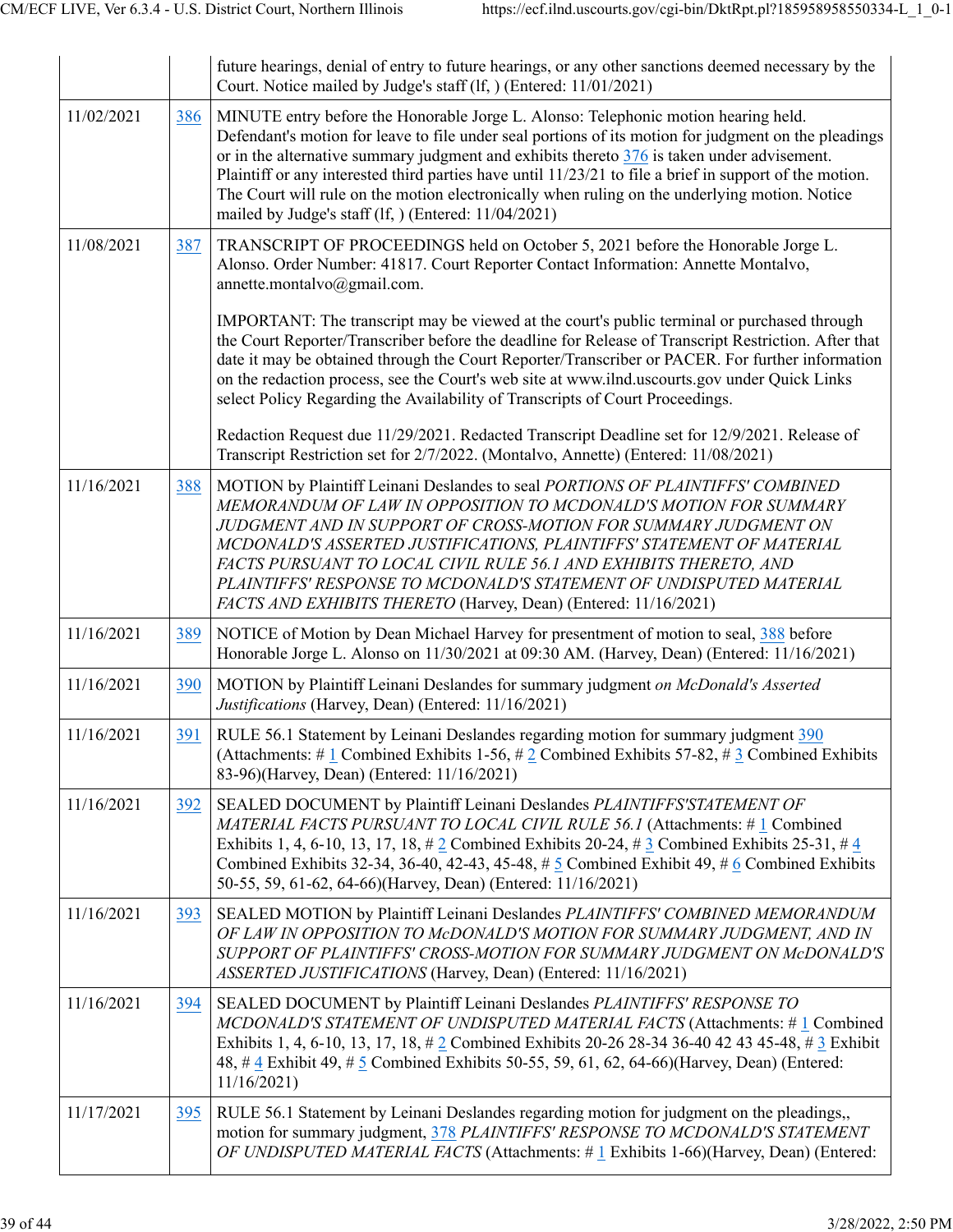|            |     | 11/17/2021                                                                                                                                                                                                                                                                                                                                                                                                                                                                                                                                                                                                                                                                                                                                                                                                                      |
|------------|-----|---------------------------------------------------------------------------------------------------------------------------------------------------------------------------------------------------------------------------------------------------------------------------------------------------------------------------------------------------------------------------------------------------------------------------------------------------------------------------------------------------------------------------------------------------------------------------------------------------------------------------------------------------------------------------------------------------------------------------------------------------------------------------------------------------------------------------------|
| 11/17/2021 | 396 | RULE 56.1 Statement by Leinani Deslandes regarding motion for summary judgment 390<br>PLAINTIFFS' STATEMENT OF MATERIAL FACTS PURSUANT TO LOCAL CIVIL RULE 56.1<br>(Attachments: # 1 Exhibits 1-56, # 2 Exhibits 57-82, # 3 Exhibits 83-96)(Harvey, Dean) (Entered:<br>11/17/2021                                                                                                                                                                                                                                                                                                                                                                                                                                                                                                                                               |
| 11/17/2021 | 397 | MEMORANDUM motion for summary judgment 390 by Leinani Deslandes PLAINTIFFS'<br>COMBINED MEMORANDUM OF LAW IN OPPOSITION TO McDONALD'S MOTION FOR<br>SUMMARY JUDGMENT, AND IN SUPPORT OF PLAINTIFFS' CROSS-MOTION FOR<br>SUMMARY JUDGMENT ON McDONALD'S ASSERTED JUSTIFICATIONS (Attachments: #1<br>Declaration of Peter Cappelli, #2 Declaration of Hal Singer)(Harvey, Dean) (Entered: 11/17/2021)                                                                                                                                                                                                                                                                                                                                                                                                                             |
| 11/19/2021 | 398 | MOTION by Defendants McDonald's Coporation, McDonald's USA, LLC for leave to file excess<br>pages (UNOPPOSED) (Brass, Rachel) (Entered: 11/19/2021)                                                                                                                                                                                                                                                                                                                                                                                                                                                                                                                                                                                                                                                                             |
| 11/19/2021 | 399 | Notice of Errata by Leinani Deslandes re: $393$ and $397$ (Attachments: # 1 CORRECTED -<br>Plaintiffs' Combined Memorandum of Law in Opposition to McDonald's Motion for Summary<br>Judgment, and in Support of Plaintiffs' Cross-Motion for Summary Judgment, on McDonald's<br>Asserted Justifications)(Harvey, Dean) (Entered: 11/19/2021)                                                                                                                                                                                                                                                                                                                                                                                                                                                                                    |
| 11/19/2021 | 400 | SEALED DOCUMENT by Plaintiff Leinani Deslandes - CORRECTED Plaintiffs' Combined<br>Memorandum of Law in Opposition to McDonald's Motion for Summary Judgment, and in Support<br>of Plaintiffs' Cross-Motion for Summary Judgment on McDonald's Asserted Justifications (Harvey,<br>Dean) (Entered: 11/19/2021)                                                                                                                                                                                                                                                                                                                                                                                                                                                                                                                  |
| 11/19/2021 | 401 | MOTION by Plaintiff Leinani Deslandes to seal - Plaintiffs' AMENDED Motion for Leave to File<br>Under Seal Portions of Plaintiffs' Combined Memorandum of Law in Opposition to McDonald's<br>Motion for Summary Judgment, Replacing 388 (Harvey, Dean) (Entered: 11/19/2021)                                                                                                                                                                                                                                                                                                                                                                                                                                                                                                                                                    |
| 11/20/2021 | 402 | RULE 56 Statement by Leinani Deslandes regarding Sealed motion, 393, motion for summary<br>judgment 390 (Attachments: # 1 Exhibit 1-18, # 2 Exhibit 19-56, # 3 Exhibit 57-63, # 4 Exhibit<br>64-67, # 5 Exhibit 68-81, # 6 Exhibit 82, # 7 Exhibit 83-96)(Harvey, Dean) (Entered: $11/20/2021$ )                                                                                                                                                                                                                                                                                                                                                                                                                                                                                                                                |
| 11/20/2021 | 403 | SEALED DOCUMENT by Plaintiff Leinani Deslandes - Plaintiffs' Statement of Material Facts<br><i>Pursuant to Local Civil Rule 56.1</i> (Attachments: #1 Exhibit 1-6, #2 Exhibit 7, 8, 9, 10, 11, 13, #3<br>Exhibit 14, 17, 20, 21, 28, 31, 38, 39, 41, 44, 45, 46, #4 Exhibit 47, 49, 50, 51, #5 Exhibit 52, 54,<br>55, 61, 63, # 6 Exhibit 65, 66, 67, 69, 70, 71, 72, 73, # 7 Exhibit 74, 76, 77, 78, 79, 80, 85, 88, # 8<br>Exhibit 91, 92, 93, 94, 96)(Harvey, Dean) (Entered: 11/20/2021)                                                                                                                                                                                                                                                                                                                                    |
| 11/20/2021 | 404 | RULE 56 Statement by Leinani Deslandes regarding motion for judgment on the pleadings,,<br>motion for summary judgment, 378 - Plaintiffs' Response to McDonald's Statement of Undisputed<br><i>Material Facts</i> (Attachments: #1 Exhibit 1-31, #2 Exhibit 32-66)(Harvey, Dean) (Entered:<br>11/20/2021                                                                                                                                                                                                                                                                                                                                                                                                                                                                                                                        |
| 11/20/2021 | 405 | SEALED DOCUMENT by Plaintiff Leinani Deslandes - Plaintiffs' Response to McDonald's<br><i>Statement of Undisputed Material Facts</i> (Attachments: #1 Exhibit 1-17, #2 Exhibit 18-31, #3<br>Exhibit 32-47, # 4 Exhibit 48-51, # 5 Exhibit 52-66)(Harvey, Dean) (Entered: 11/20/2021)                                                                                                                                                                                                                                                                                                                                                                                                                                                                                                                                            |
| 11/23/2021 | 406 | RESPONSE by Leinani Deslandes to MOTION by Defendants McDonald's Coporation,<br>McDonald's USA, LLC for leave to file Under Seal Portions of its Motion for Judgment on the<br>Pleadings or in the Alternative Summary Judgment and Exhibits Thereto 376 (Harvey, Dean)<br>(Entered: 11/23/2021)                                                                                                                                                                                                                                                                                                                                                                                                                                                                                                                                |
| 11/30/2021 | 407 | MINUTE entry before the Honorable Jorge L. Alonso: Telephonic motion hearing set for 11/30/21<br>at 9:30 a.m. Members of the public and media will be able to call in to listen to this hearing. The<br>call-in number is 888-808-6929 and the access code is 4911854. Counsel of record will receive an<br>email 30 minutes prior to the start of the telephonic hearing with instructions to join the call.<br>Persons granted remote access to proceedings are reminded of the general prohibition against<br>photographing, recording, and rebroadcasting of court proceedings. Violation of these prohibitions<br>may result in sanctions, including removal of court issued media credentials, restricted entry to<br>future hearings, denial of entry to future hearings, or any other sanctions deemed necessary by the |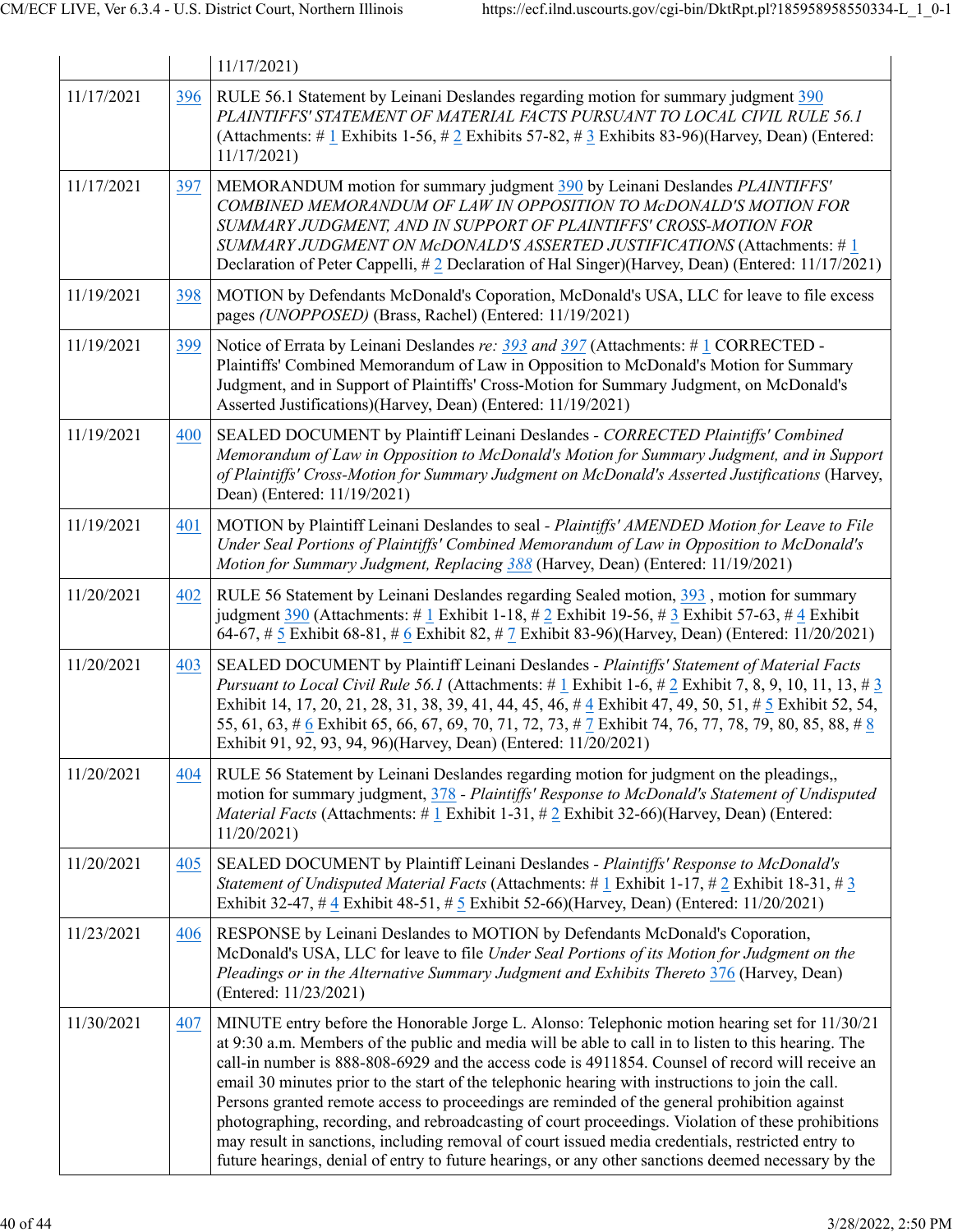|            |     | Court. Notice mailed by Judge's staff (lf, ) (Entered: 11/30/2021)                                                                                                                                                                                                                                                                                                                                                                                                                                                                                                                                                                                                                                                                                   |
|------------|-----|------------------------------------------------------------------------------------------------------------------------------------------------------------------------------------------------------------------------------------------------------------------------------------------------------------------------------------------------------------------------------------------------------------------------------------------------------------------------------------------------------------------------------------------------------------------------------------------------------------------------------------------------------------------------------------------------------------------------------------------------------|
| 11/30/2021 | 408 | MINUTE entry before the Honorable Jorge L. Alonso: Telephonic motion hearing held. For the<br>reasons stated on the record, Defendants' unopposed motion for leave to file a brief in excess of 15<br>pages 398 is granted. Plaintiff's motions for leave to file under seal 388 and 401 are taken under<br>advisement. Any interested parties may file a brief in support of the motions to seal by 12/14/21.<br>Notice mailed by Judge's staff (lf, ) (Entered: 11/30/2021)                                                                                                                                                                                                                                                                        |
| 12/07/2021 | 409 | MOTION by Defendants McDonald's Coporation, McDonald's USA, LLC to Exclude the Report<br>and Testimony of Hal J. Singer, Ph.D. (Brass, Rachel) (Entered: 12/07/2021)                                                                                                                                                                                                                                                                                                                                                                                                                                                                                                                                                                                 |
| 12/07/2021 | 410 | NOTICE of Motion by Rachel Susan Brass for presentment of motion for miscellaneous relief 409<br>before Honorable Jorge L. Alonso on 12/14/2021 at 09:30 AM. (Brass, Rachel) (Entered:<br>12/07/2021                                                                                                                                                                                                                                                                                                                                                                                                                                                                                                                                                 |
| 12/07/2021 | 411 | MOTION by Defendants McDonald's Coporation, McDonald's USA, LLC to Exclude the Report<br>and Testimony of Peter Cappelli, D. Phil. (Brass, Rachel) (Entered: 12/07/2021)                                                                                                                                                                                                                                                                                                                                                                                                                                                                                                                                                                             |
| 12/07/2021 | 412 | NOTICE of Motion by Rachel Susan Brass for presentment of motion for miscellaneous relief 411<br>before Honorable Jorge L. Alonso on 12/14/2021 at 09:30 AM. (Brass, Rachel) (Entered:<br>12/07/2021                                                                                                                                                                                                                                                                                                                                                                                                                                                                                                                                                 |
| 12/07/2021 | 413 | MOTION by Defendants McDonald's Coporation, McDonald's USA, LLC to seal Portions of its<br>Combined Reply in Support of its Motion for Judgment on the Pleadings or in the Alternative<br>Summary Judgment and Opposition to Plaintiffs' Cross-Motion for Summary Judgment on<br>McDonald's Asserted Justifications (Attachments: # 1 Exhibit 1)(Brass, Rachel) (Entered:<br>12/07/2021)                                                                                                                                                                                                                                                                                                                                                             |
| 12/07/2021 | 414 | NOTICE of Motion by Rachel Susan Brass for presentment of motion to seal, 413 before<br>Honorable Jorge L. Alonso on 12/14/2021 at 09:30 AM. (Brass, Rachel) (Entered: 12/07/2021)                                                                                                                                                                                                                                                                                                                                                                                                                                                                                                                                                                   |
| 12/07/2021 | 415 | REPLY by Defendants McDonald's Coporation, McDonald's USA, LLC to motion for judgment on<br>the pleadings,, motion for summary judgment, 378, other, 399 (Brass, Rachel) (Entered:<br>12/07/2021)                                                                                                                                                                                                                                                                                                                                                                                                                                                                                                                                                    |
| 12/07/2021 | 416 | SEALED RESPONSE by McDonald's Coporation, McDonald's USA, LLC to sealed document,<br>403 Plaintiffs' Statement of Material Facts Pursuant to Local Civil Rule 56.1 (Brass, Rachel)<br>(Entered: 12/07/2021)                                                                                                                                                                                                                                                                                                                                                                                                                                                                                                                                          |
| 12/07/2021 | 417 | RESPONSE by Defendants McDonald's Coporation, McDonald's USA, LLC to Rule 56 statement,<br>402 Plaintiffs' Statement of Material Facts Pursuant to Local Civil Rule 56.1 (Brass, Rachel)<br>(Entered: 12/07/2021)                                                                                                                                                                                                                                                                                                                                                                                                                                                                                                                                    |
| 12/07/2021 | 418 | RESPONSE by Defendants McDonald's Coporation, McDonald's USA, LLC to Rule 56 statement,<br>404, sealed document, 405 Plaintiffs' Statement of Additional Material Facts, included in<br>Plaintiffs' Response to McDonald's Statement of Undisputed Material Facts (Brass, Rachel)<br>(Entered: 12/07/2021)                                                                                                                                                                                                                                                                                                                                                                                                                                           |
| 12/07/2021 | 419 | Statement of Additional Material Facts STATEMENT by McDonald's Coporation, McDonald's<br>USA, LLC (Attachments: # 1 Exhibit 73, # 2 Exhibit 74, # 3 Exhibit 75, # 4 Exhibit 76, # 5 Exhibit<br>77, # 6 Exhibit 78, # 7 Exhibit 79, # 8 Exhibit 80, # 9 Exhibit 81, # 10 Exhibit 82, # 11 Exhibit 83,<br># 12 Exhibit 84, # 13 Exhibit 85, # 14 Exhibit 86, # 15 Exhibit 87, # 16 Exhibit 88, # 17 Exhibit<br>89, # 18 Exhibit 90, # 19 Exhibit 91, # 20 Exhibit 92, # 21 Exhibit 93, # 22 Exhibit 94, # 23<br>Exhibit 95, # 24 Exhibit 96, # 25 Exhibit 97, # 26 Exhibit 98, # 27 Exhibit 99, # 28 Exhibit 100, #<br>29 Exhibit 101, # 30 Exhibit 102, # 31 Exhibit 103, # 32 Exhibit 104, # 33 Exhibit 105)(Brass,<br>Rachel) (Entered: 12/07/2021) |
| 12/07/2021 | 420 | Statement of Additional Material Facts STATEMENT by McDonald's Coporation, McDonald's<br>USA, LLC (Part 2) (Attachments: # 1 Exhibit 106 (Part 1), # 2 Exhibit 106 (Part 2), # 3 Exhibit<br>107 (Part 1), # $4 \text{ Exhibit } 107$ (Part 2), # $5 \text{ Exhibit } 107$ (Part 3), # $6 \text{ Exhibit } 108$ , # $7 \text{ Exhibit } 109$ , #<br>8 Exhibit 110, # 9 Exhibit 111, # 10 Exhibit 112, # 11 Exhibit 113, # 12 Exhibit 114, # 13 Exhibit<br>115, # $14$ Exhibit 116, # $15$ Exhibit 117, # $16$ Exhibit 118, # $17$ Exhibit 119, # $18$ Exhibit 120, # $19$                                                                                                                                                                             |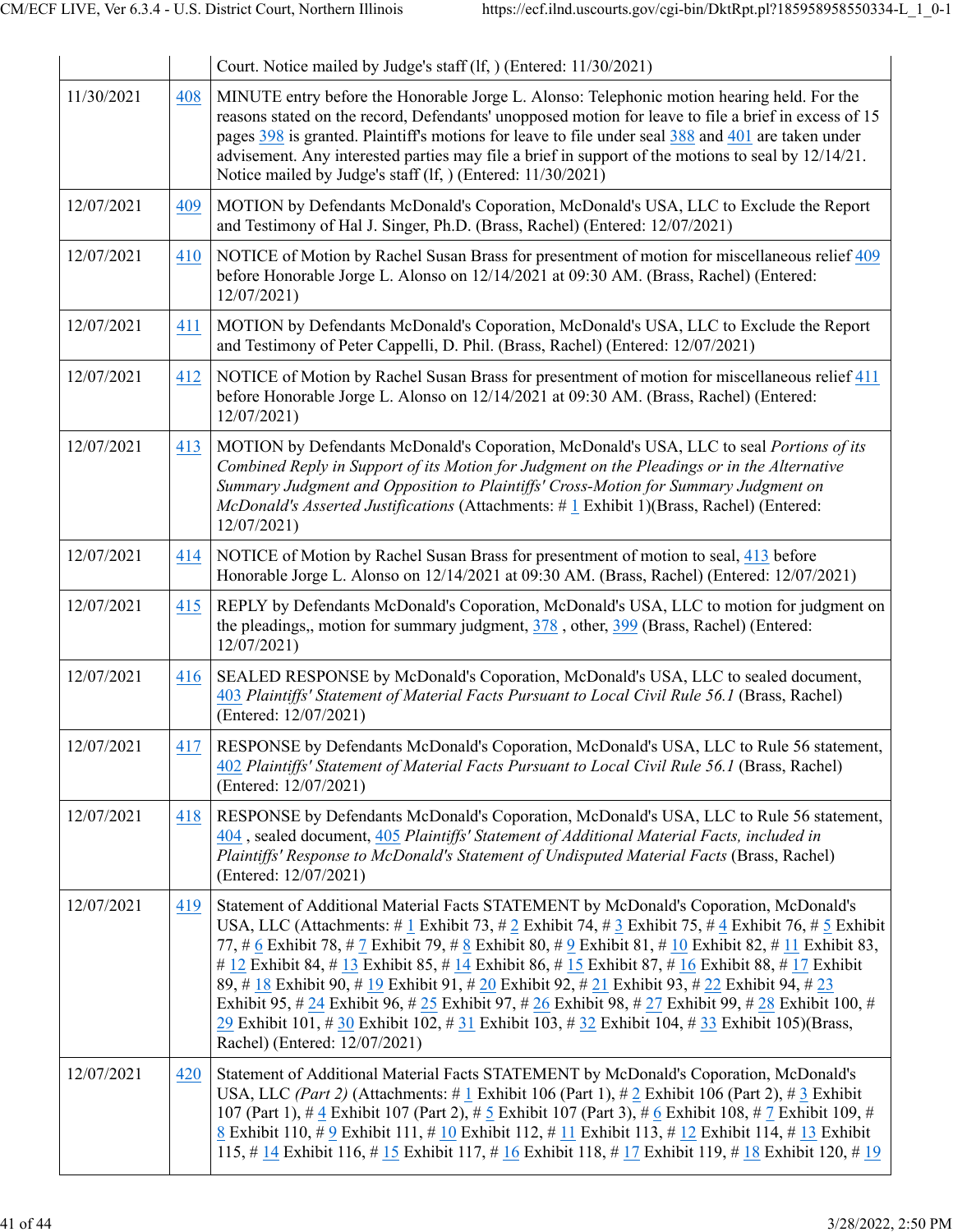|            |     | Exhibit 121, # 20 Exhibit 122, # 21 Exhibit 123, # 22 Exhibit 124, # 23 Exhibit 125, # 24 Exhibit<br>126, #25 Exhibit 127, #26 Exhibit 128 (Part 1), #27 Exhibit 128 (Part 2), #28 Exhibit 128 (Part<br>3), # 29 Exhibit 128 (Part 4), # 30 Exhibit 128 (Part 5), # 31 Exhibit 128 (Part 6))(Brass, Rachel)<br>(Entered: 12/07/2021)                                                                                                                                                                                                                                                                                                                                                                                                                                                                                                                                                                  |
|------------|-----|-------------------------------------------------------------------------------------------------------------------------------------------------------------------------------------------------------------------------------------------------------------------------------------------------------------------------------------------------------------------------------------------------------------------------------------------------------------------------------------------------------------------------------------------------------------------------------------------------------------------------------------------------------------------------------------------------------------------------------------------------------------------------------------------------------------------------------------------------------------------------------------------------------|
| 12/07/2021 | 421 | SEALED DOCUMENT by Defendants McDonald's Coporation, McDonald's USA, LLC Exhibits<br>in Support of McDonald's Statement of Additional Material Facts (Attachments: $\#$ 1 Exhibit 73, $\#$<br>2 Exhibit 74, # 3 Exhibit 75, # 4 Exhibit 81, # 5 Exhibit 82, # 6 Exhibit 83, # 7 Exhibit 84, # 8<br>Exhibit 85, # 9 Exhibit 86, # 10 Exhibit 87, # 11 Exhibit 88, # 12 Exhibit 90, # 13 Exhibit 91, # 14<br>Exhibit 92, # 15 Exhibit 93, # 16 Exhibit 100, # 17 Exhibit 101, # 18 Exhibit 102, # 19 Exhibit<br>104, #20 Exhibit 105)(Brass, Rachel) (Entered: 12/07/2021)                                                                                                                                                                                                                                                                                                                              |
| 12/07/2021 | 422 | SEALED DOCUMENT by Defendants McDonald's Coporation, McDonald's USA, LLC Exhibits<br>in Support of McDonald's Statement of Additional Material Facts (Part 2) (Attachments: # 1<br>Exhibit 106 (Part 1), # 2 Exhibit 106 (Part 2), # 3 Exhibit 107 (Part 1), # 4 Exhibit 107 (Part 2), # $\frac{5}{9}$<br>Exhibit 107 (Part 3), # 6 Exhibit 107 (Part 4), # 7 Exhibit 107 (Part 5), # 8 Exhibit 109, # 9 Exhibit<br>111, # 10 Exhibit 113, # 11 Exhibit 114, # 12 Exhibit 115, # 13 Exhibit 116, # 14 Exhibit 117, # 15<br>Exhibit 118, # 16 Exhibit 122, # 17 Exhibit 128 (Part 1), # 18 Exhibit 128 (Part 2), # 19 Exhibit<br>128 (Part 3), # 20 Exhibit 128 (Part 4), # 21 Exhibit 128 (Part 5), # 22 Exhibit 128 (Part 6))(Brass,<br>Rachel) (Entered: 12/07/2021)                                                                                                                                |
| 12/13/2021 | 423 | MINUTE entry before the Honorable Jorge L. Alonso: Telephonic motion hearing set for 12/14/21<br>at 9:30 a.m. Members of the public and media will be able to call in to listen to this hearing. The<br>call-in number is 888-808-6929 and the access code is 4911854. Counsel of record will receive an<br>email 30 minutes prior to the start of the telephonic hearing with instructions to join the call.<br>Persons granted remote access to proceedings are reminded of the general prohibition against<br>photographing, recording, and rebroadcasting of court proceedings. Violation of these prohibitions<br>may result in sanctions, including removal of court issued media credentials, restricted entry to<br>future hearings, denial of entry to future hearings, or any other sanctions deemed necessary by the<br>Court. Notice mailed by Judge's staff (lf, ) (Entered: 12/13/2021) |
| 12/14/2021 | 424 | MEMORANDUM by McDonald's Coporation, McDonald's USA, LLC in support of motion to<br>seal, 401, motion to seal, $388$ (Attachments: #1 Exhibit 1 - Declaration of Stacy Howard, #2<br>Exhibit 2)(Andalman, Robert) (Entered: 12/14/2021)                                                                                                                                                                                                                                                                                                                                                                                                                                                                                                                                                                                                                                                               |
| 12/14/2021 | 425 | MEMORANDUM in Support of Plaintiffs' Motion for Leave to File Under Seal Portions of Their<br>Combined Memorandum of Law in Opposition to McDonald's Motion for Summary Judgment<br>(Hines, Erin) (Entered: 12/14/2021)                                                                                                                                                                                                                                                                                                                                                                                                                                                                                                                                                                                                                                                                               |
| 12/14/2021 | 434 | MINUTE entry before the Honorable Jorge L. Alonso: Telephonic motion hearing held. Plaintiff's<br>responses to Defendants' motion to exclude the report and testimony of Hal J. Singer, Ph.D 409 and<br>Defendants' motion to exclude the report and testimony of Peter Cappelli, D. Phil 411 shall be filed<br>by $12/21/21$ ; Defendants' replies shall be filed by $1/4/22$ . Defendant's motion for leave to file under<br>seal portions of its combined reply in support of its motion for judgment on the pleadings or in the<br>alternative summary judgment and opposition to Plaintiffs' cross-motion for summary judgment on<br>McDonald's asserted justifications 413 is taken under advisement. The Court will rule<br>electronically when ruling on underlying motions. Notice mailed by Judge's staff (If, ) (Entered:<br>01/04/2022                                                    |
| 12/21/2021 | 426 | RESPONSE by Leinani Deslandesin Opposition to MOTION by Defendants McDonald's<br>Coporation, McDonald's USA, LLC to Exclude the Report and Testimony of Peter Cappelli, D.<br>Phil. 411 (Brandt, Derek) (Entered: 12/21/2021)                                                                                                                                                                                                                                                                                                                                                                                                                                                                                                                                                                                                                                                                         |
| 12/21/2021 | 427 | RESPONSE by Leinani Deslandesin Opposition to MOTION by Defendants McDonald's<br>Coporation, McDonald's USA, LLC to Exclude the Report and Testimony of Hal J. Singer, Ph.D.<br>409 (Brandt, Derek) (Entered: 12/21/2021)                                                                                                                                                                                                                                                                                                                                                                                                                                                                                                                                                                                                                                                                             |
| 12/21/2021 | 428 | REPLY by Leinani Deslandes to MOTION by Plaintiff Leinani Deslandes for summary judgment<br>on McDonald's Asserted Justifications 390 (Harvey, Dean) (Entered: 12/21/2021)                                                                                                                                                                                                                                                                                                                                                                                                                                                                                                                                                                                                                                                                                                                            |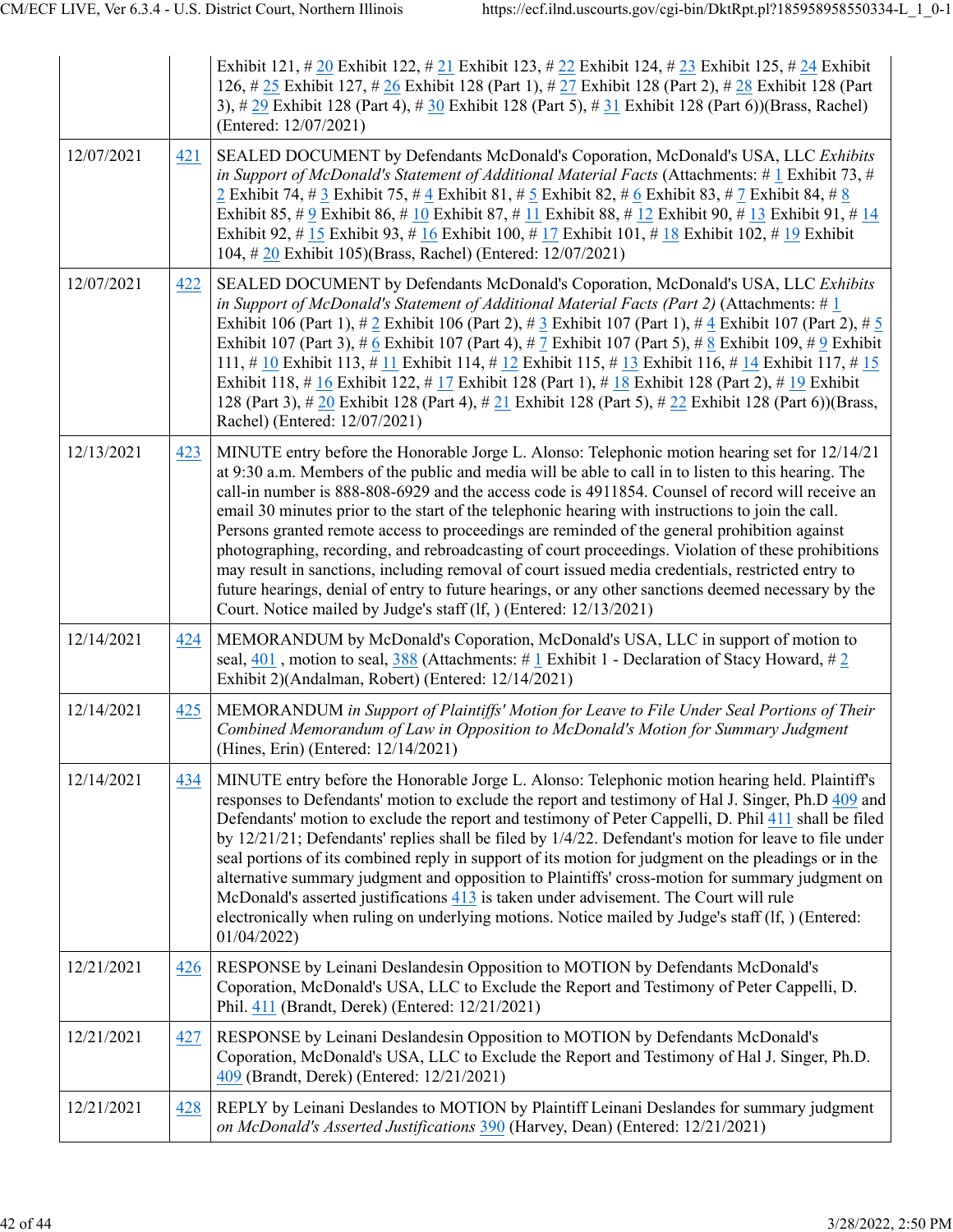| 12/21/2021 | 429 | MOTION by Plaintiff Leinani Deslandes to seal document - Portions of Plaintiffs' Response to<br>Defendants' Statement of Additional Material Facts Regarding Plaintiffs' Cross-Motion for<br>Summary Judgment on McDonald's Asserted Justifications (Harvey, Dean) (Entered: 12/21/2021)                                                                                                                                                                                                                                                                                                                                                   |
|------------|-----|--------------------------------------------------------------------------------------------------------------------------------------------------------------------------------------------------------------------------------------------------------------------------------------------------------------------------------------------------------------------------------------------------------------------------------------------------------------------------------------------------------------------------------------------------------------------------------------------------------------------------------------------|
| 12/21/2021 | 430 | SEALED DOCUMENT by Plaintiff Leinani Deslandes - SEALED Version of Plaintiffs' Response<br>to McDonald's Statement of Additional Material Facts (Harvey, Dean) (Entered: 12/21/2021)                                                                                                                                                                                                                                                                                                                                                                                                                                                       |
| 12/21/2021 | 431 | RESPONSE by Plaintiff Leinani Deslandes to sealed response 416, Response 417 - REDACTED<br>Version of Plaintiffs' Response to McDonald's Statement of Additional Material Facts (Harvey,<br>Dean) (Entered: 12/21/2021)                                                                                                                                                                                                                                                                                                                                                                                                                    |
| 12/21/2021 | 432 | NOTICE of Motion by Dean Michael Harvey for presentment of motion to seal document, 429<br>before Honorable Jorge L. Alonso on 1/4/2022 at 09:30 AM. (Harvey, Dean) (Entered:<br>12/21/2021                                                                                                                                                                                                                                                                                                                                                                                                                                                |
| 01/03/2022 | 433 | MINUTE entry before the Honorable Jorge L. Alonso: Plaintiffs' motion for leave to file under seal<br>portions of Plaintiffs' response to Defendants' statement of additional material facts regarding<br>Plaintiffs' cross-motion for summary judgment on McDonald's asserted justifications 429 is taken<br>under advisement. Defendants shall file any brief in support of the motion by 1/18/22. Motion<br>hearing date of $1/4/22$ is stricken. Notice mailed by Judge's staff (If, ) (Entered: $01/03/2022$ )                                                                                                                        |
| 01/04/2022 | 435 | MOTION by Defendants McDonald's Coporation, McDonald's USA, LLC to seal Defendants'<br>Reply In Support of Motion to Exclude the Report and Testimony of Hal J. Singer Ph.D. (Brass,<br>Rachel) (Entered: 01/04/2022)                                                                                                                                                                                                                                                                                                                                                                                                                      |
| 01/04/2022 | 436 | NOTICE of Motion by Rachel Susan Brass for presentment of motion to seal 435 before<br>Honorable Jorge L. Alonso on 1/11/2022 at 09:30 AM. (Brass, Rachel) (Entered: 01/04/2022)                                                                                                                                                                                                                                                                                                                                                                                                                                                           |
| 01/04/2022 | 437 | SEALED DOCUMENT by Defendants McDonald's Coporation, McDonald's USA, LLC<br>(Defendants' Reply In Support of 301 Motion to Exclude The Report and Testimony of Hal J.<br>Singer, Ph.D. (Renewed Dkts. 335, 336)) (Brass, Rachel) (Entered: 01/04/2022)                                                                                                                                                                                                                                                                                                                                                                                     |
| 01/04/2022 | 438 | REPLY by Defendants McDonald's Coporation, McDonald's USA, LLC Defendants' Reply In<br>Support of 301 Motion to Exclude The Report and Testimony of Hal J. Singer, Ph.D. (Renewed Dkt.<br>336)) (Brass, Rachel) (Entered: 01/04/2022)                                                                                                                                                                                                                                                                                                                                                                                                      |
| 01/04/2022 | 439 | REPLY by Defendants McDonald's Coporation, McDonald's USA, LLC to Sealed 300 Motion to<br>Exclude the Opinions and Testimony of Peter Capelli, D. Phil. (Brass, Rachel) (Entered:<br>01/04/2022                                                                                                                                                                                                                                                                                                                                                                                                                                            |
| 01/10/2022 | 440 | MINUTE entry before the Honorable Jorge L. Alonso: Defendants' motion for leave to file under<br>seal Defendants' Reply In Support of Motion to Exclude the Report and Testimony of Hal J.<br>Singer, Ph.D. $435$ is taken under advisement. Third Party Paychex is given until $1/24/22$ to file a<br>supplemental brief. Motion hearing date of 1/11/22 is stricken. Notice mailed by Judge's staff (If, )<br>(Entered: 01/10/2022)                                                                                                                                                                                                      |
| 01/18/2022 | 441 | RESPONSE by McDonald's Coporation, McDonald's USA, LLCin Support of MOTION by<br>Plaintiff Leinani Deslandes to seal document - Portions of Plaintiffs' Response to Defendants'<br>Statement of Additional Material Facts Regarding Plaintiffs' Cross-Motion for Summary Judgment<br>on McDonald's Asserted Jus 429 DEFENDANTS' MEMORANDUM IN SUPPORT OF<br>PLAINTIFFS' MOTION FOR LEAVE TO FILE UNDER SEAL PORTIONS OF ITS RESPONSE<br>TO DEFENDANTS' STATEMENT OF ADDITIONAL MATERIAL FACTS REGARDING<br>PLAINTIFFS' CROSS-MOTION FOR SUMMARY JUDGMENT ON MCDONALD'S ASSERTED<br>JUSTIFICATIONS (Andalman, Robert) (Entered: 01/18/2022) |
| 01/21/2022 | 442 | MOTION by Attorney Yaman Salahi to withdraw as attorney for Leinani Deslandes. No party<br>information provided (Salahi, Yaman) (Entered: 01/21/2022)                                                                                                                                                                                                                                                                                                                                                                                                                                                                                      |
| 01/24/2022 | 443 | MEMORANDUM by Paychex, Inc. in support of motion to seal 435 (Hines, Erin) (Entered:<br>01/24/2022                                                                                                                                                                                                                                                                                                                                                                                                                                                                                                                                         |